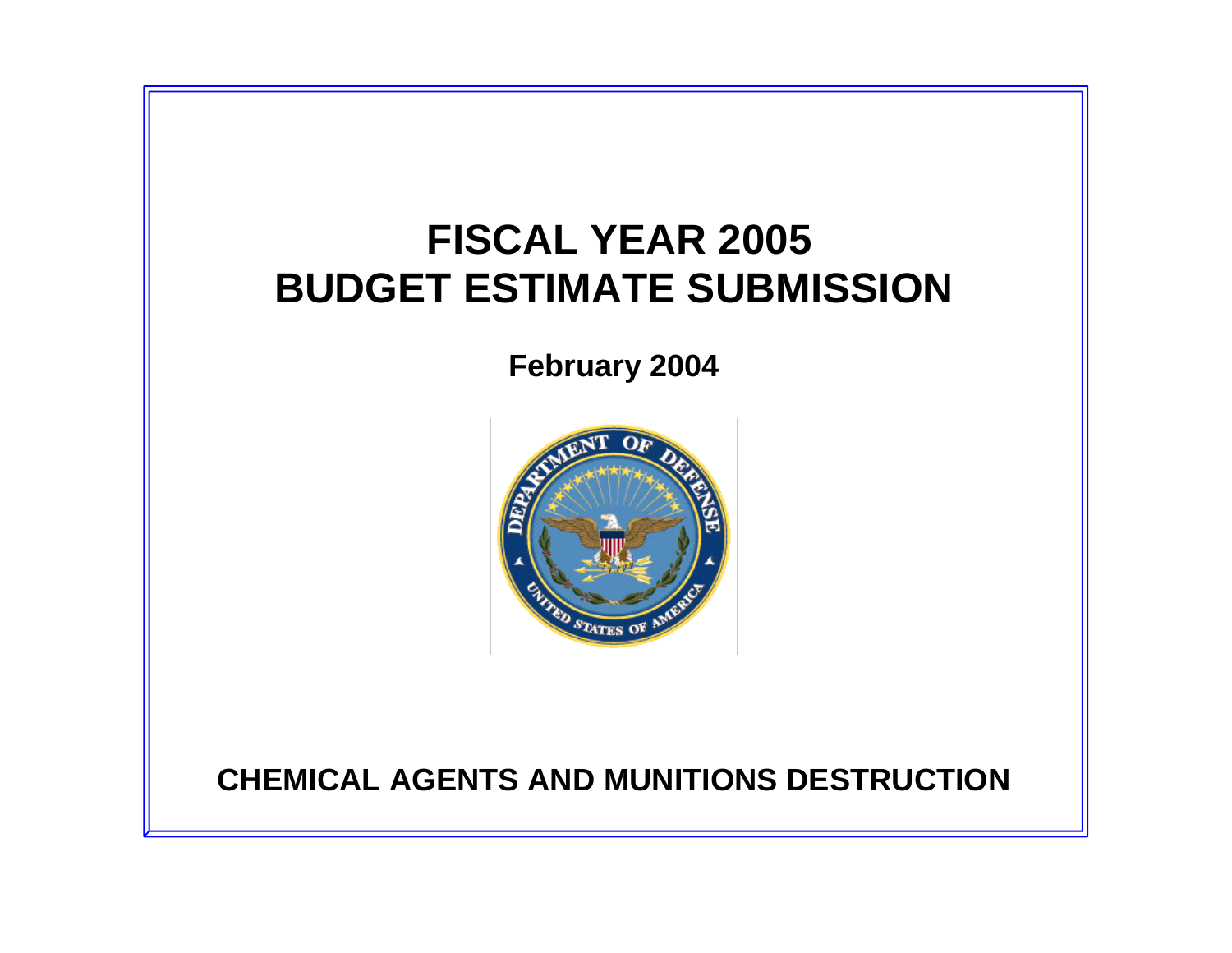## **BUDGET ESTIMATE SUBMISSION FOR FY 2005 CHEMICAL AGENTS AND MUNITIONS DESTRUCTION**

| TABLE OF CONTENTS                                                                                                         | PAGE NO |
|---------------------------------------------------------------------------------------------------------------------------|---------|
|                                                                                                                           |         |
|                                                                                                                           |         |
| PART I - PURPOSE AND SCOPE<br>PART II - JUSTIFICATION OF FUNDS REQUIRED<br>PART III - PROGRAM DESCRIPTIONS AND MILESTONES |         |
| PURPOSE AND SCOPE<br>JUSTIFICATION OF FUNDS REQUIRED<br>FUNDED FINANCIAL SUMMARY<br>JUSTIFICATION BY PROGRAM              |         |
|                                                                                                                           |         |
| PURPOSE AND SCOPE                                                                                                         |         |

 JUSTIFICATION OF FUNDS REQUIRED FUNDED FINANCIAL SUMMARY JUSTIFICATION BY PROGRAM

**BUDGET ESTIMATE SUBMISSION FOR FY 2005**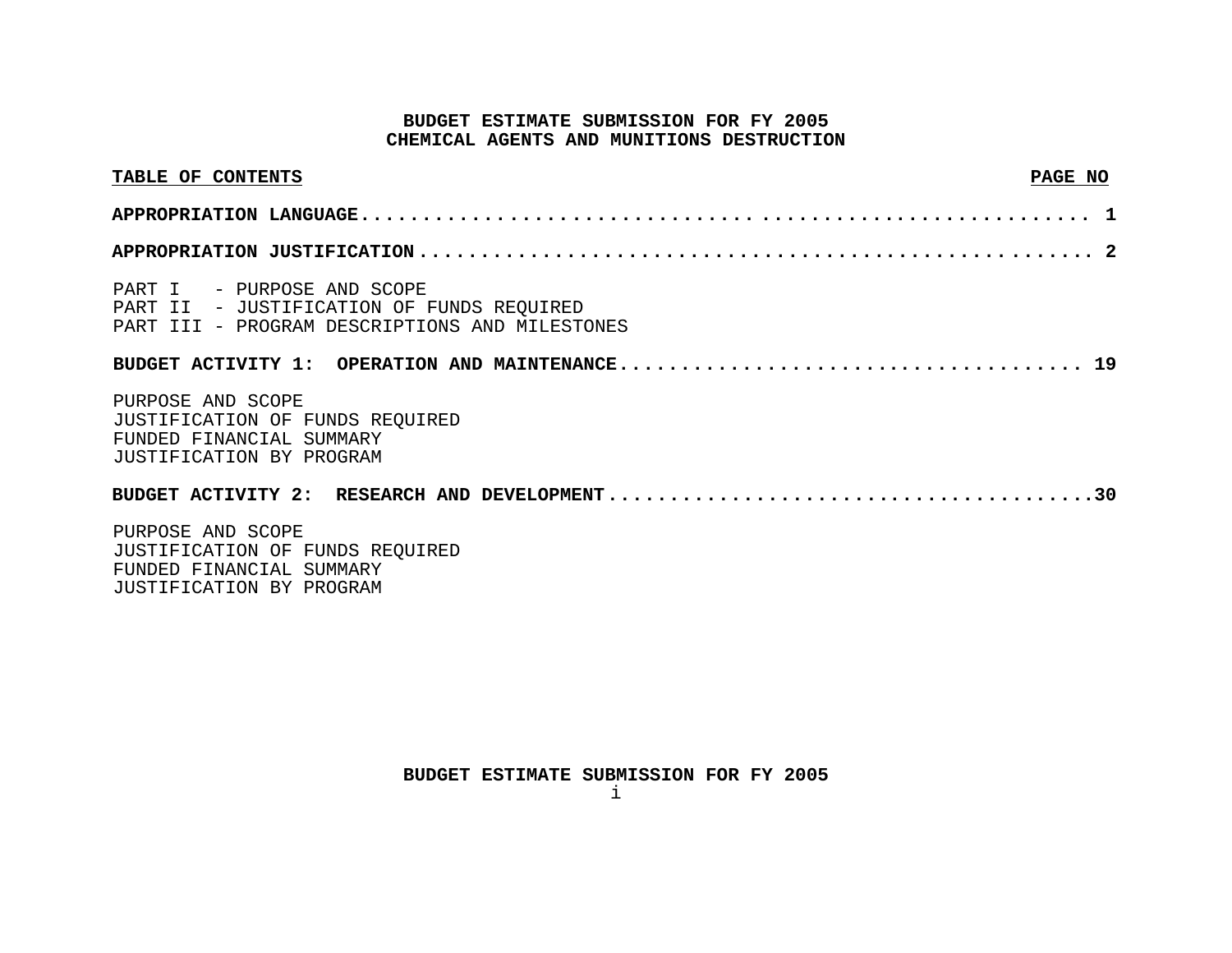#### **CHEMICAL AGENTS AND MUNITIONS DESTRUCTION**

| TABLE OF CONTENTS (cont'd)                                                                                                                             | PAGE NO |
|--------------------------------------------------------------------------------------------------------------------------------------------------------|---------|
|                                                                                                                                                        |         |
| PURPOSE AND SCOPE<br>JUSTIFICATION OF FUNDS REQUIRED<br>FUNDED FINANCIAL SUMMARY<br>JUSTIFICATION BY PROGRAM                                           |         |
| BUDGET ITEM JUSTIFICATION SHEET (EXHIBIT P-40)<br>WEAPONS SYSTEM COST ANALYSIS (EXHIBIT P-5)<br>BUDGET PROCUREMENT HISTORY AND PLANNING (EXHIBIT P-5A) |         |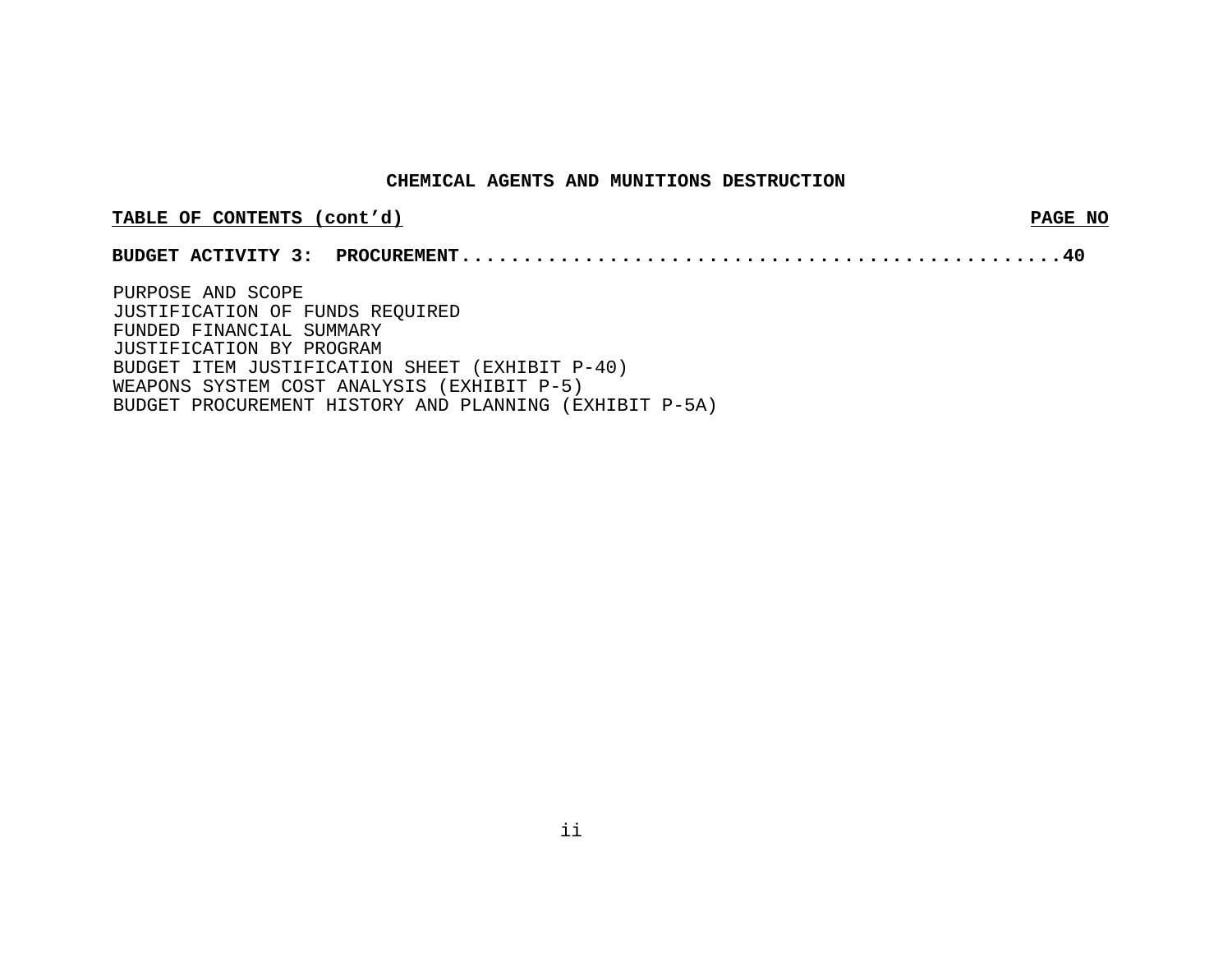# **JUSTIFICATION OF FY 2005 BUDGET ESTIMATE SUBMISSION CHEMICAL AGENTS AND MUNITIONS DESTRUCTION**

#### **APPROPRIATION LANGUAGE**

 For expenses, not otherwise provided for, necessary for the destruction of the United States stockpile of lethal chemical agents and munitions in accordance with the provisions of Section 1412 of the National Defense Authorization Act, 1986 (50 U.S.C. 1521), and for the destruction of other chemical warfare materiel that are not in the chemical weapon stockpile, \$1,371,990,000 to become available on October 1, 2004 of which \$1,138,801,000 shall be for Operation and Maintenance, to remain available until September 30, 2006; \$154,209,000 shall be for Research and Development, to remain available until September 30, 2006; \$78,980,000 shall be for Procurement, to remain available until September 30, 2007.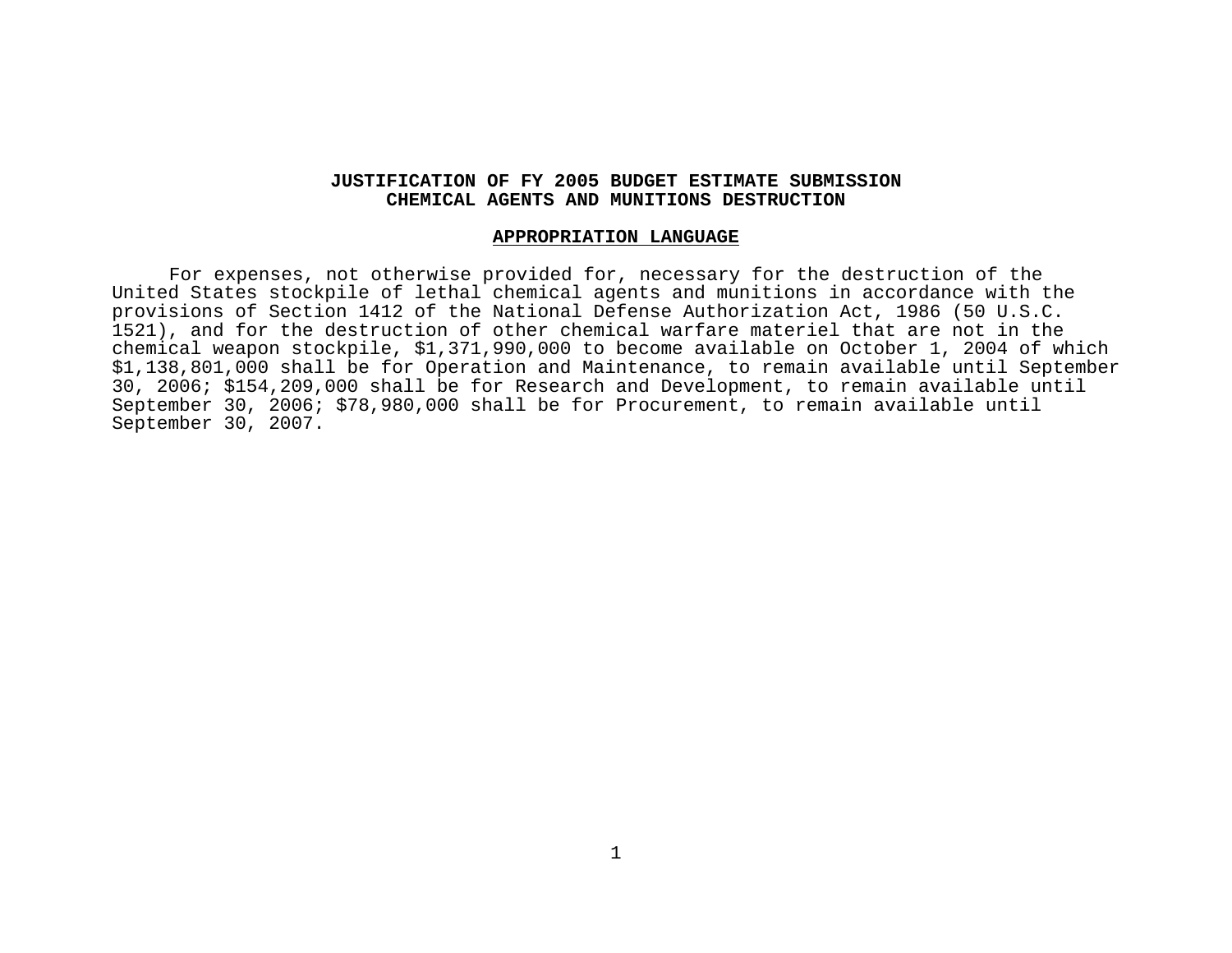# **JUSTIFICATION OF FY 2005 BUDGET ESTIMATE SUBMISSION CHEMICAL AGENTS AND MUNITIONS DESTRUCTION**

#### **APPROPRIATION JUSTIFICATION**

 **(In Thousands of Dollars)** 

 **FY 2005 Estimate \$1,371,990 FY 2004 Budget \$1,500,261 FY 2003 Actual \$1,449,199** 

## **Part I — Purpose and Scope**

 On 1 December 2003, the Chemical Materials Agency (CMA) was formally established with the mission for safe and secure storage of the chemical stockpile and to safely and quickly destroy all chemical warfare and related material, while ensuring maximum protection for the public, the personnel involved in the destruction effort, and the environment. The Chemical Demilitarization Program is a national program of high significance to the Army, the Departments of Defense and State, the Administration, the Congress, and the world. This is a Congressionally mandated program. The objective of the Chemical Demilitarization Program is to destroy the U.S. inventory of lethal chemical agents and munitions and related (non-stockpile) materiel, thus avoiding future risks and costs associated with its continued storage. The Chemical Demilitarization Program supports the international initiatives to rid the world of chemical weapons, as enunciated in the Chemical Weapons Convention (CWC).

 The Chemical Demilitarization Program is based on Section 1412 of the National Defense Authorization Act for Fiscal Year 1986 (Public Law 99-145) which directs the Department of Defense to destroy the complete unitary chemical stockpile by September 30, 1994 or the date established by a U.S. ratified treaty banning the possession of chemical agents and munitions. Public Law 99-145 was subsequently amended by the National Defense Authorization Act for Fiscal Year 1989 (Public Law 100-456), the National Defense Authorization Act for Fiscal Year 1992 (Public Law 102-190), and the National Defense Authorization Act for Fiscal Year 1993 (Public Law 102-484), which extended program completion to April 30, 1997; July 31, 1999; and December 31, 2004, respectively.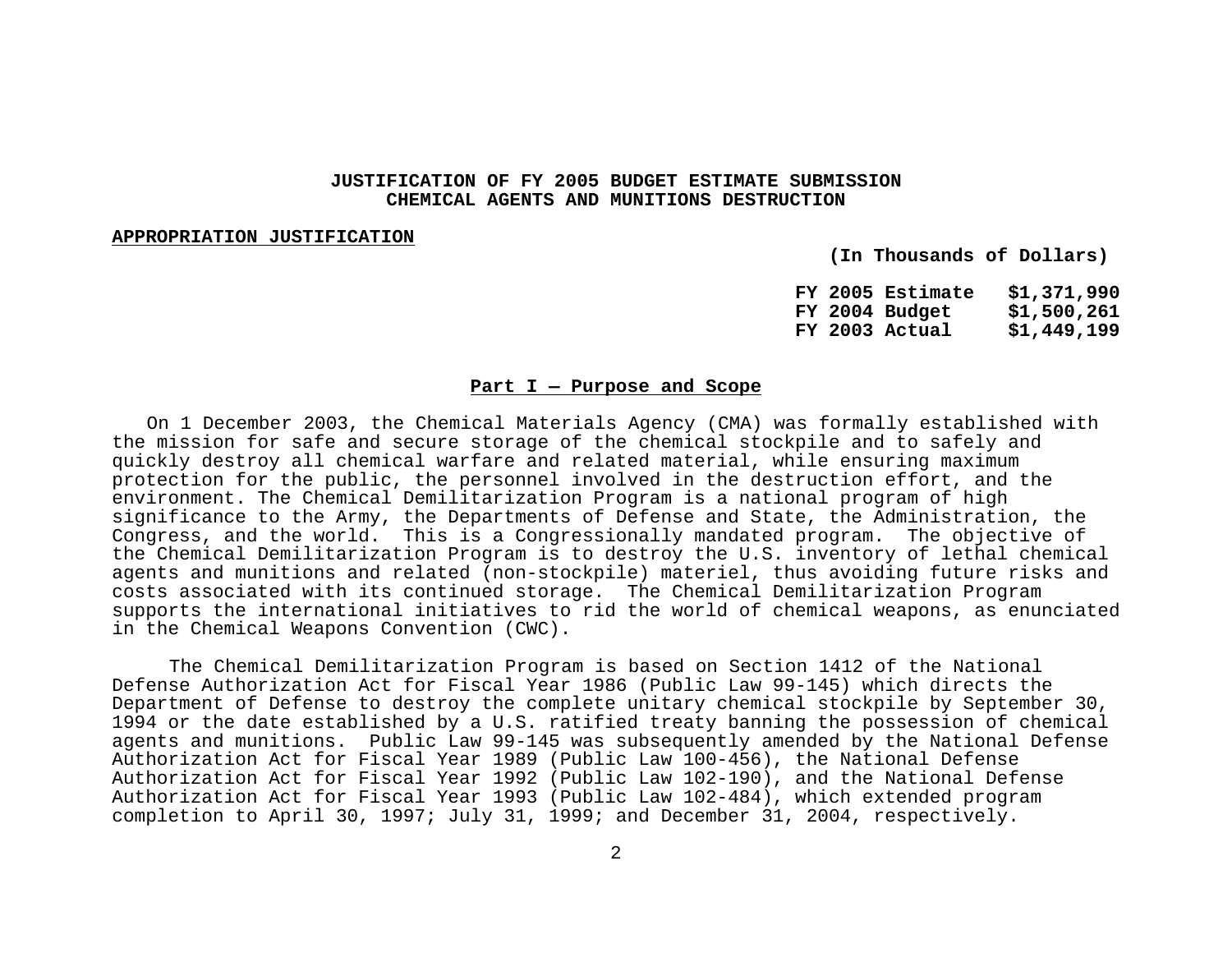The United States ratified the Chemical Weapons Convention (CWC) on April 25, 1997. The CWC is an international treaty banning development, production, stockpiling and use of chemical weapons. More specifically, each ratifying country is prohibited, under any circumstances, from: developing, producing, acquiring, retaining or transferring chemical weapons to anyone; using chemical weapons; engaging in any military preparations to use chemical weapons; and from assisting, encouraging or inducing, in any way, anyone engaging in any activity prohibited under the CWC. The CWC also requires each ratifying country possessing chemical weapons to destroy them in an environmentally safe manner. It specifically forbids the disposal of chemical weapons by open pit burning, land burial, or dumping in any body of water. Under the treaty, chemical weapons are to be destroyed by April 29, 2007, with a possible one-time extension until April 29, 2012. All nations that are party to the CWC must comply with international law and are subject to a stringent inspection regime conducted by an international agency, the Organization for the Prohibition of Chemical Weapons. The Department's policy is to safely destroy the U.S. lethal chemical stockpile as soon as possible.

The Chemical Demilitarization Program consists of the Chemical Stockpile Disposal Project, the Chemical Stockpile Emergency Preparedness Project, the Non-Stockpile Chemical Materiel Product, the Alternative Technologies and Approaches Project, and the Assembled Chemical Weapons Alternatives Program. The Director, Chemical Materials Agency has the mission to execute chemical materiel destruction by providing centralized management of the demilitarization and disposal of the United States' stockpile of lethal chemical warfare agents and munitions and all non-stockpile chemical materiel. The Program is a Major Defense Acquisition Program (Acquisition Category ID), and the Defense Acquisition Executive is the milestone decision authority.

Each of the CMA Chemical Demilitarization Program elements funded by the Chemical Agents and Munitions Destruction, Army (CAMD,A) appropriation are discussed in detail below.

**The Chemical Stockpile Disposal Project (CSDP):** The Project Manager for the CSDP is responsible for the safe and efficient destruction of the United States unitary chemical stockpile. To accomplish this mission, the Project Manager manages, plans, and coordinates all phases of the chemical disposal project. This includes design,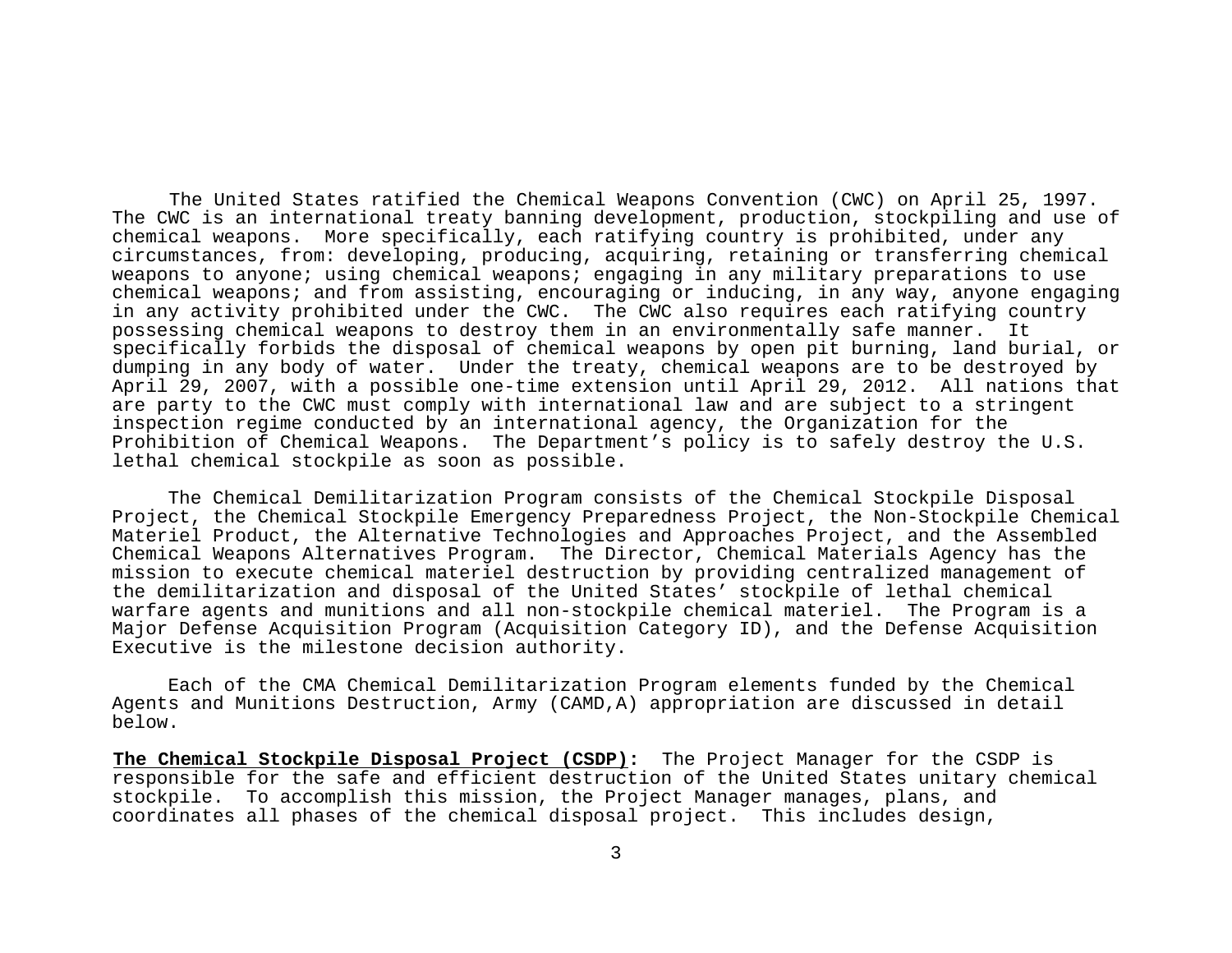construction, equipment acquisition and installation, training, systemization testing, operations, and closure. The Project Manager also ensures that physical security, safety, and environmental requirements associated with the project are identified, are in compliance with all Department of Defense and Department of the Army directives and Federal, State, and local laws, and are integrated into the entire technical effort.

**The Chemical Stockpile Emergency Preparedness Project (CSEPP):** The CSEPP is an effort complementary to the Chemical Stockpile Disposal Project to enhance protection of the civilian population during storage and destruction of the United States' chemical weapons stockpile. The U.S. Army and the Department of Homeland Security (FEMA, DHS) provide emergency response/preparedness to the communities surrounding the eight continental United States (CONUS) disposal sites, and jointly manage the projects. FEMA, DHS has total responsibility and accountability for working with State and local governments to enhance the required off-post emergency preparedness within established resources. The Army manages on-post emergency preparedness and provides technical support for both onpost and off-post emergency preparedness. An Integrated Process Team (IPT) concept is the primary management tool used by the Army, FEMA, DHS, and the States to address States' concerns and meet Defense Acquisition Program requirements.

**The Non-Stockpile Chemical Materiel Product (NSCMP):** In 1991, the Deputy Secretary of Defense directed that the Department of the Army be fully accountable for all Department of Defense chemical warfare related materiel destruction and designated the Secretary of the Army as Defense Executive Agent. The Product Manager for NSCMP, under the supervision of the Program Manager for Chemical Demilitarization, was established with the mission to provide centralized management and direction to the Department of Defense Agencies for disposal of non-stockpile chemical materiel in a safe, environmentally sound, and cost effective manner. The Army has defined five broad categories of non-stockpile materiel: binary chemical weapons, recovered chemical weapons, miscellaneous chemical warfare materiel, support to recoveries and remediation, and former production facilities.

 Major NSCMP functions include: Identifying the magnitude of the non-stockpile program in terms of locations, types of agents and materiel, and quantities that require treatment; developing and implementing transportation, characterization, and destruction equipment and procedures; supporting ratified treaties; and developing and implementing schedule and cost estimates.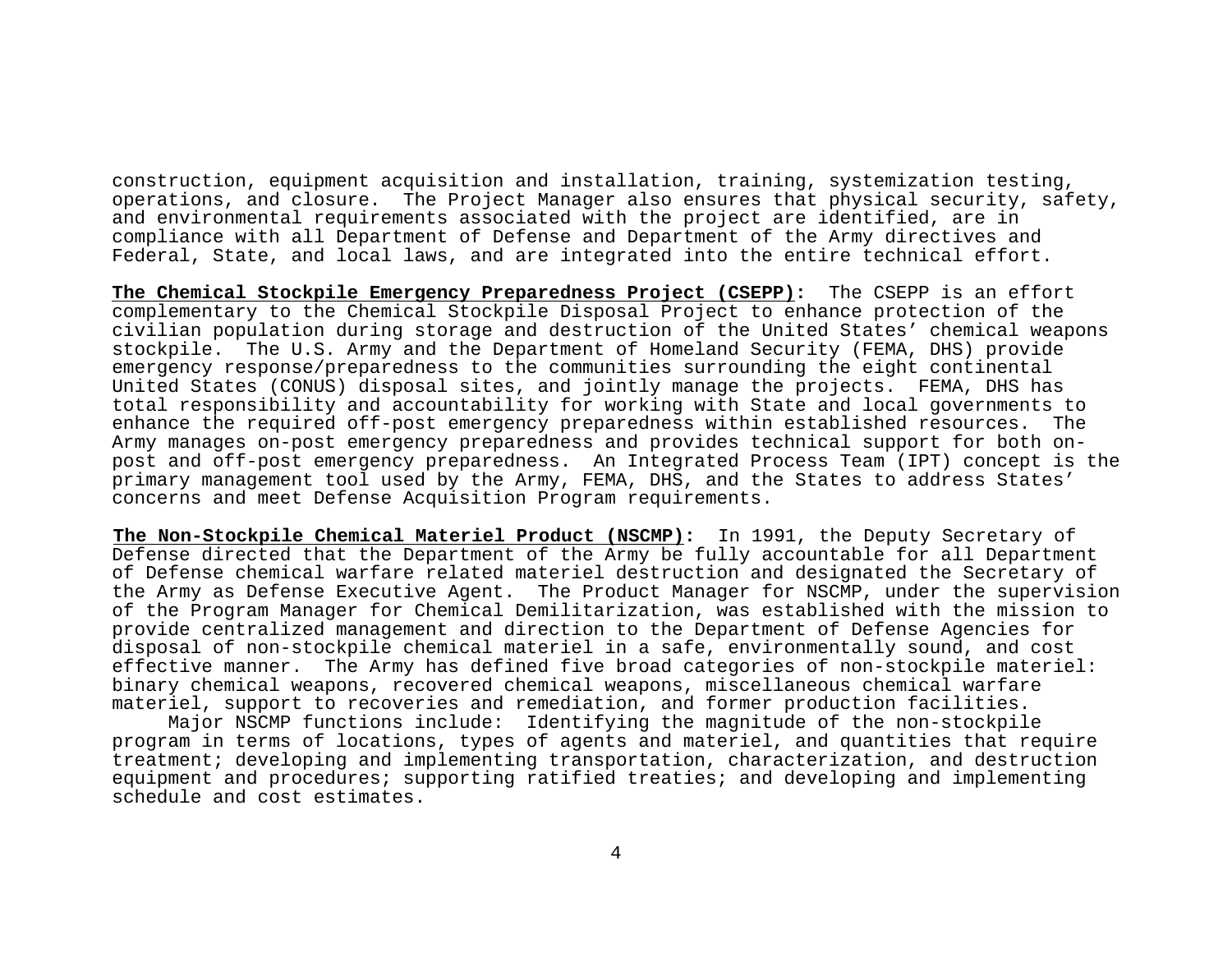**The Alternative Technologies and Approaches Project:** In August 1994, based on recommendations in the National Research Council's Report, "Recommendations for the Disposal of Chemical Agents and Munitions," the Army initiated an aggressive research and development project on two low-temperature, low-pressure alternative technologies to the baseline process. Three additional commercial technologies were selected for consideration in November 1995 and were evaluated for potential use to destroy the stockpile at the two bulk-only sites, Aberdeen Proving Ground (APG), Maryland and Newport Chemical Depot (NECD), Indiana. In February 2002, the Aberdeen Site was approved for accelerated agent neutralization in order to reduce risk to the public. The Aberdeen process involves hot water neutralization of HD (mustard)agent, off-site shipment of the effluent to a permitted treatment, storage and disposal facility, and ton container cleanout operations. In May 2002, the Newport site also was approved for accelerated agent neutralization. The neutralization process at Newport involves sodium hydroxide and hot water neutralization of VX (nerve) agent, off-site shipment of the effluent to a permitted treatment, storage and disposal facility, and ton container cleanout operations.

**The Assembled Chemical Weapons Alternatives Program:** The Omnibus Consolidated Appropriation Act for FY 1997 (Public Law 104-208) directed that the Under Secretary of Defense for Acquisition and Technology (USD A&T), now Under Secretary of Defense for Acquisition, Technology and Logistics (USD AT&L), conduct a program to identify and demonstrate not less than two alternatives to the baseline incineration process for the demilitarization of assembled chemical munitions. In compliance with Public Law 104-208, a Program Manager for the Assembled Chemical Weapons Alternatives Program (PMACWA) was selected. Public Law 105-261 authorized PMACWA to continue to manage the development and testing (including demonstration and pilot-scale testing) of technologies for the destruction of lethal chemical munitions that are potential or demonstrated alternatives to the baseline incineration program. In 2002, Public Law 107-248 assigned the PMACWA the responsibility for the destruction of the chemical weapons stockpiles at the Pueblo Chemical Depot in Colorado and the Blue Grass Army Depot in Kentucky.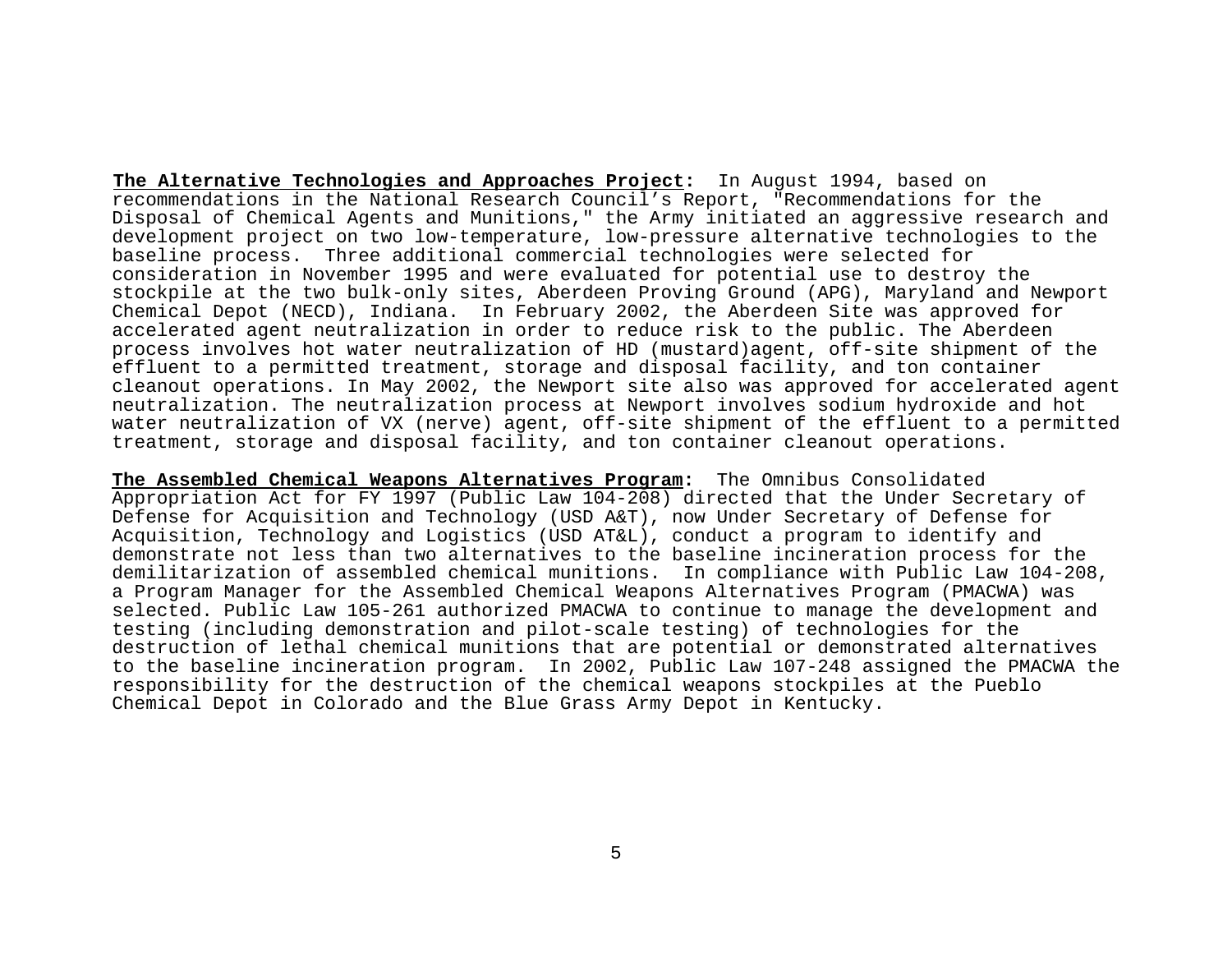# **Part II — Justification of Funds Required**

 The funds requested in this budget submission are required to carry out the Congressional mandate of public law 99-145 and support the commitments of this nation under the Chemical Weapons Convention. This document provides justification for FY 2005 financial requirements in support of the Chemical Demilitarization Program, which is budgeted in the Chemical Agents and Munitions Destruction, Army appropriation.

 In FY 2005, Chemical Stockpile Disposal Project activities will include the following items: continue post-closure environmental monitoring activities at the Johnston Atoll Chemical Agent Disposal System; continue agent operations at Tooele Chemical Agent Disposal Facility (TOCDF), Anniston Chemical Agent Disposal Facility (ANCDF), Umatilla Chemical Agent Disposal Facility (UMCDF) and Pine Bluff Chemical Agent Disposal Facility (PBCDF); continue the Chemical Agent Munitions Disposal System support to the Chemical Stockpile Disposal Project; complete ton container cleanout operations at the Aberdeen Proving Ground Facility and continue VX agent neutralization operations at Newport Chemical Depot, Indiana. The Chemical Stockpile Emergency Preparedness Project will continue to sustain emergency preparedness activities at its on-post installations and continue to support CSEPP activities at CSEPP States, a tribal government, and local communities. The Assembled Chemical Weapons Alternatives (ACWA) program will continue design efforts at Pueblo Chemical Agent-Destruction Pilot Plant (PCAPP). Design efforts will continue at Blue Grass Chemical Agent-Destruction Pilot Plant (BGCAPP), as well. Additionally, funds will be used for other costs necessary for the destruction of the chemical stockpiles including program management, public outreach, environmental permitting, and depot support.

 In FY 2005, The Non-Stockpile Chemical Materiel Project (NSCMP) will include the following activities: continue destruction of former production facilities at Pine Bluff Arsenal (PBA) and Newport Chemical Depot (NECD); begin and complete assessment of the Recovered Chemical Weapons Material assessment at PBA; begin and complete equipment installation and building modifications for the PBA binary destruction facility and complete post treatment capability development for the PBA binary items; complete operational testing of the Munition Assessment and Processing System (MAPS); begin Chemical Agent Identification Sets (CAIS) destruction operations at PBA; continue development of improved technologies for treatment of neutralized waste; continue PBA ton container decontamination operations and begin cut and clean operations; conduct Chemical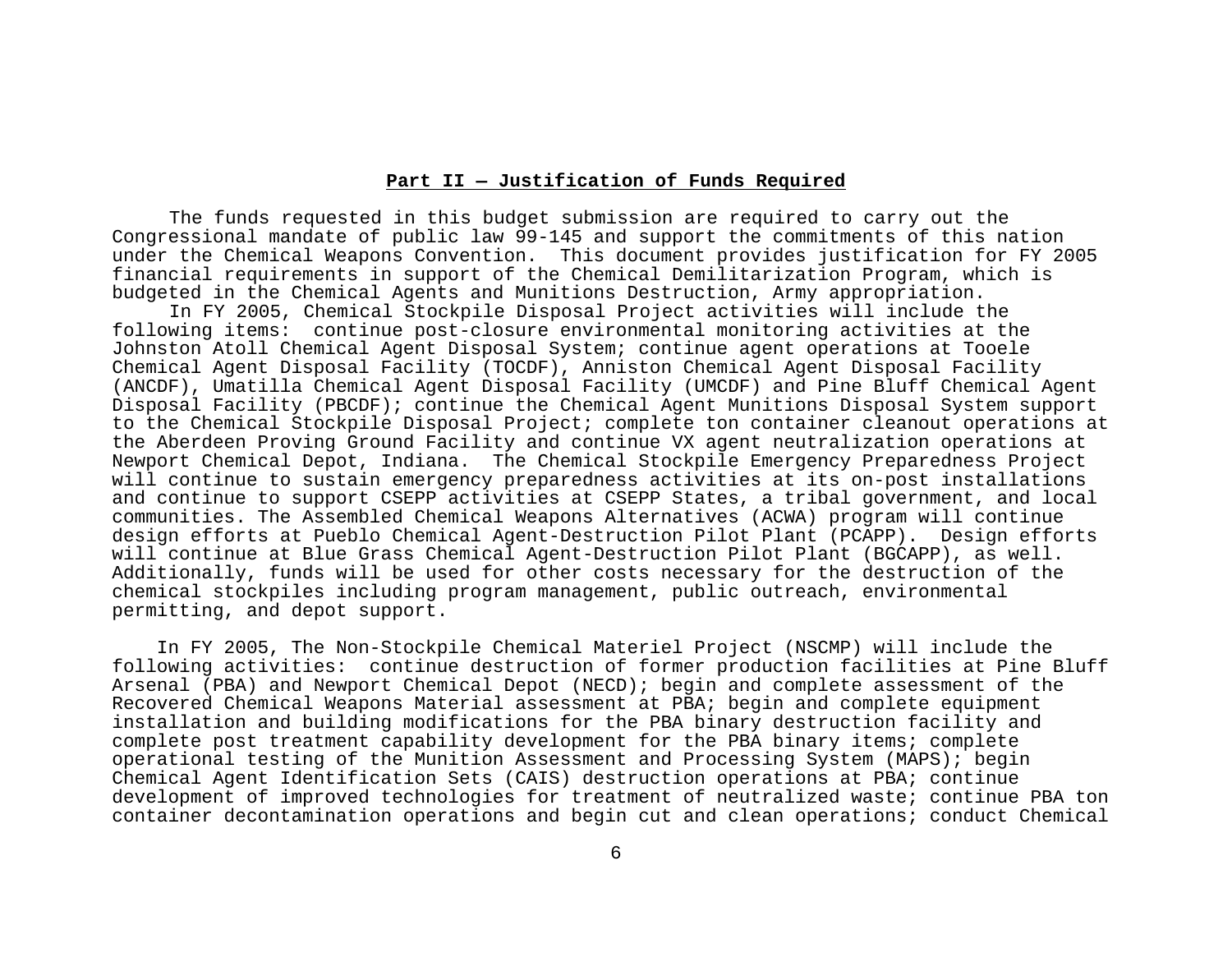Samples operations; provide Mobile Munitions Assessment System (MMAS), Rapid Response System (RRS) and Explosive Destruction System (EDS)crew sustainment, training, and emergency response capability.

#### **Part III — Program Descriptions and Milestones**

**Chemical Stockpile Disposal:** The United States' stockpile of chemical agents and munitions is stored at eight sites within the CONUS and was stored at one site outside the continental United States (OCONUS) (Johnston Atoll) in the Pacific. As of 2000,the chemical munitions stockpile at Johnston Atoll was safely destroyed. The eight CONUS storage installations are located at Aberdeen Proving Ground, Maryland; Anniston Army Depot, Alabama; Blue Grass Army Depot, Kentucky; Newport Chemical Depot, Indiana; Pine Bluff Arsenal, Arkansas; Pueblo Chemical Depot, Colorado; Deseret Chemical Depot, Utah; and Umatilla Chemical Depot, Oregon.

 To date, over 26 percent of the total U.S. chemical agent stockpile (measured in tons of agent) has been destroyed collectively at Johnston Atoll, and the three operational facilities at Tooele, Anniston and Aberdeen.

**Johnston Atoll Chemical Agent Disposal System (JACADS):** In November 2000, destruction of 100 percent of the original chemical agent munitions stockpile stored on the island was completed. Closure activities at the JACADS facility were completed in December 2003 and post-closure environmental monitoring activities began and will continue through FY 2005.

**Tooele Chemical Agent Disposal Facility (TOCDF):** (located at Deseret Chemical Depot, Utah): Operation of the first disposal facility in the CONUS commenced in August 1996 with the destruction of M55 GB-filled rockets. Since then, the facility has safety destroyed GB-filled ton containers, GB-filled MC-1 bombs, GB-filled M55 rockets, M56 warheads, GB-filled 105mm and 155mm projectiles, and GB-filled MK116 Weteye Bombs. In March 2002, the TOCDF met all treaty requirements for the completion of the GB campaign and began changeover activities for VX agent. Destruction of VX agent munitions began in March 2003. As of mid-January 2004, the TOCDF has destroyed over 44 percent of the original chemical agent stored at Deseret Chemical Depot. VX Agent operations will continue through FY 2004 and changeover to mustard agent operations will begin in FY 2005.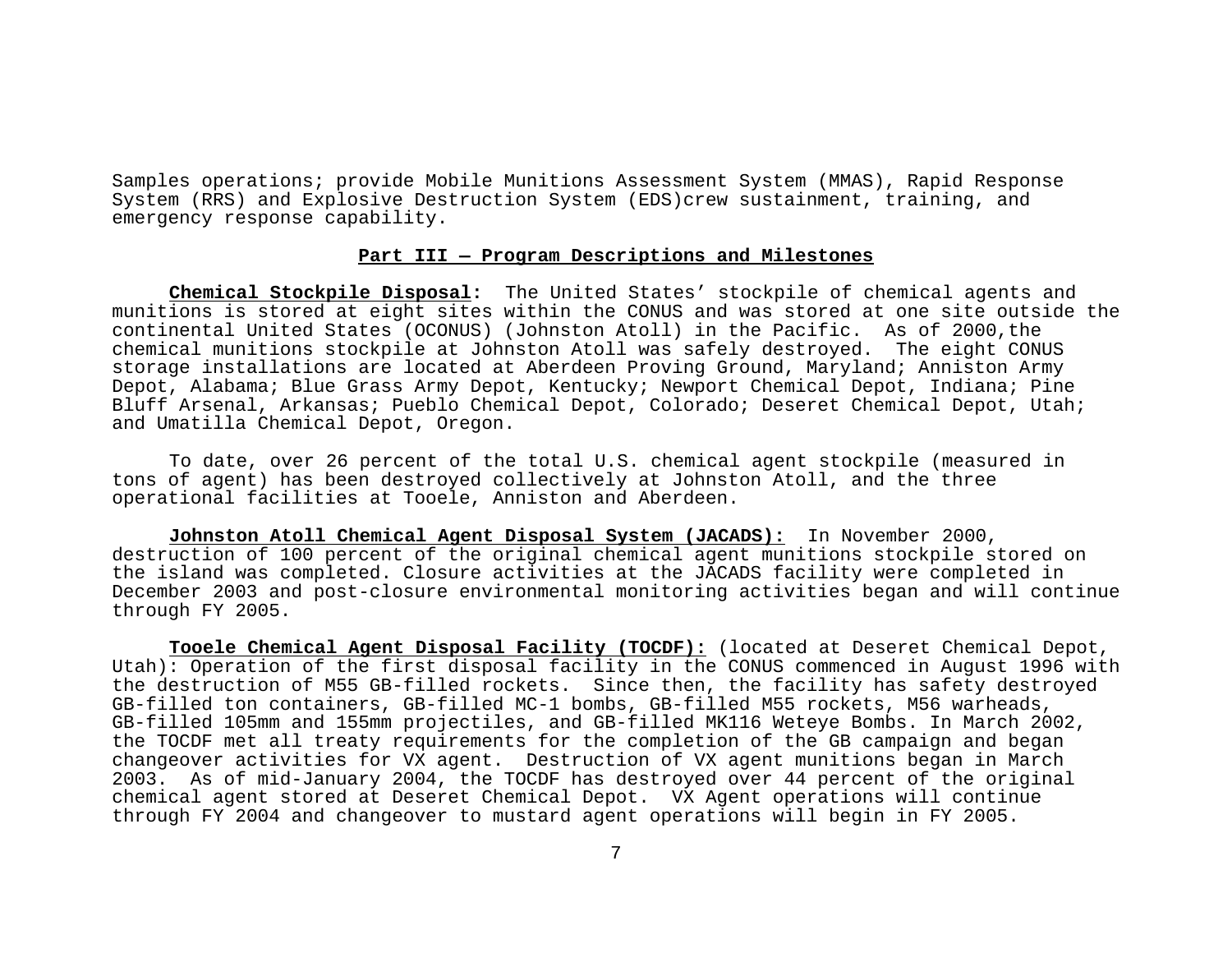**Anniston Chemical Agent Disposal Facility (ANCDF):** In February 1996, a systems contract for the ANCDF was awarded to Washington Group International. Construction of the ANCDF was completed in June 2001. Systemization activities were completed and GB Agent limited operations began in August 2003. Full GB agent operations were approved by the Acting Secretary of the Army in October 2003 and will continue through  $4^{th}$  quarter FY 2005. VX Agent changeover will begin in  $4<sup>th</sup>$  quarter FY2005, and VX agent operations will start in  $1<sup>st</sup>$  quarter FY2006 and continue through FY 2008.

**Umatilla Chemical Agent Disposal Facility (UMCDF)**: A systems contract for the UMCDF was awarded to Washington Group International in February 1997. Construction was completed in August 2001. Systemization activities will be completed, and GB Agent operations will begin in 4th quarter FY 2004 and continue through FY 2005.

**Pine Bluff Chemical Agent Disposal Facility (PBCDF)**: A systems contract for the PBCDF was awarded in July 1997 to Washington Group International. Construction was completed in November 2002. Systemization activities will be completed and GB Agent operations will begin in 3rd Qtr FY 2004 and continue through FY 2005.

 To carry out the Congressional mandate to safely and efficiently dispose of the unitary chemical stockpile, the Army is actively engaged in meeting all requirements of the National Environmental Policy Act (NEPA), the Resource Conservation and Recovery Act (RCRA), the Toxic Substances Control Act (TSCA), the Clean Air Act (CAA) and the Clean Water Act (CWA). Additionally, the Army and the Department of Homeland Security Emergency Preparedness and Response (DHS-EPR)(formerly known as the Federal Emergency Management Agency (FEMA)) have developed and are implementing a Chemical Stockpile Emergency Preparedness Project to ensure that the public, the installations, and their surrounding communities are adequately protected.

**Chemical Stockpile Emergency Preparedness (CSEP):** Emergency preparedness is based on the calculated risk from all sources, including storage and demilitarization. The calculated risk from storage exceeds the risk of the demilitarization operations. Therefore, in terms of emergency preparedness, preparations for an accident involving chemical agents in the civilian community are essential both before and during the demilitarization process. Emergency responders must have the capability to immediately recognize the source and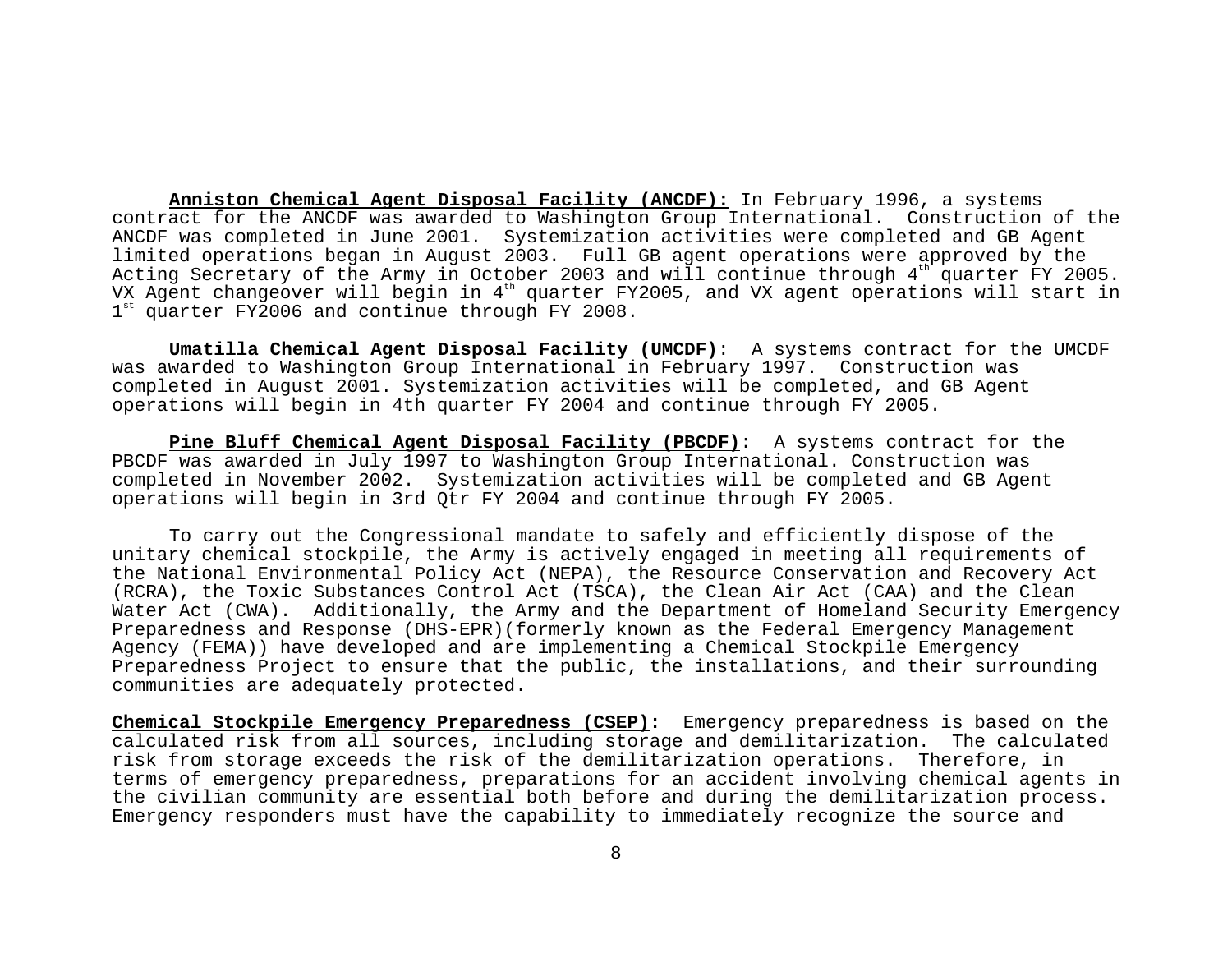initiate protective actions for the general public and emergency workers. This preparation requires a coordinated effort among installation, local, tribal, and State officials. The U.S. Army storage installations are in programmatic maintenance, having completed all major preparedness enhancements. The majority of Off-post essential systems designed to protect the public are in place and operational. Aggressive actions are being taken to bring the remaining systems into full compliance with the program's CSEP National Benchmarks. The U.S. Army and Department of Homeland Security(FEMA, DHS) continue to provide technical support to both civilian and Army jurisdictions using the management structure agreed upon in October 1997. Close coordination and cooperation between the U.S. Army and FEMA, DHS fostered through the use of teaming continues.

**Non-Stockpile Chemical Materiel:** The Non-Stockpile Chemical Materiel Product (NSCMP) Survey and Analysis Report was submitted to Congress in November 1993. Plans for the destruction of the non-stockpile chemical materiel were developed in 1995 and are updated as required. These plans reflect the approach needed to comply with the requirements of the Chemical Weapons Convention (CWC) and include the destruction of lethal chemical weapons, agents, and contaminated materiel. The plan provides for the development of treatment systems for the destruction of the non-stockpile chemical munitions that are currently stored at active military installations and provides for development of treatment systems for on-site destruction of chemical warfare materiel that may be recovered from suspect burial sites.

 The Rapid Response System (RRS) is a mobile system to be used for the destruction of Chemical Agent Identification Sets (CAIS). The RRS is currently in an emergency response mode and will begin CAIS destruction operations at Pine Bluff Arsenal (PBA) in FY2005.

 The Mobile Munitions Assessment System (MMAS) is used to determine the probable content, and condition of munition in order to establish the need for and safety of further processing. Three MMAS units are currently in an emergency response mode.

 The Explosive Destruction System (EDS) is a mobile system to be used for the destruction of munitions requiring immediate destruction and small quantities of other chemical weapons. The PM NSCM currently has three Phase 1 EDS units that are operational. A Phase 2 unit will complete operational testing in FY2004. The EDS Phase 1 units are currently in an emergency response mode. Multiple EDS units will be deployed in FY2005 to destroy the Recovered Chemical Warfare Material located at PBA.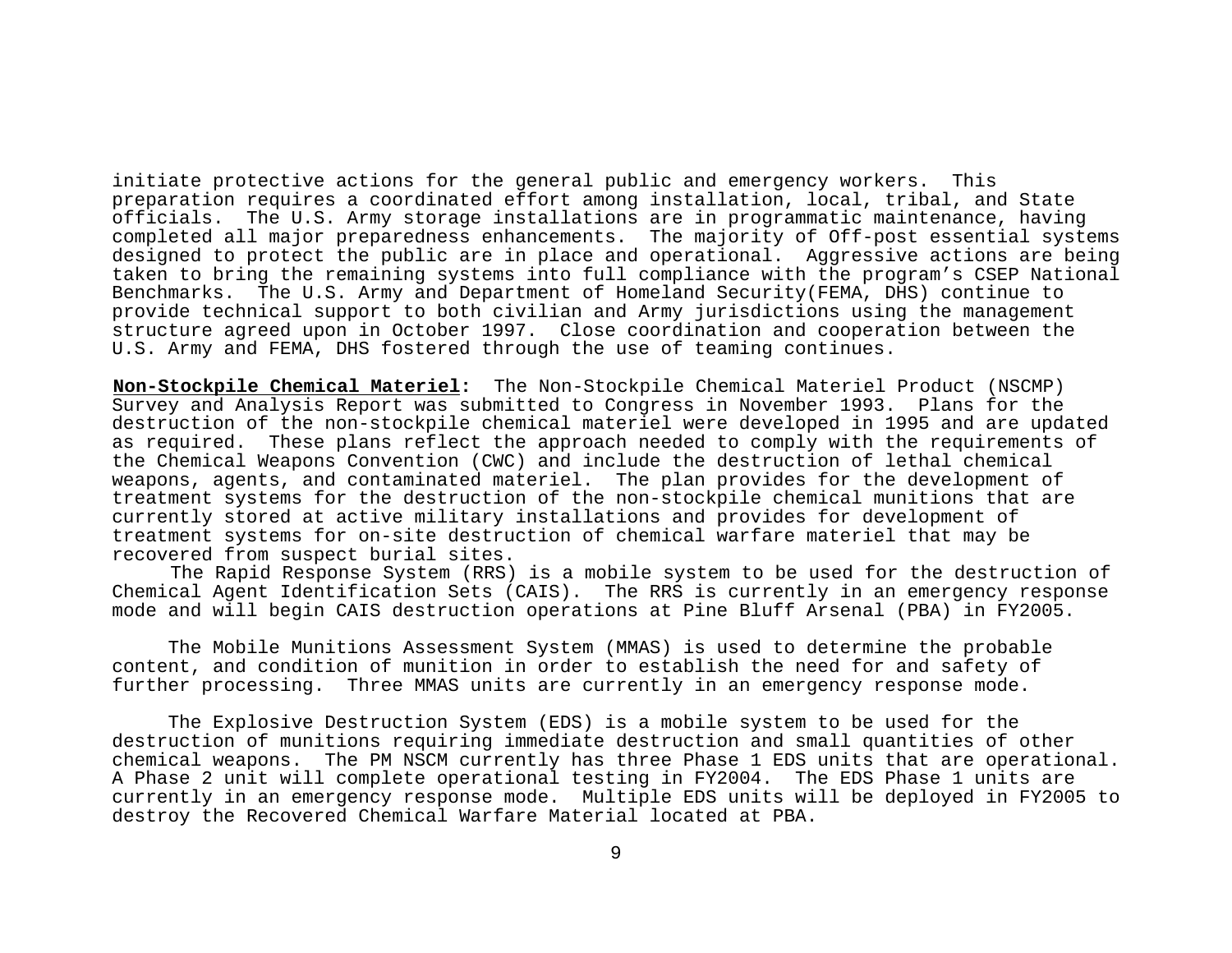The Munitions Assessment and Processing System (MAPS) is a small cost efficient fixed facility being established to process non-stockpile chemical materiel at Aberdeen Proving Ground. The MAPS will start systemization in FY2004 and complete operational testing in FY2005.

 Former Production Facility destruction efforts at Newport Chemical Depot (NECD) and Pine Bluff Arsenal (PBA) continue, and both are scheduled for completion in FY2007.

 The Binary Destruction Facility (BDF) is a facility that will be refurbished and upgraded to process binary components at PBA. The BDF is in the design process, and operations are scheduled to begin in FY2005.

 The Pine Bluff Munitions Assessment System (PBMAS) will be used to determine the probable content and condition of munitions and Chemical Agent Identification Set items stored at PBA prior to disposal. Assessment operations are scheduled to begin in FY2004 and complete in FY2005.

 The Ton Container operations at PBA continue and are scheduled for completion in FY2007.

**Alternative Technologies and Approaches:** Originally, the Army had chosen to pilot test chemical treatment followed by on-site biodegradation at Aberdeen Proving Ground, Maryland (APG) and chemical treatment followed by super critical water oxidation (SCWO) at Newport, Indiana (NECD). The systems contractor for APG (Bechtel Aberdeen) was selected in October 1998 and for NECD (Parsons Infrastructure and Technology) in February 1999. The Resource Conservation and Recovery Act of 1976 (RCRA), Clean Air Act of 1977 (CAA) and Clean Water Act of 1977 (CWA) permit applications were submitted to the State of Maryland for the APG site in June 1997, and the environmental permits were received in February 1999. The RCRA, CAA and the CWA permit applications were submitted to the State of Indiana for the NECD site in April/May 1998, and the permits were received in December 1999.

**Aberdeen Chemical Agent Neutralization Facility (ABCANF):** The construction of the pilot facility began in July 2000. In February 2002, the Aberdeen site was approved for an accelerated agent neutralization project. A simplified agent neutralization process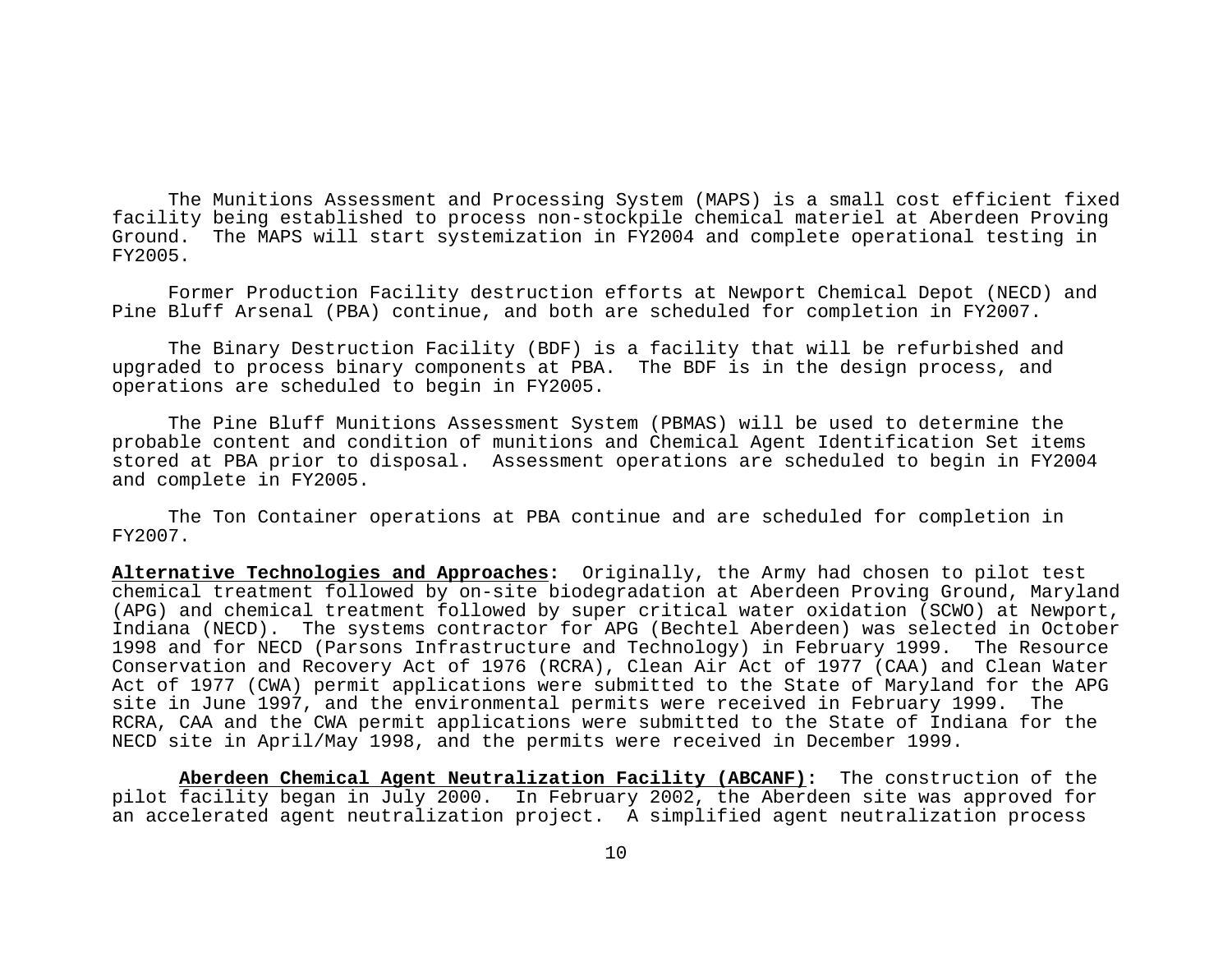was implemented, and agent neutralization commenced during FY 2003. Agent neutralization will be completed in late FY2004, and ton container clean out activities will begin in FY2004.

**Newport Chemical Agent Neutralization Facility (NECANF)**: As of May 2002, the Newport site was also been approved for an accelerated agent neutralization project. A simplified agent neutralization process begins in FY 2004 and ton container cleanout processing is planned to begin in FY2008.

**The Assembled Chemical Weapons Alternatives Program:** The foundation of the Assembled Chemical Weapons Alternatives (ACWA) Program is stakeholder involvement from each of the agent stockpile areas and their concerns about the program. The program was established by integrating a three-phased approach: program evaluation criteria development, detailed assessment of technologies, and the demonstration of technologies. The assessment and demonstration phases were successfully completed in 2002. The USD (AT&L) approved neutralization followed by bio-treatment as the technology for the destruction of the chemical weapons stockpile at Pueblo, Colorado in July 2002 and neutralization followed by supercritical water oxidation as the destruction technology for the stockpile at Blue Grass, Kentucky in February 2003. A systems contract for the Pueblo Chemical Agent-Destruction Pilot Plant (PCAPP) was awarded in September 2002 to the Bechtel Pueblo Team. A systems contract for the Blue Grass Chemical Agent-Destruction Pilot Plant (BGCAPP) was awarded to the Bechtel Parsons Blue Grass Team in June 2003. Design efforts for PCAPP and BGCAPP are continuing for the eventual construction and operation of full-scale pilot facilities at Pueblo and Blue Grass.

**Chemical Demilitarization Program Oversight:** The Army receives assistance from such Federal agencies as the Department of Health and Human Services, U.S. Environmental Protection Agency, Department of Transportation, Federal Emergency Management Agency, and the President's Council on Environmental Quality in meeting its responsibility to carry out the Chemical Demilitarization Program in a safe and environmentally sound manner. The National Research Council of the National Academy of Sciences also performs an oversight function for the Chemical Demilitarization Program.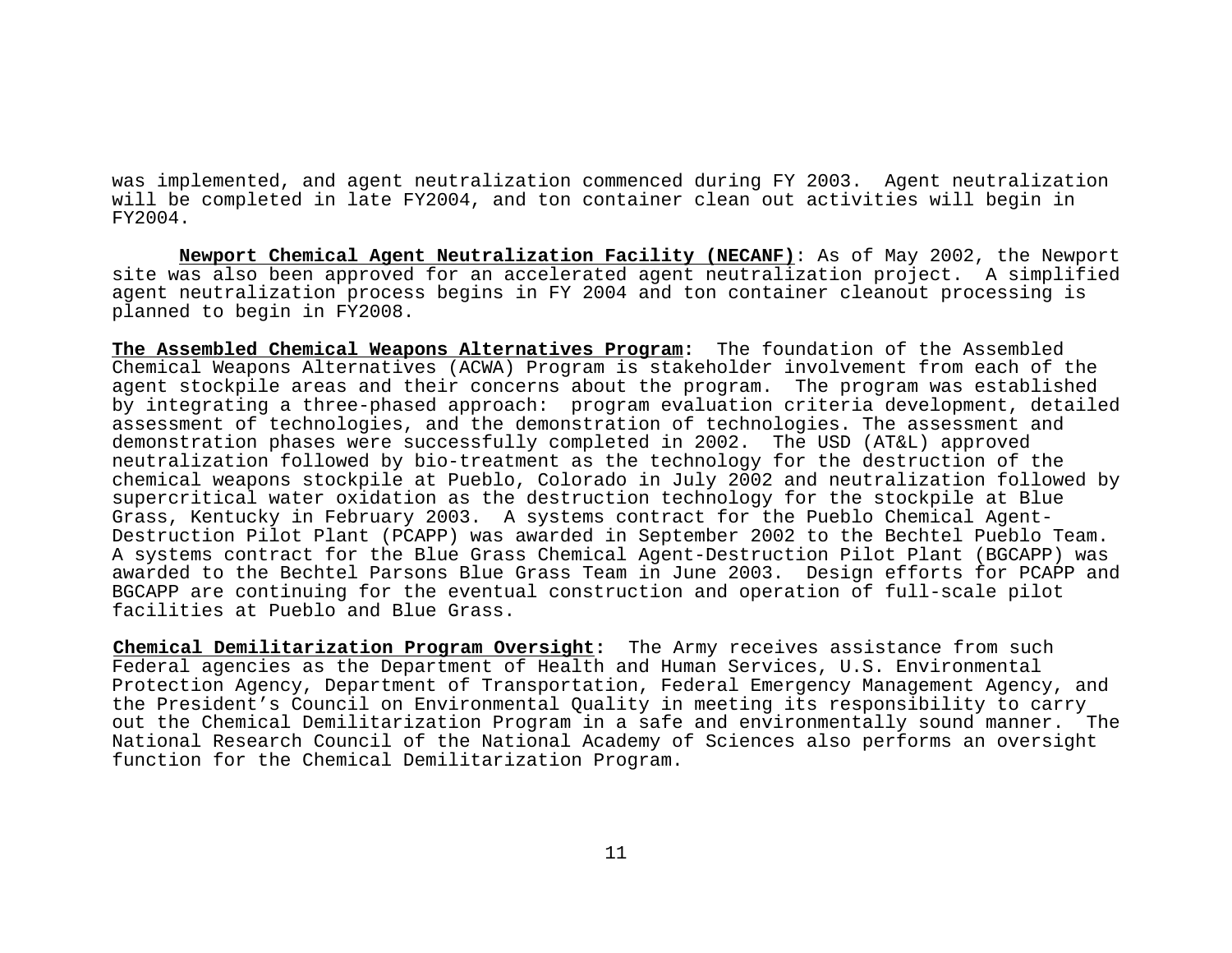Additionally, the National Defense Authorization Act for Fiscal Year 1993 (Public Law 102-484) directed the Army to establish a Chemical Demilitarization Citizens' Advisory Commission (CAC) for each low-volume site and for any state in which there is located a chemical stockpile storage site, if requested by the Governor. The CACs have been established for each state. Representatives from the Office of the Assistant Secretary of the Army (Acquisition, Logistics, & Technology) meet not less than twice a year with each commission to address citizen and state concerns regarding the Army's ongoing Chemical Demilitarization Program.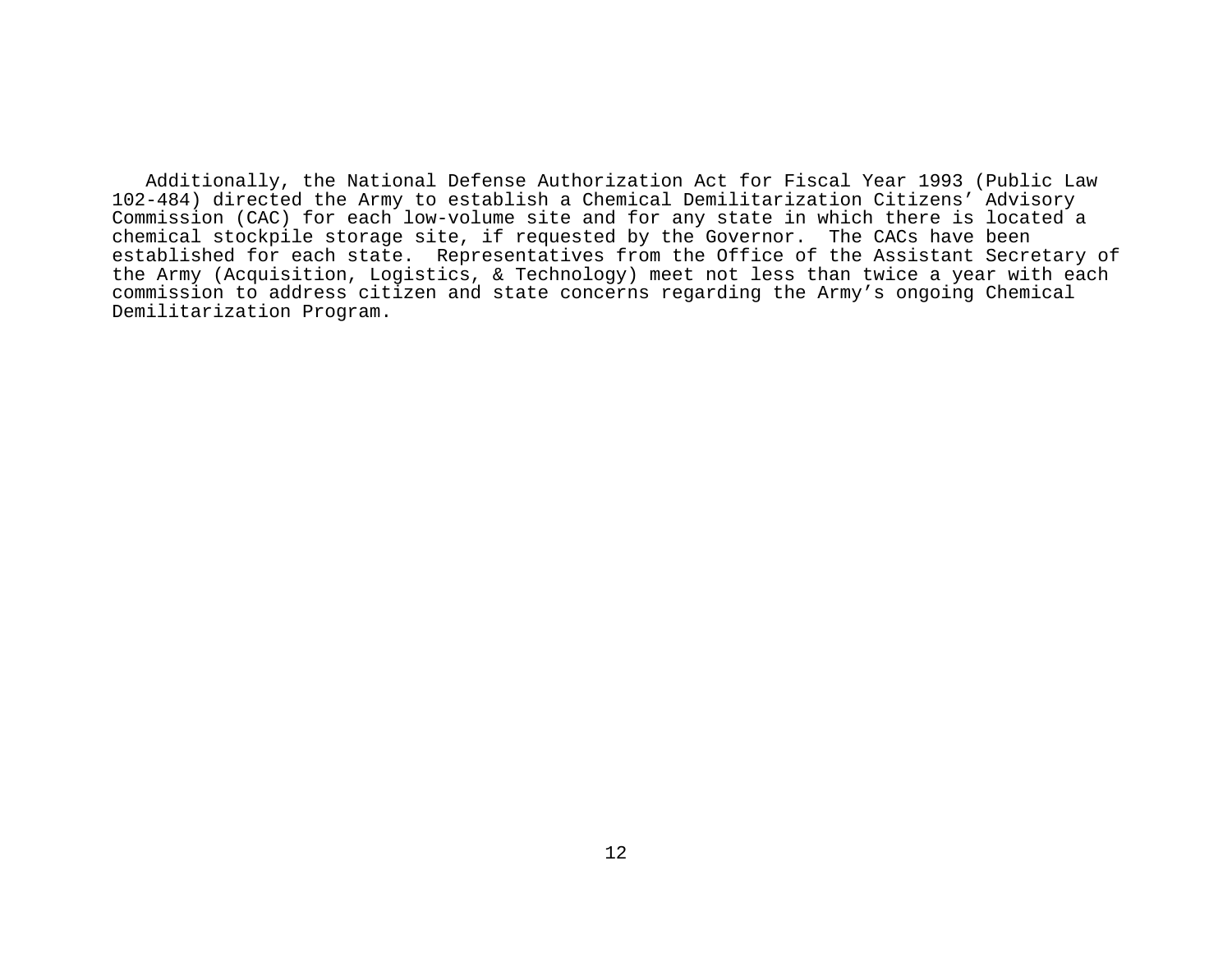# **Major Milestones for the Chemical Stockpile Disposal Project are as follows:**

# **Johnston Atoll Chemical Agent Disposal System (JACADS):**

| Completed Agent Processing                                   | November 2000              |
|--------------------------------------------------------------|----------------------------|
| Began processing of waste, decommissioning and dismantlement | January 2001               |
| Continued closure activities                                 | FY 2003                    |
| Completed closure activities                                 | December 2003              |
| Initiate post closure environmental monitoring activities    | 2nd Otr FY 2004 to FY 2005 |

# **Tooele Chemical Agent Disposal Facility (TOCDF):**

| Completed GB campaign               |  |                                    |  |  | March 2002                         |
|-------------------------------------|--|------------------------------------|--|--|------------------------------------|
| Completed GB to VX agent changeover |  |                                    |  |  | March 2003                         |
| Process VX-filled munitions         |  | March 2003 to 2nd Otr FY 2005      |  |  |                                    |
| Complete VX to HD agent changeover  |  | 2nd Otr FY 2005 to 1st Otr FY 2006 |  |  |                                    |
| Process HD-filled munitions         |  |                                    |  |  | 1st Otr FY 2006 to 4th Otr FY 2008 |

# **Anniston Chemical Agent Disposal Facility:**

| Completed construction             |                                    |  |                                |  |  | June 2001                          |
|------------------------------------|------------------------------------|--|--------------------------------|--|--|------------------------------------|
| Completed systemization            |                                    |  |                                |  |  | August 2003                        |
| Process GB filled munitions        |                                    |  | August 2003 to 4th Qtr FY 2005 |  |  |                                    |
| Complete GB to VX agent changeover | 4th Otr FY 2005 to 1st Otr FY 2006 |  |                                |  |  |                                    |
| Process VX-filled munitions        |                                    |  |                                |  |  | 1st Otr FY 2006 to 1st Otr FY 2008 |

# **Umatilla Chemical Agent Disposal Facility:**

| Completed construction             |  |                                    |  |  | August 2001                        |
|------------------------------------|--|------------------------------------|--|--|------------------------------------|
| Complete systemization             |  |                                    |  |  | 4th Otr FY 2004                    |
| Process GB filled munitions        |  |                                    |  |  | 4th Otr FY 2004 to 1st Otr FY 2006 |
| Complete GB to VX Agent changeover |  | 2nd Otr FY 2006 to 4th Otr FY 2006 |  |  |                                    |
| Process VX filled munitions        |  |                                    |  |  | 4th Otr FY 2006 to 2nd Otr FY 2008 |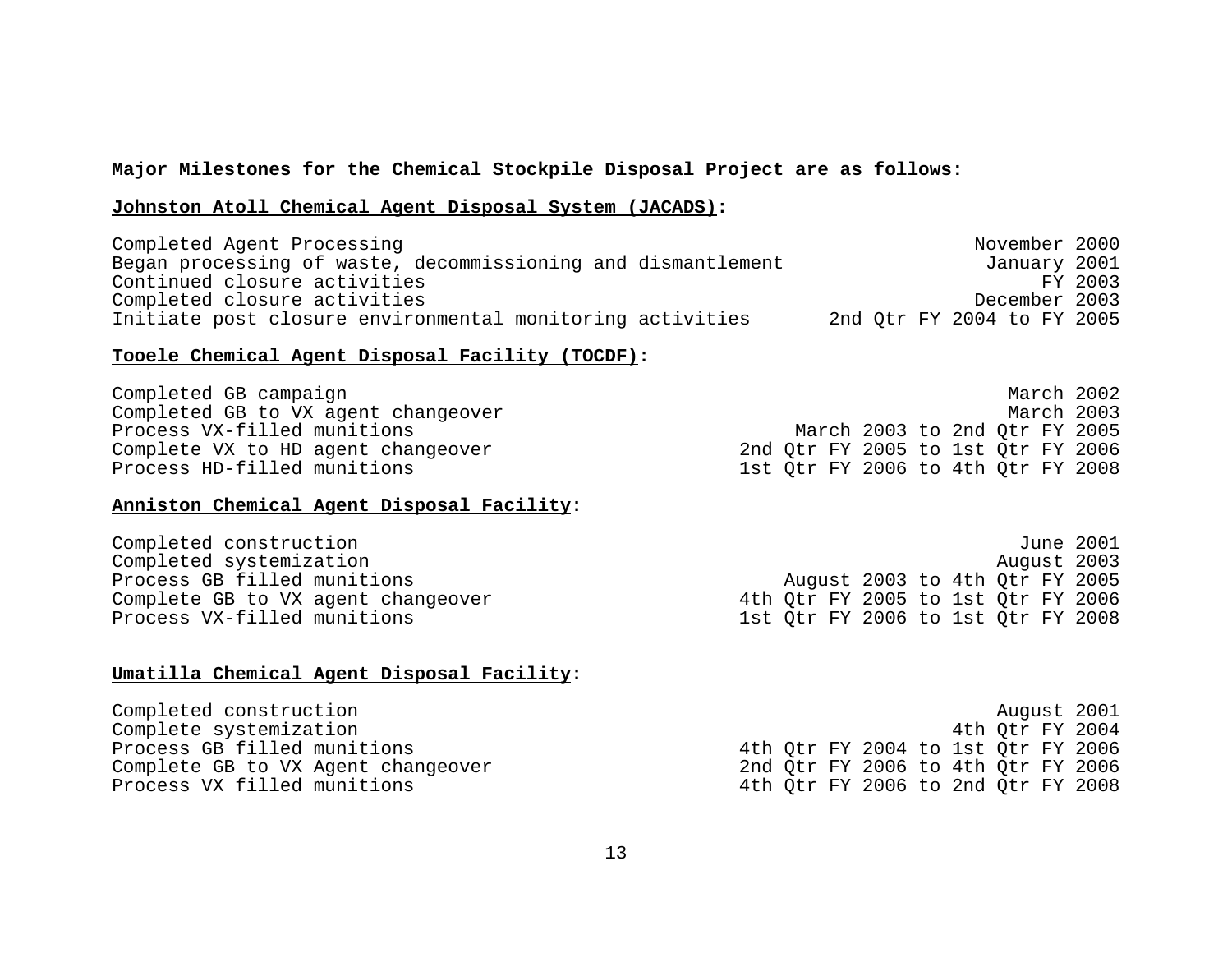# **Major Milestones for the Chemical Stockpile Disposal Project (Cont'd):**

# **Pine Bluff Chemical Agent Disposal Facility:**

| Completed construction             |                                    |  |  |  | November 2002   |
|------------------------------------|------------------------------------|--|--|--|-----------------|
| Complete systemization             |                                    |  |  |  | 3rd Otr FY 2004 |
| Process GB filled rockets          | 3rd Otr FY 2004 to 1st Qtr FY 2006 |  |  |  |                 |
| Complete GB to VX agent changeover | 1st Ot FY 2006 to 2nd Otr FY 2006  |  |  |  |                 |
| Process VX filled munitions        | 2nd Otr FY 2006 to 1st Otr FY 2007 |  |  |  |                 |

# **Major Milestones for the Alternative Technologies and Approaches Project are as follows:**

| Army submitted final report on Alternative Chemical                  |               |  |
|----------------------------------------------------------------------|---------------|--|
| Demilitarization Technologies to Congress                            | April 1994    |  |
| Army provided recommendation to Department of Defense                | December 1996 |  |
| Overarching Integrated Product Team to conduct necessary             |               |  |
| National Environmental Policy Act analysis and continue              |               |  |
| Research and Development efforts to support pilot testing            |               |  |
| of alternative technologies at Aberdeen Proving Ground,              |               |  |
| Maryland and Newport Chemical Depot, Indiana                         |               |  |
| Office of Secretary of Defense (OSD) Approval of Army Recommendation | January 1997  |  |
|                                                                      |               |  |

# **Aberdeen Chemical Agent Neutralization Facility**

| Decision to proceed to accelerated project | February 2002   |
|--------------------------------------------|-----------------|
| Award of new contract                      | February 2002   |
| Start agent neutralization operations      | April FY 2003   |
| End agent neutralization operations        | 4th Otr FY 2004 |
| Begin empty ton container operations       | 2nd Otr FY 2004 |
| End Empty ton container operations         | 3rd Otr FY 2005 |
| Start Closure                              | 4th Otr FY 2005 |

# **Newport Chemical Agent Neutralization Facility**

| Decision to proceed to accelerated project |                 | May 2002 |
|--------------------------------------------|-----------------|----------|
| Start agent neutralization operations      | 3rd Otr FY 2004 |          |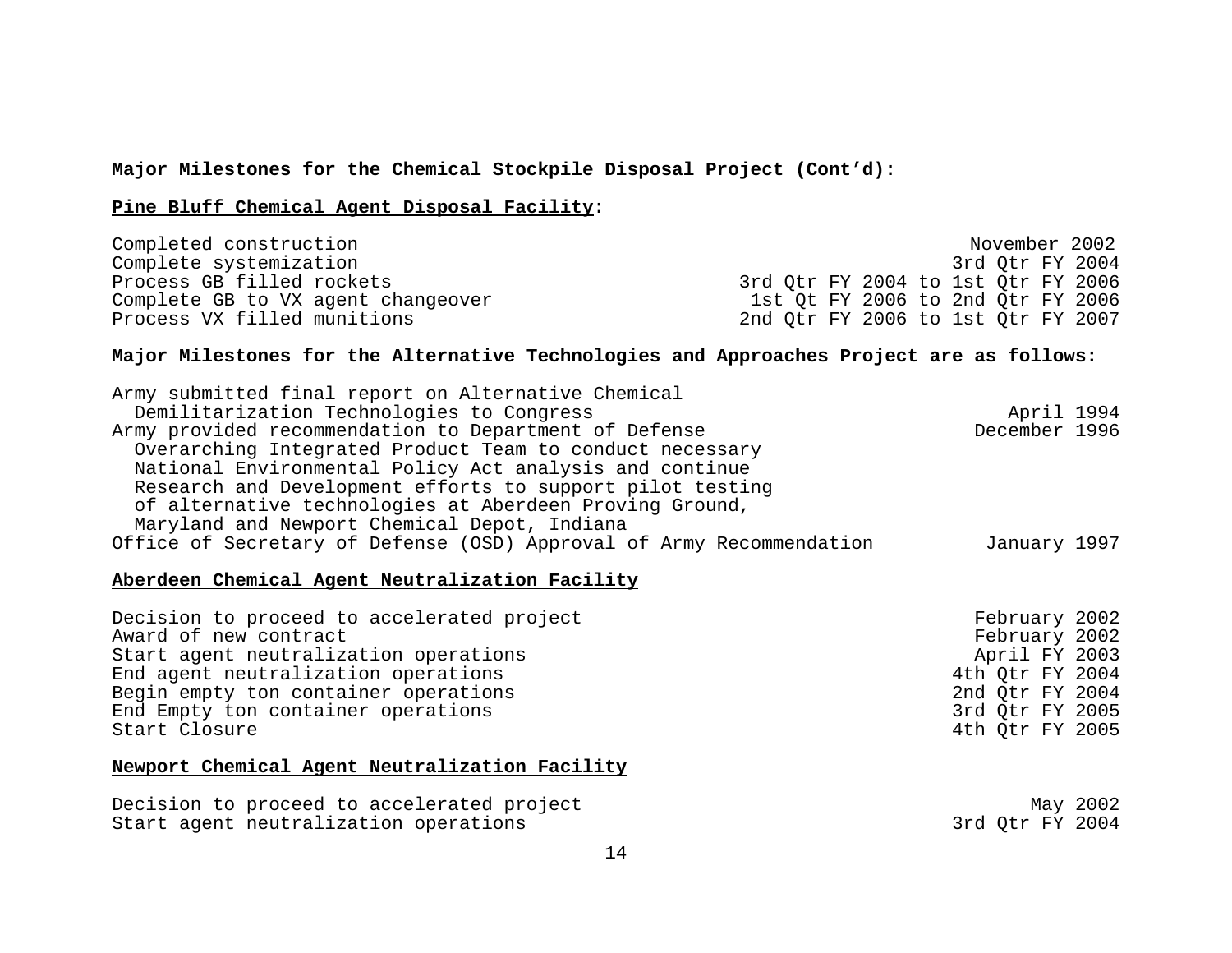# **Major Milestones for the Chemical Stockpile Disposal Project (Cont'd):**

# **Newport Chemical Agent Neutralization Facility (Cont'd)**

| End agent neutralization operations  |  | 3rd Otr FY 2008 |
|--------------------------------------|--|-----------------|
| Begin empty ton container operations |  | 3rd Otr FY 2008 |

# **Major Milestones for Assembled Chemical Weapons Alternatives Program are as follows:**

# **Program**

| Program Inception                                                           | 1997          |
|-----------------------------------------------------------------------------|---------------|
| Criteria Development, Assessment, Demonstration of Alternative Technologies | 1997 to 2002  |
| Published Pueblo Draft Environmental Impact Statement                       | May 2001      |
| Published Blue Grass Draft Environmental Impact Statement                   | May 2002      |
| Received Pueblo Record of Decision and Technology Selection                 | July 2002     |
| Received Blue Grass Record of Decision and Technology Selection             | February 2003 |

# **Pueblo Chemical Agent-Destruction Pilot Plant (PCAPP**)

| Record of Decision and Technology Selection | July 2002        |
|---------------------------------------------|------------------|
| Systems Contract Award                      | September 2002   |
| RCRA Permit Application Submittal           | December 2003    |
| Facility Construction                       | FY 2005- FY 2009 |

# **Blue Grass Chemical Agent-Destruction Pilot Plant (BGCAPP)**

| Record of Decision and Technology Selection | January 2003      |
|---------------------------------------------|-------------------|
| Systems Contract Award                      | June 2003         |
| RCRA Permit Application Submittal           | 2nd Otr FY 2004   |
| Facility Construction                       | FY 2005 - FY 2009 |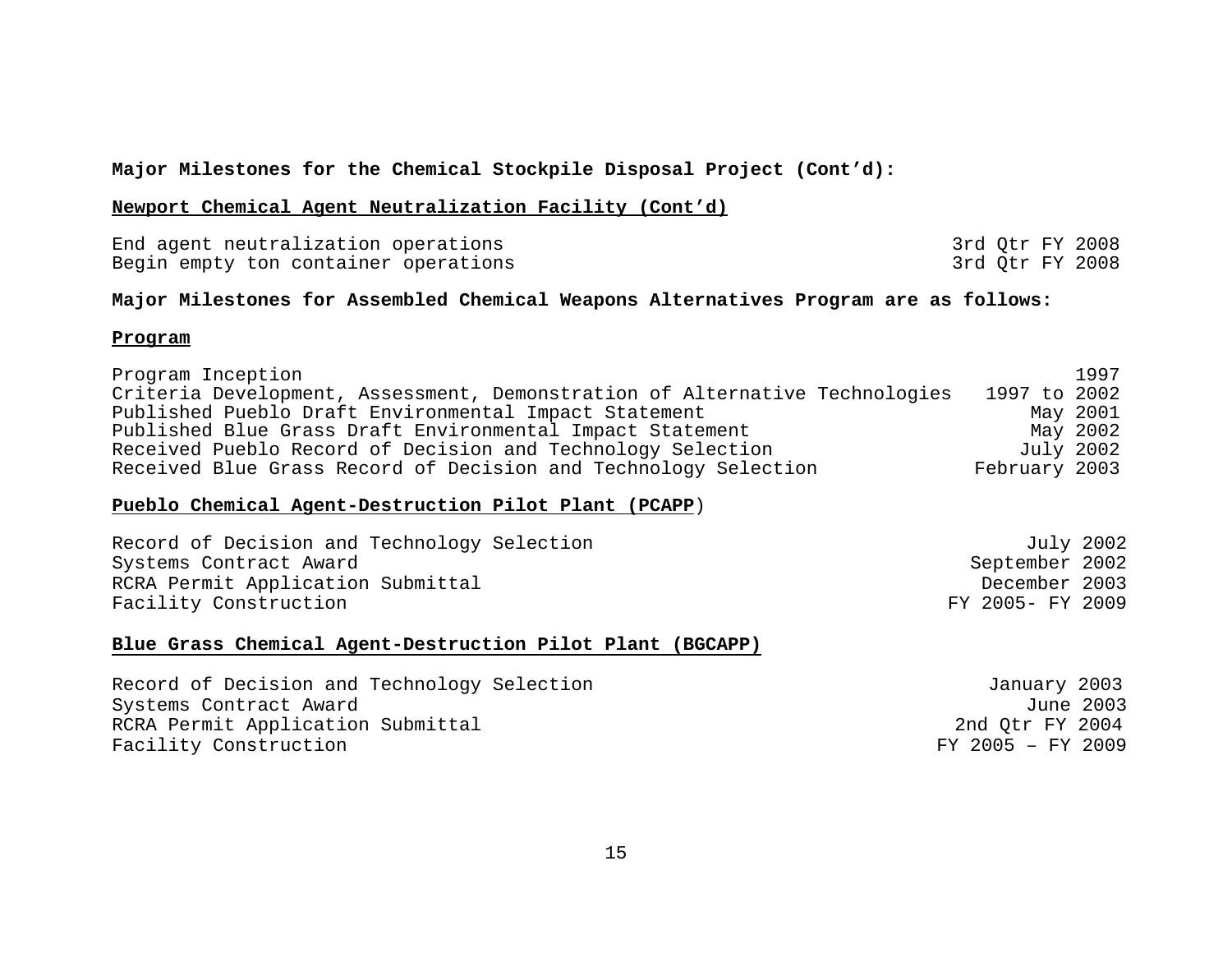# **Major Milestones for Chemical Stockpile Emergency Preparedness Project are as follows:**

| On-post Milestone<br>Sustainment phase of the Improved Response Capabilities<br>Off-post Milestone                                                                                                        | September<br>1997                                              |
|-----------------------------------------------------------------------------------------------------------------------------------------------------------------------------------------------------------|----------------------------------------------------------------|
| Sustainment phase of the Improved Response Capabilities                                                                                                                                                   | 4th Otr FY 2004                                                |
| Joint Milestones:                                                                                                                                                                                         |                                                                |
| Close out of response capabilities following the completion of<br>demilitarization operations at:<br>Aberdeen Proving Ground, Maryland<br>Deseret Chemical Depot, Utah<br>Newport Chemical Depot, Indiana | 4th Qtr FY 2005<br>4th Qtr FY 2009<br>4th Qtr FY 2008          |
| Major Milestones for the Non-Stockpile Chemical Materiel Product are as follows:                                                                                                                          |                                                                |
| Explosive Destruction System (EDS):<br>Conduct Dev/Op Testing of Phase 2, Unit 1<br>Procure two EDS Phase 2 Systems<br>Procure one EDS Phase 2 System                                                     | April 2003 to April 2004<br>1st Qtr FY 2006<br>1st Qtr FY 2007 |
| Rapid Response System (RRS):<br>Procure one RRS                                                                                                                                                           | 1st Qtr FY 2006                                                |
| Munitions Assessment and Processing System (MAPS):<br>Initiate Systemization<br>Begin MAPS Operations                                                                                                     | January 2004<br>2nd Qtr FY 2005                                |
| Pine Bluff Non-Stockpile Facility (PBNSF):<br>Began Development of Preliminary Concept Design<br>Halted PBNSF Design and Development                                                                      | September 2000<br>December 2003                                |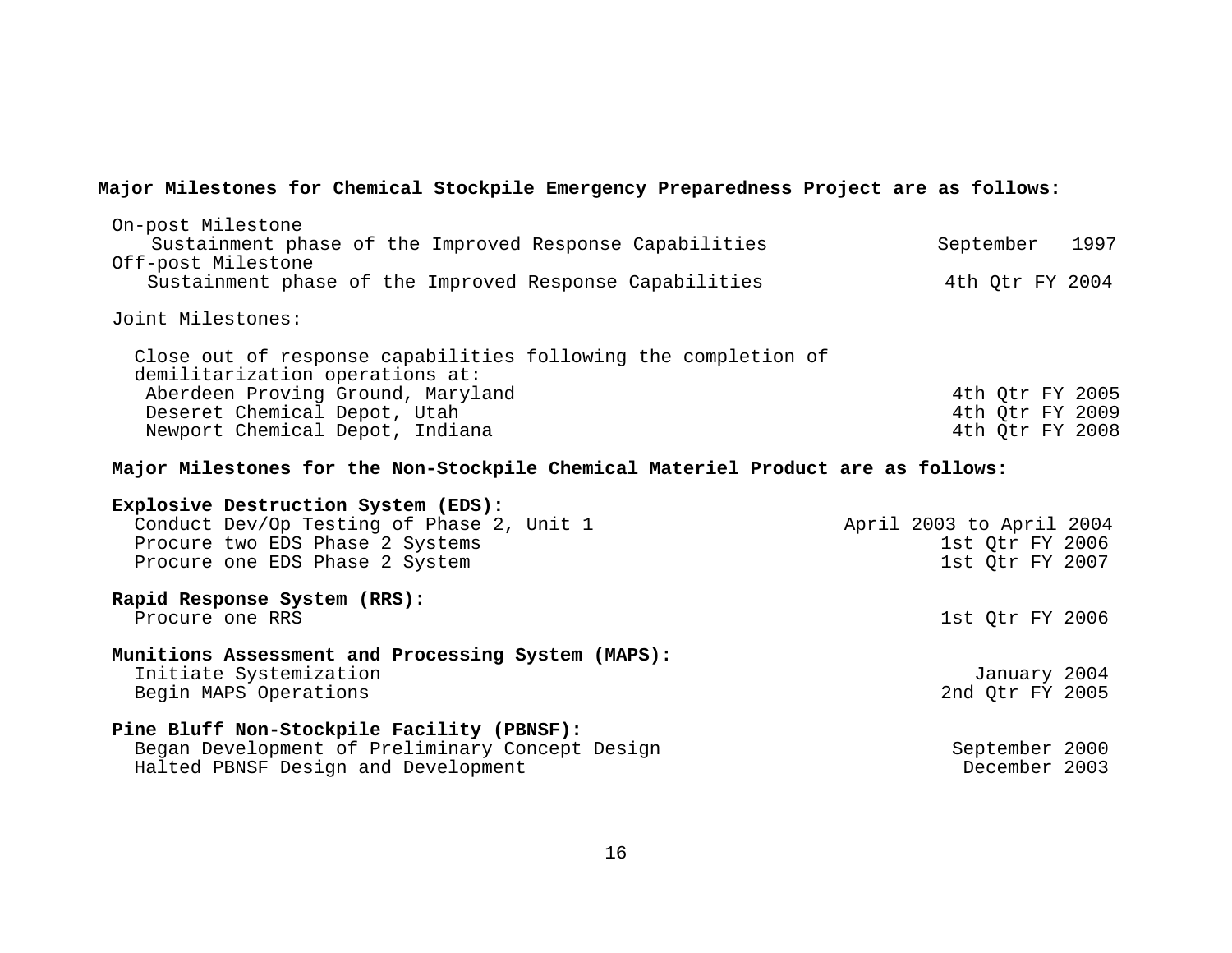| Major Milestones for the Non-Stockpile Chemical Materiel Product (Cont'd):                                                                                                                                                                               |                                                                          |                                                                                        |  |  |  |
|----------------------------------------------------------------------------------------------------------------------------------------------------------------------------------------------------------------------------------------------------------|--------------------------------------------------------------------------|----------------------------------------------------------------------------------------|--|--|--|
| Binary Materiel:<br>Destroy Bulk DF, QL, and M20DF Canister                                                                                                                                                                                              | 4th Qtr FY 2005 to 2nd Qtr FY 2006                                       |                                                                                        |  |  |  |
| Former Production Facility:<br>Complete 80% Destruction of U.S. Production Capacity *<br>Complete 100% Destruction of U.S. Production Capacity *                                                                                                         |                                                                          | January 2004<br>3rd Qtr FY 2007                                                        |  |  |  |
| *NOTE: Chemical Warfare Convention Milestone                                                                                                                                                                                                             |                                                                          |                                                                                        |  |  |  |
| Destruction of Chemical Warfare Materiel (CWM) and Facilities [Missions]:<br>Demolish NCD Production Facility steps 0, I, II<br>Demolish NCD Production Facility step III<br>Demolish PBA Integrated Binary Facility<br>Demolish APG Ancillary Buildings | 4th Qtr FY 2002 to 3rd Qtr FY 2007<br>1st Qtr FY 2007 to 4th Qtr FY 2008 | August 1998 to 1st Qtr FY 2006<br>October 2003 to 3rd Qtr FY 2007                      |  |  |  |
| Chemical Samples* (CS):<br>Destroy Aberdeen Proving Ground (APG) CS<br>Destroy Deseret Chemical Depot (DCD) CS*<br>Destroy Dugway Proving Ground (DPG) CS*<br>Destroy Pine Bluff Arsenal (PBA) CS*<br>Destroy Pueblo Chemical Depot (PUCD) CS*           |                                                                          | January 2000 to 3rd Qtr FY 2006<br>FY 2003<br>FY 2003<br>FY 2005 to FY 2006<br>FY 2006 |  |  |  |
| *NOTE: Schedules under study due to change in public law allowing use of Chemical<br>Demilitarization Facilities                                                                                                                                         |                                                                          |                                                                                        |  |  |  |

| Chemical Samples* (CS): |                                              |                    |  |         |
|-------------------------|----------------------------------------------|--------------------|--|---------|
|                         | Destroy Anniston Army Depot (ANAD) CS*       |                    |  | FY 2006 |
|                         | Destroy Umatilla Chemical Depot (UMCD) CS*   | FY 2004 to FY 2005 |  |         |
|                         | Destroy Blue Grass Chemical Depot (BGAD) CS* |                    |  | FY 2009 |

\*NOTE: Schedules under study due to change in public law allowing use of Chemical Demilitarization Facilities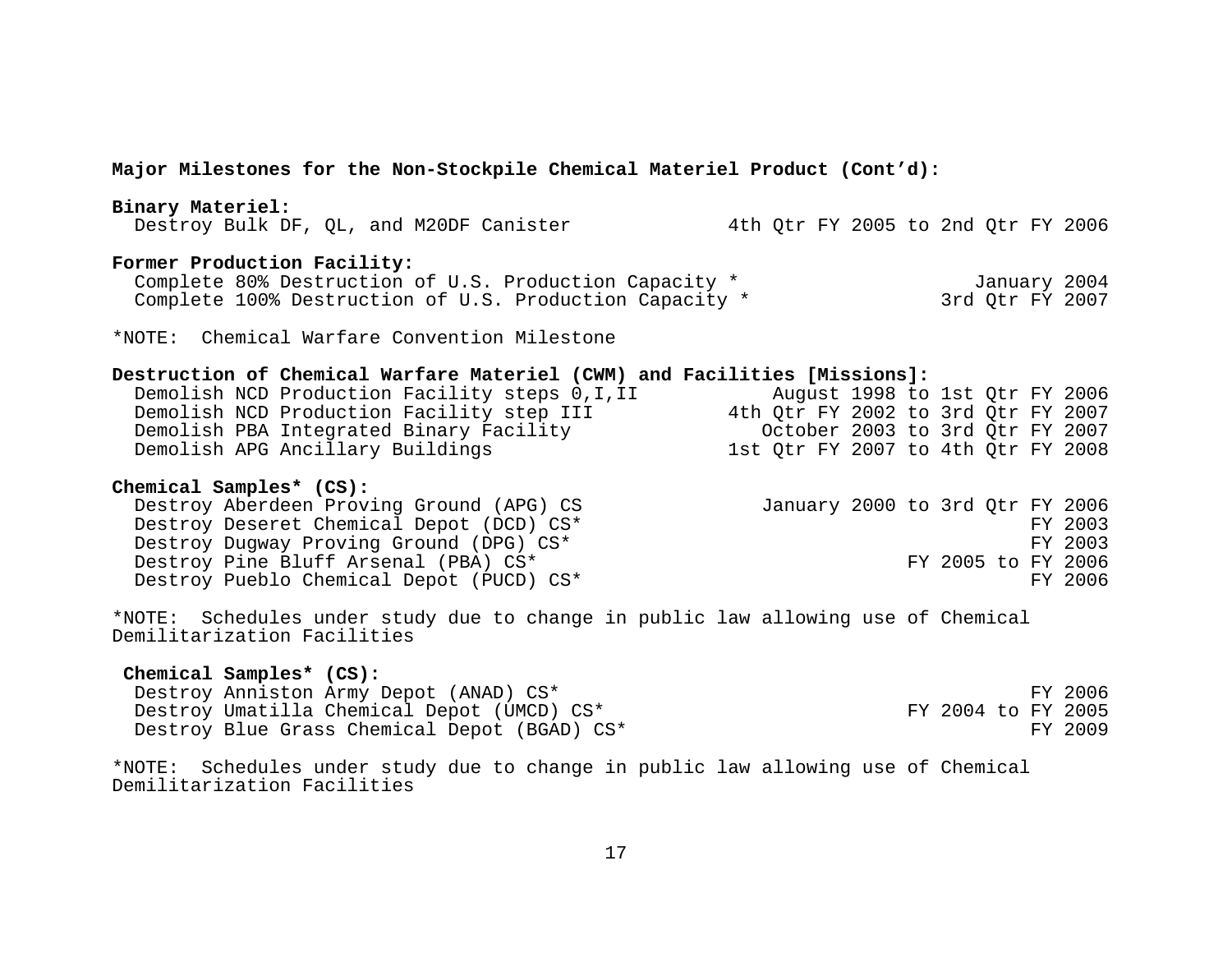**Major Milestones for the Non-Stockpile Chemical Materiel Product (Cont'd):** 

| Empty Ton Containers (TCs):      |                                      |  |                                  |         |
|----------------------------------|--------------------------------------|--|----------------------------------|---------|
| PBA Empty TCs:                   |                                      |  |                                  |         |
| Install and Test Enclosure (R&D) |                                      |  | September 2001 to September 2003 |         |
| Begin Destruction (O&M)          |                                      |  | September 2003                   |         |
| APG Empty TCs:                   |                                      |  |                                  | FY 2004 |
|                                  | Begin Destruction (Aircraft Protect) |  |                                  |         |
|                                  |                                      |  |                                  |         |

# **Recovered CWM (RCWM)**

|       | Begin RCWM Operations at: |  |                                    |  |  |                                    |
|-------|---------------------------|--|------------------------------------|--|--|------------------------------------|
|       | APG (MAPS)                |  | 2nd Otr FY 2005 to 3rd Otr FY 2007 |  |  |                                    |
|       | PBA (PBEDS)*              |  | 3rd Otr FY 2005 to 2nd Otr FY 2007 |  |  |                                    |
| DPG * |                           |  |                                    |  |  | 3rd Otr FY 2004 to 1st Qtr FY 2005 |

\*NOTE: Pine Bluff Explosive Destruction System (PBEDS) deployment of multiple EDS units to destroy RCWM located at PBA.

# **Recovered Chemical Agent Identification Sets (CAIS):**

| Destruction of Recovered CAIS at: |                                    |
|-----------------------------------|------------------------------------|
| Fort Richardson                   | July 2003                          |
| Pine Bluff Arsenal                | 1st Otr FY 2005 to 3rd Otr FY 2006 |
| Additional sites                  | 3rd Otr FY 2006 to 3rd Otr FY 2007 |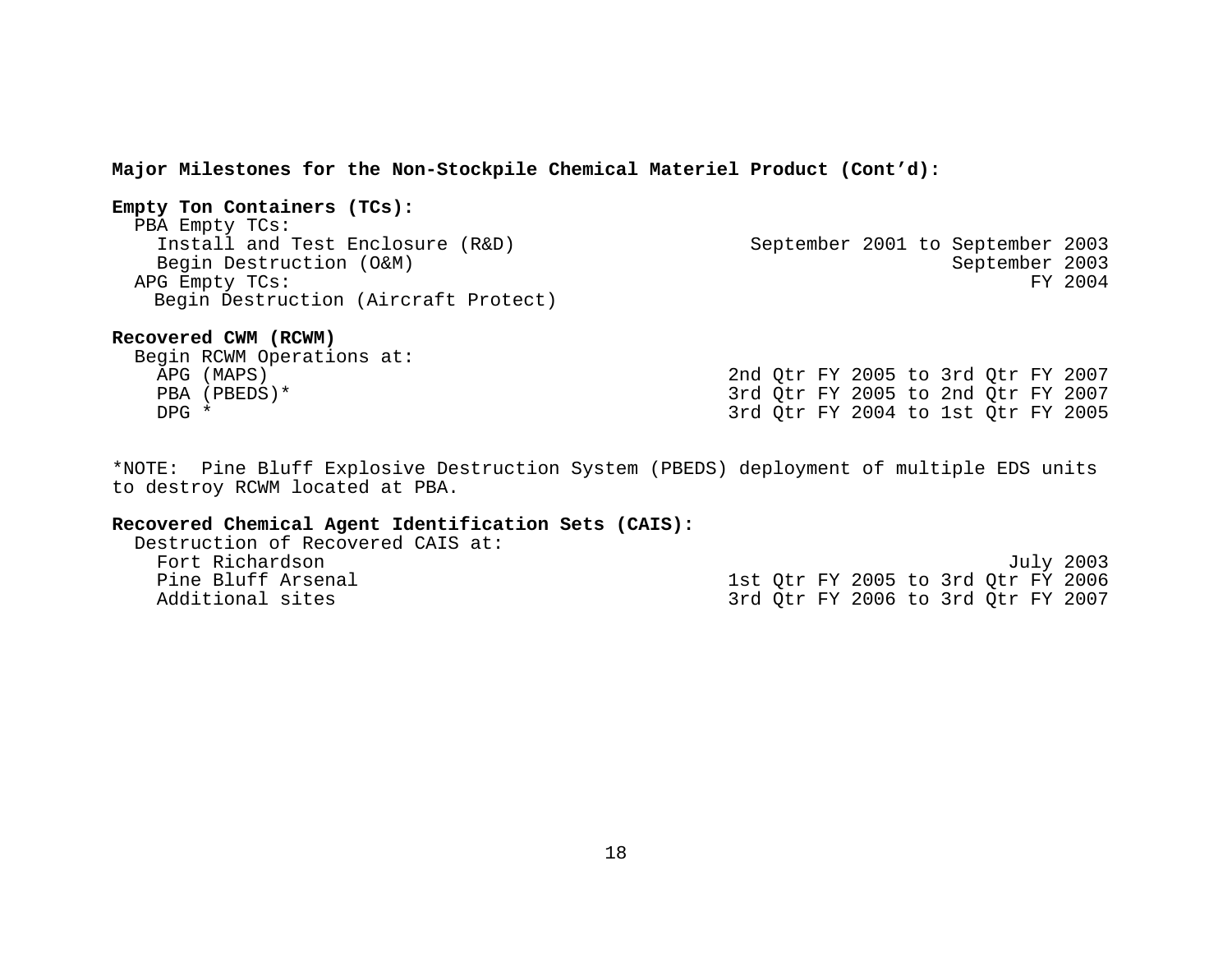**Justification of Funds Required**

**(In Thousands of Dollars)** 

| FY 2005 Estimate | \$1,138,801 |
|------------------|-------------|
| FY 2004 Budget   | \$1,169,168 |
| FY 2003 Actual   | \$1,007,307 |

#### **Purpose and Scope**

 This budget activity provides for the management, technical and operational support required for chemical demilitarization under the Chemical Stockpile Disposal Project (CSDP), Alternative Technologies & Approaches Project (ATAP), and emergency response activities under the Chemical Stockpile Emergency Preparedness Project (CSEPP). It also provides for the support required for remediation of other chemical warfare materiel under the Non-Stockpile Chemical Materiel Product (NSCMP).

# **Justification of Funds Required**

 Operations financed by this budget activity in FY 2005 include: program management for the Chemical Demilitarization Program and Chemical Stockpile Disposal Project (CSDP); program and integration support including public affairs, safety and quality assurance; program oversight, environmental and engineering services; continue post-closure environmental monitoring at the Johnston Atoll Chemical Agent Disposal System (JACADS); continuation of Chemical Agent Munitions Disposal System (CAMDS) testing to support the CSDP; continuation of training activities at the Chemical Demilitarization Training Facility (CDTF); continuation of disposal operations at Tooele Chemical Agent Disposal Facility (TOCDF); continuation of disposal operations at Anniston Chemical Agent Disposal Facility (ANCDF; continuation of disposal operations at Umatilla Chemical Agent Disposal Facility (UMCDF); and continuation of disposal operations at Pine Bluff Chemical Agent Disposal Facility (PBCDF).

 In addition, the budget provides for Alternative Technologies and Approaches requirements for program management, supports ton container cleanout activities and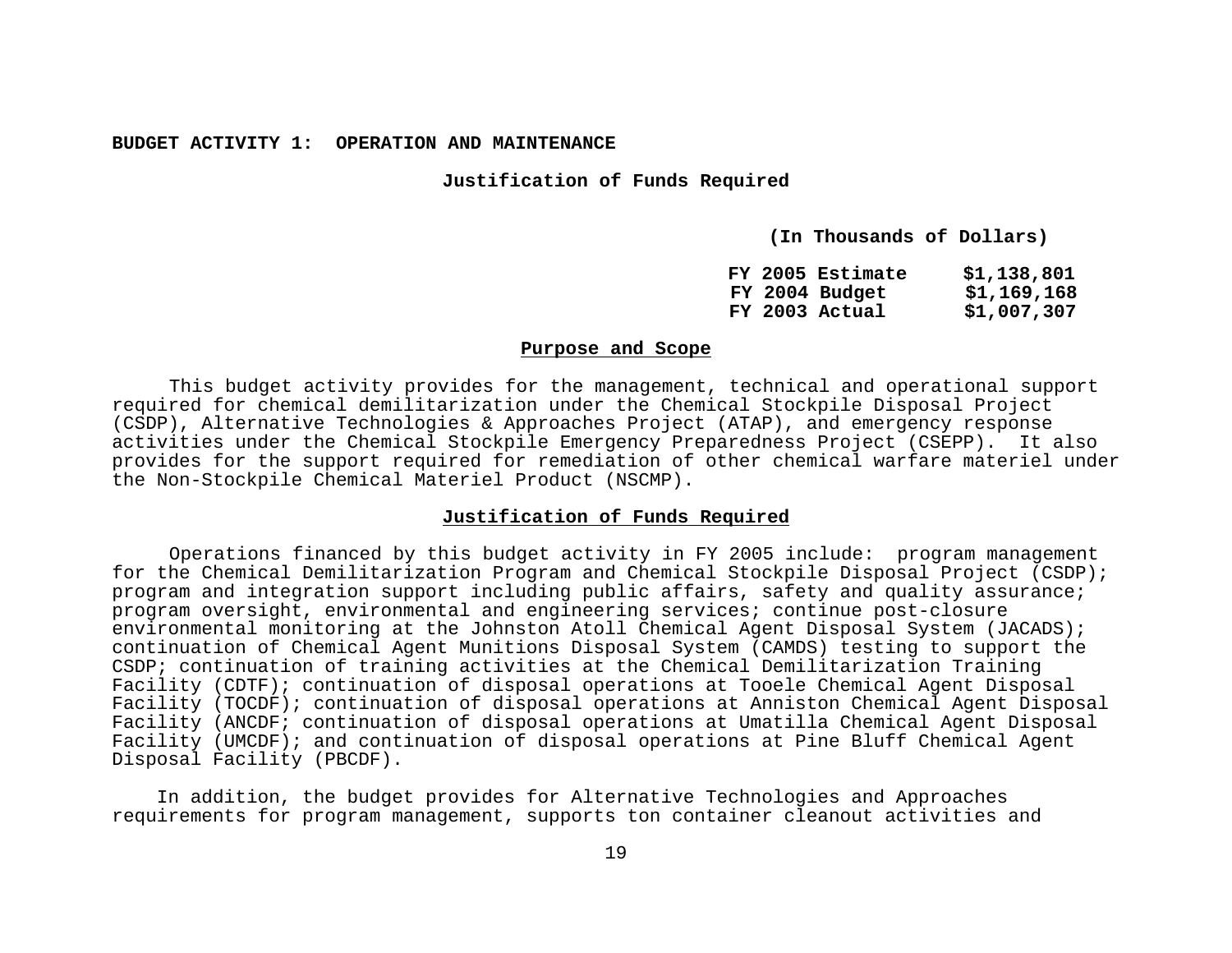# **Justification of Funds Required**

closure at the Aberdeen, MD site; supports VX neutralization activities at the Newport, IN Site; continued support of emergency response capabilities at the state, tribal, and local levels of government and at the chemical stockpile storage installations; and Non-Stockpile Chemical Materiel requirements for destroying chemical warfare-related materiel which includes costs for Program Management, Recovered Chemical Warfare Materiel (CWM), Miscellaneous CWM, binary chemical weapons, continued destruction of Former Production Facilities, and programmatic support activities which include regulatory requirements, public affairs, program integration, support equipment, and logistics support.

 FY 2005 funding has been increased at the Tooele, Anniston, Umatilla, Pine Bluff and Aberdeen facilities to support the following high priority emergent efforts:

Tooele – Reconfiguration of mines and projectiles to remove energetics to increase processing rates; secondary waste enhancements to minimize production and storage of waste; performing agent feed characterization to determine metals content; safety improvements; and costs associated with schedule delays associated with longer than anticipated corrective measures required after the July 2002 agent exposure incident.

 Anniston – Reconfiguration of mines and projectiles to remove energetics to increase processing rates; secondary waste enhancements to minimize production and storage of waste; improvements in agent changeover between campaigns; and safety improvements.

Umatilla – Agent sampling, characterization, laboratory analysis, and transportation of surety samples to determine content of mustard agent anomalies and heel level in ton containers; mines and rockets reconfiguration; secondary waste enhancements; and improvements in agent changeover durations; safety improvements; and increased employee wage rates negotiated with the systems contractor due to local market conditions and inability to attract qualified workers.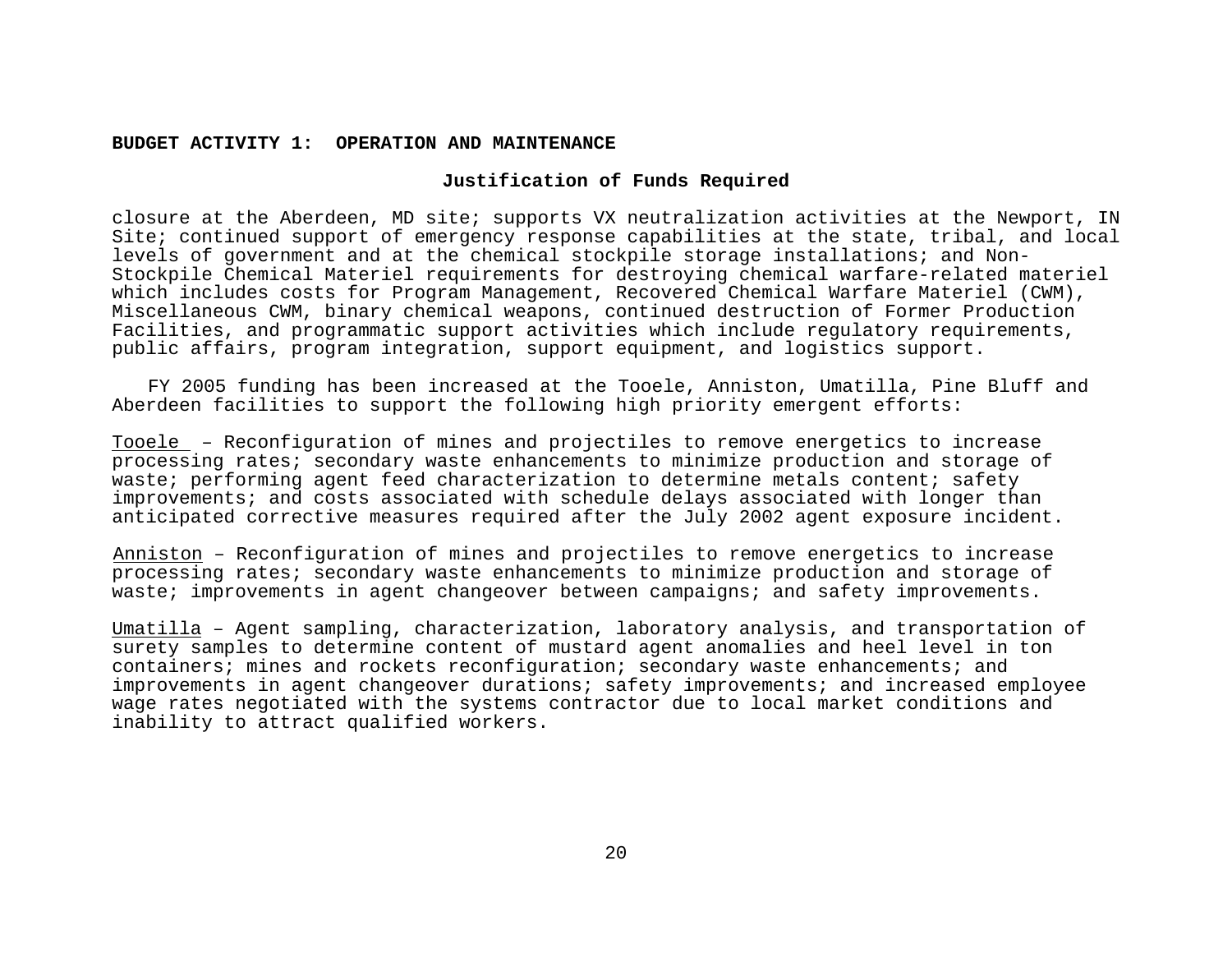# **Justification of Funds Required**

Pine Bluff – Agent sampling, characterization, laboratory analysis, and transportation of surety samples; reconfiguration VX mines; safety improvements; and wage rates increases negotiated with the systems contractor due to local market conditions and inability to attract qualified workers.

Aberdeen – Additional resources for processing delays that occurred during operations and the extension of the schedule into FY 2005 for ton container operations and closure activities.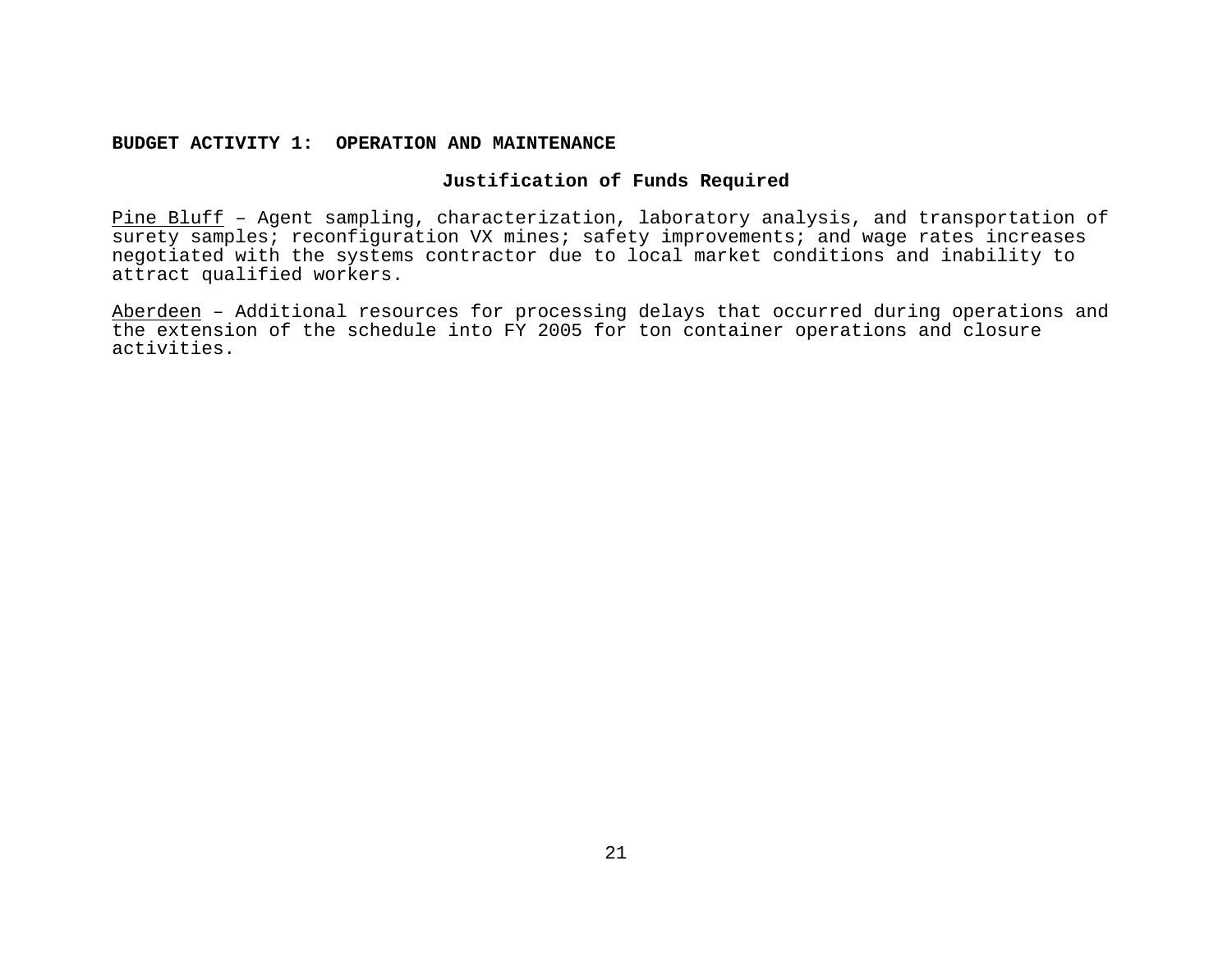**Funded Financial Summary (In Thousands of Dollars)**

|                                                                 |    | FY 2003   | FY 2004       | FY 2005   |
|-----------------------------------------------------------------|----|-----------|---------------|-----------|
|                                                                 |    | Actual    | <b>Budget</b> | Estimate  |
| Cml Demil--Program Management                                   |    | 10,062    | 11,130        | 11,094    |
| Cml Demil Programmatic Support Activities                       |    | 14,293    | 21,121        | 19,370    |
| Cml Stockpile Disposal--Program Mgmt                            |    | 12,003    | 14,385        | 16,750    |
| CSD Programmatic Support Activities                             |    | 37,328    | 39,500        | 32,253    |
| Johnston Atoll Chemical Agent Disposal System                   |    | 124,150   | 28,525        | 572       |
| Chemical Agent Munitions Disposal System                        |    | 25,221    | 29,632        | 29,378    |
| Chemical Demilitarization Training Facility                     |    | 9,127     | 2,387         | 9,913     |
| Tooele Chemical Agent Disposal Facility                         |    | 126,825   | 150,351       | 144,985   |
| Anniston Chemical Agent Disposal Facility                       |    | 110,579   | 135,948       | 131,981   |
| Umatilla Chemical Agent Disposal Facility                       |    | 130,946   | 134,622       | 160,583   |
| Pine Bluff Chemical Agent Disposal Facility                     |    | 112,886   | 127,847       | 128,190   |
| Pueblo Chemical Agent Disposal Facility                         |    | 0         | 0             | 0         |
| Blue Grass Chemical Agent Disposal Facility                     |    | 350       | 0             | $\Omega$  |
| Subtotal Chemical Stockpile Disposal                            |    | 689,415   | 663,197       | 654,605   |
| Alternative Technologies and Approaches - Program Management    |    | 2,627     | 6,823         | 6,125     |
| Alternative Technologies and Approaches - Mission Aberdeen, MD  |    | 83,146    | 92,214        | 89,999    |
| Alternative Technologies and Approaches - Mission Newport Ind   |    | 4,112     | 106,116       | 127,728   |
| Subtotal Alternative Tech and Approaches                        |    | 89,885    | 205,153       | 223,852   |
| Cml Stockpile Emergeny Preparedness Project On-Post-- Prgm Mgmt |    | 1,564     | 1,614         | 1,658     |
| Cml Stockpile Emergency Preparedness Project On-Post--Mission   |    | 31,396    | 40,516        | 38,795    |
| Cml Stockpile Emergency Preparedness Project Off-Post--Mission  |    | 70,666    | 97,681        | 59,815    |
| Subtotal Chemical Stockpile Emergency Preparedness Proj *       |    | 103,626   | 139,811       | 100,268   |
| Non-Stockpile Chemical Materiel--Program Management             |    | 5,203     | 6,131         | 5,470     |
| Recovered Chemical Warfare Materiel (CWM)                       |    | 37,351    | 40,720        | 50,099    |
| Miscellaneous CWM                                               |    | 14,928    | 17,617        | 5,651     |
| Binary CWM                                                      |    | 3,626     | 10,504        | 12,745    |
| Former Production Facility                                      |    | 27,880    | 41,026        | 41,807    |
| Programmatic Support Activities                                 |    | 11,038    | 12,758        | 13,840    |
| Mission Subtotal                                                |    | 94,823    | 122,625       | 124,142   |
| Subtotal Non-Stockpile Chemical Materiel Product                |    | 100,026   | 128,756       | 129,612   |
| Total Funded                                                    | 22 | 1,007,307 | 1,169,168     | 1,138,801 |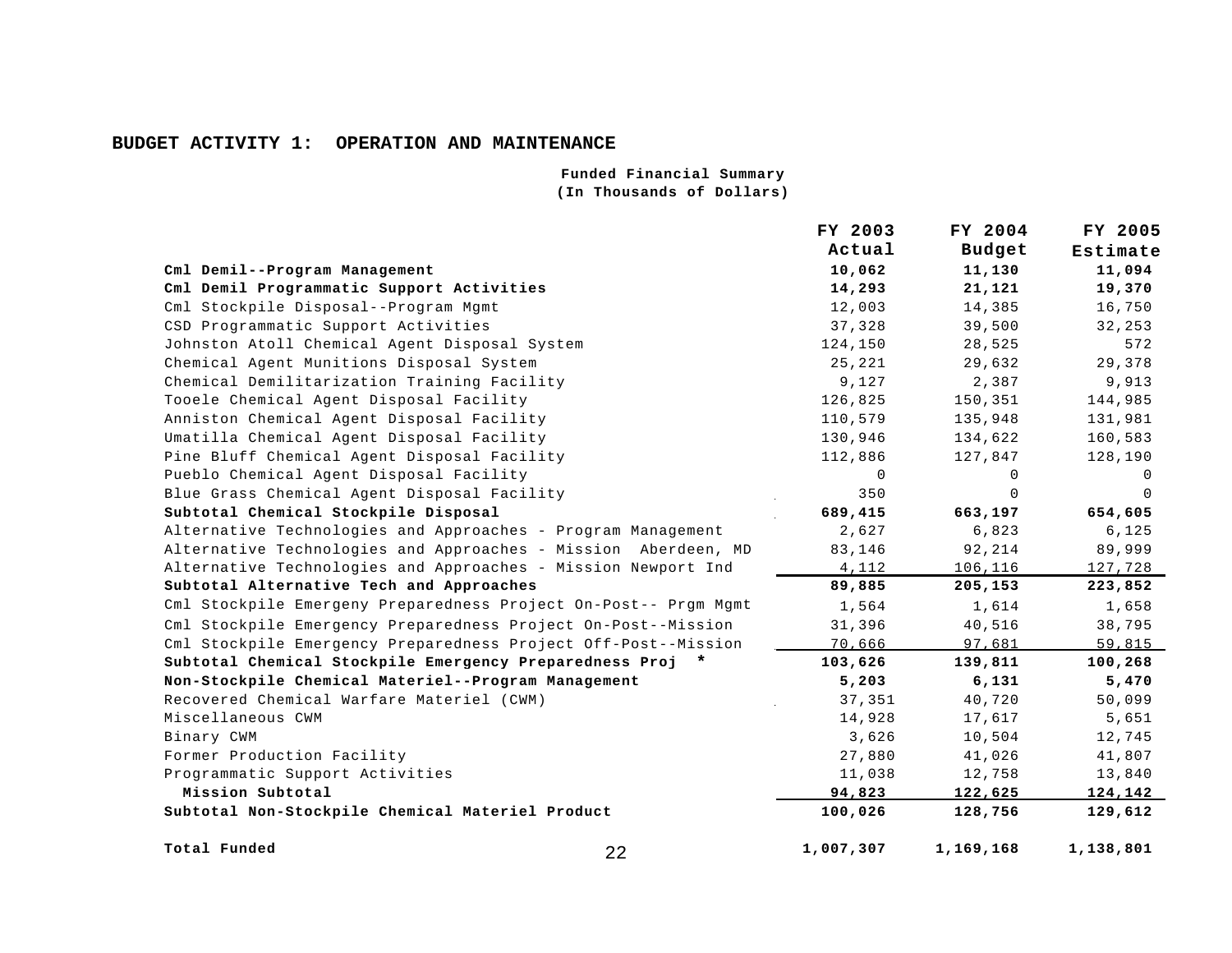**Justification of Funds Required** 

**Program Manager for Elimination of Chemical Weapons (PMECW)--Program Management:** This area provides for total management of the demilitarization and disposal of the U.S. chemical weapons stockpile and non-stockpile materiel. In addition, this activity provides the programmatic direction and matrix support required by the three project managers who execute the program.

 The FY 2005 budget request includes 48 work years of labor, awards and overtime; base support; other support and contractual costs which include travel, transportation, materials and supplies, equipment and rentals; and matrix support from U.S. Army Research Development & Engineering Command for 44 work years of labor.

**Chemical Demilitarization Programmatic Support Activities**: This element will fund programmatic management integration activities by contractor and support activities, and oversight and technical efforts by government performers or contractors, which will benefit the entire CMA mission. Performers will conduct programmatic studies and evaluations; collect, organize, format and maintain data; and consolidate and prepare acquisition, technical and management reports; provide contract support; information management; and other programmatic costs of the program.

 The FY 2005 budget request includes safety and quality functions; program integration efforts such as acquisition program reporting, project monitoring, decision support, life-cycle-cost database support, and information management and support; system engineering support; material management; litigation support; facility management training program; contracting support from U.S. Army Materiel Command; and program oversight, studies and evaluations.

**Project Manager for Chemical Stockpile Disposal (PMCSD)--Program Management:** Program Management includes implementation and execution, as well as management of the design, development, and acquisition of equipment and facilities, on-site movement of chemical munitions and agents for disposal, demilitarization operations, disposal of waste products, post-operational cleanup activities, and plant closure.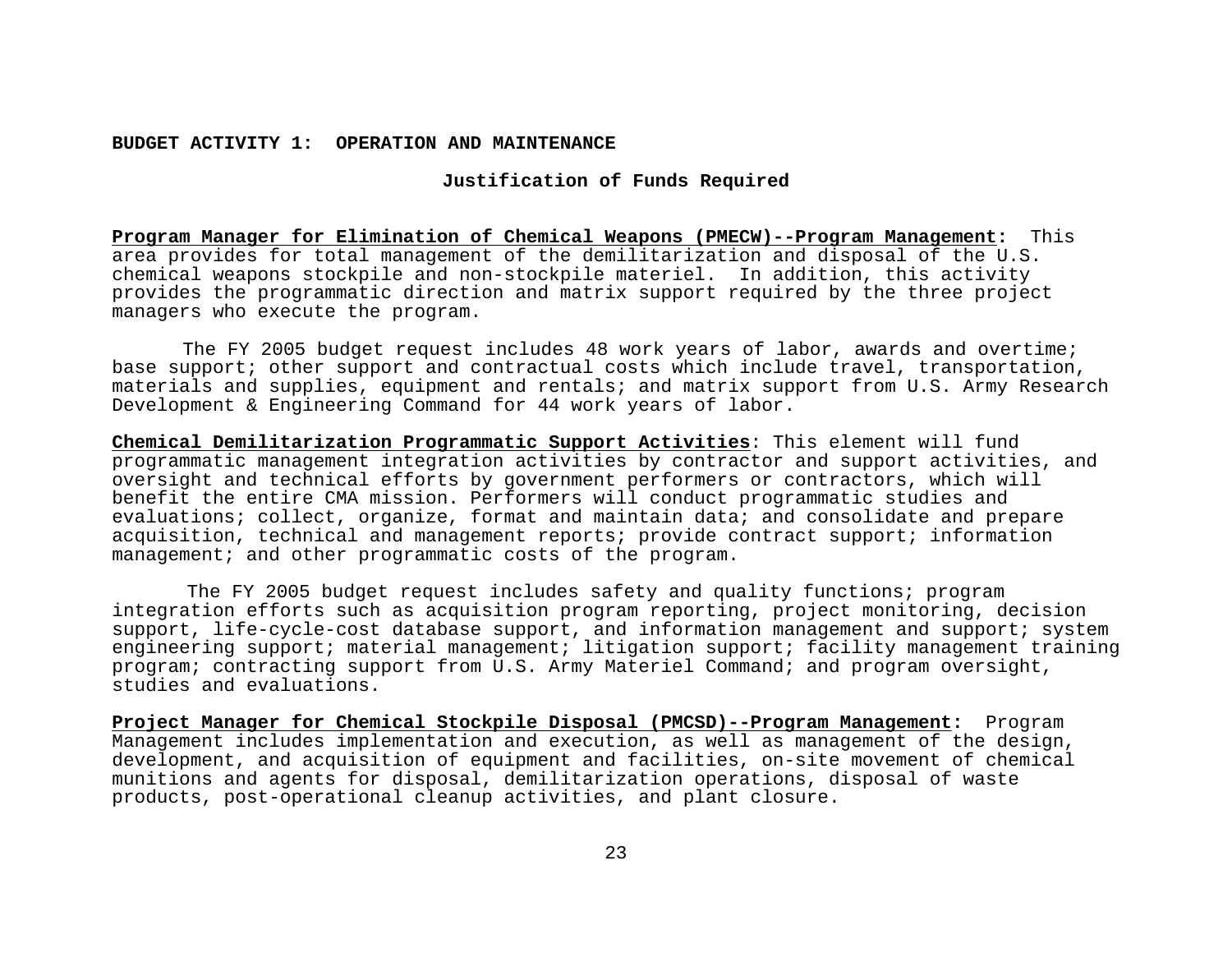# **Justification of Funds Required**

The FY 2005 budget request includes 46 work years of labor, awards and overtime; base support; other support and contractual costs which include travel, transportation, materials and supplies, equipment and rentals; and matrix support from U.S. Army Research Development & Engineering Command for 63 work years of labor.

**Project Manager for Chemical Stockpile Disposal (PMCSD)—Programmatic Support:** This element will fund programmatic technical and management integration activities by contractors. Contractors will conduct programmatic studies and evaluations; collect, organize, format and maintain data; conduct technical services such as medical support; and consolidate and prepare technical and management reports. This element will also fund oversight and technical efforts by government performers or contractors. Activities include oversight by the Department of Health and Human Services and the National Academy of Sciences; acquisition of substitute munitions for use in equipment prove-out, pre-operational test and training exercises; administrative and technical support to design efforts; and other programmatic costs of the program.

 The FY 2005 budget request includes safety and quality functions; program integration efforts such as acquisition program reporting, project monitoring, decision support, life-cycle-cost database support, and information management and support; and public outreach offices and public affairs initiatives such as videos, newsletters, publicity and exhibits.

The budget request also includes engineering services in support of design, model and simulation, agent monitoring, environmental support, and litigation support; National Environmental Policy Act documentation; contracting support from the U.S. Army Field Support Command and the U.S. Army Materiel Command; substitute munitions; program oversight, studies and evaluations; and demilitarization support.

**Johnston Atoll Chemical Agent Disposal System (JACADS):** This item includes funding to continue post closure activities.

 The FY 2005 budget will fund the continuation of post-closure environmental monitoring activities.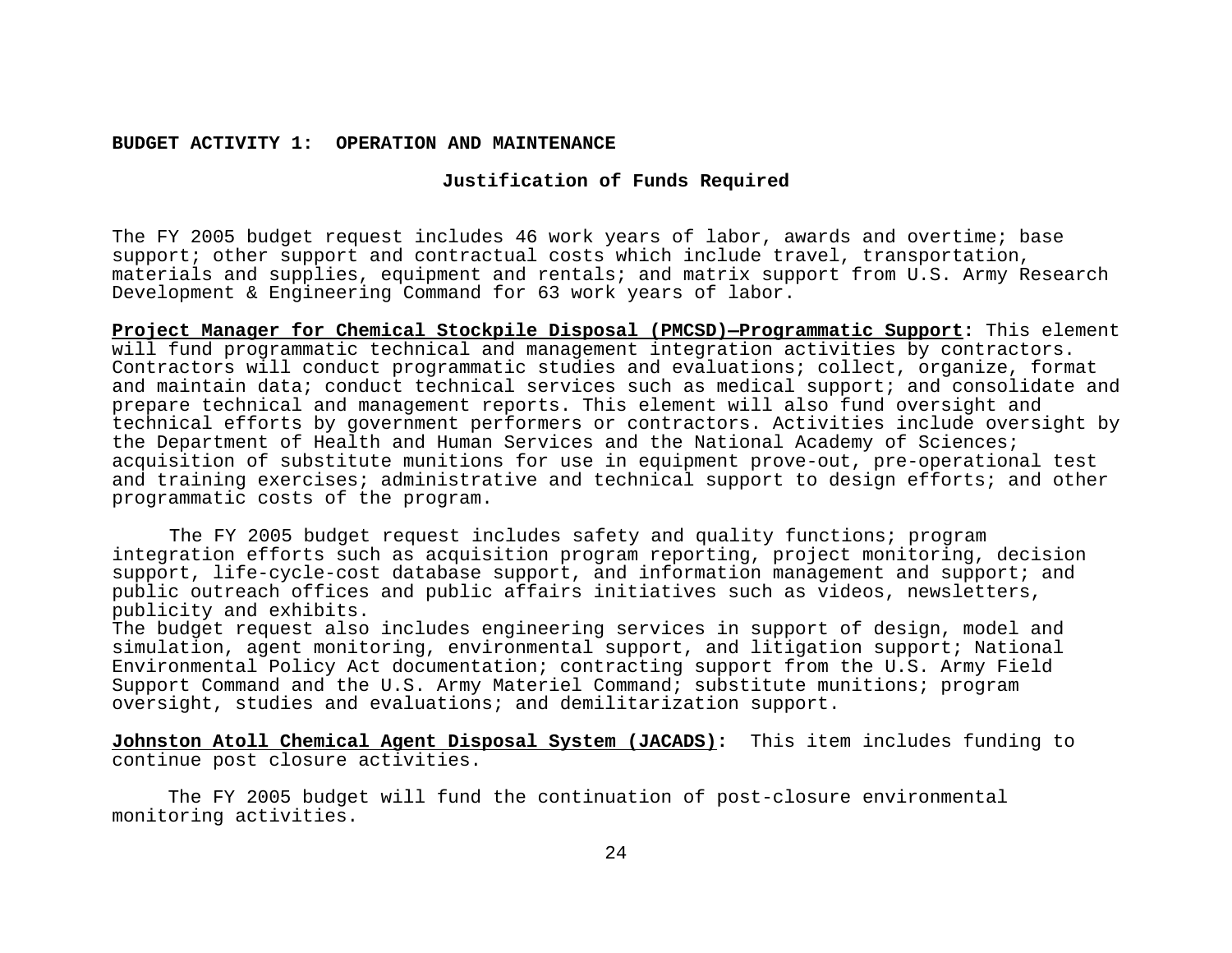# **Justification of Funds Required**

**Chemical Agent Munitions Disposal System (CAMDS):** This prototype facility will support the destruction of Lewisite, the stockpile program, the GA/GA-UCON destruction, secondary waste destruction and closure activities.

 The FY 2005 budget requirements includes 178 work years of labor to support the CAMDS work force; other support costs which includes materials/supplies, travel, training, and contracts; depot support/base support which includes 37 work years and utilities; other government agency support; and environmental support.

**Chemical Demilitarization Training Facility (CDTF):** This item includes funding required to continue operation of the chemical demilitarization training facility located at Edgewood Area, Aberdeen Proving Ground, Maryland through FY 2005.

 The FY 2005 budget request will fund the systems contract to General Physics, Inc. (ongoing) that includes 20 work years and other non-labor items; depot support/base operations, and contracting and site support.

**Tooele Chemical Agent Disposal Facility (TOCDF):** This item includes funding required to continue operations at the chemical demilitarization facility located at Tooele, Utah through FY 2005.

The FY 2005 budget requirements will fund the systems contract that includes 777 work years, waste disposal, mitigation fees, materials and supplies, equipment rental, spare parts and refractory; training; and other non-labor items. It will fund environmental support/fees and cooperative agreements; depot support/base operations (163.5 work years); and contracting and site support.

**Anniston Chemical Agent Disposal Facility (ANCDF):** This item includes funding required to continue agent demilitarization operations at the chemical demilitarization facility located at Anniston, Alabama through FY 2005.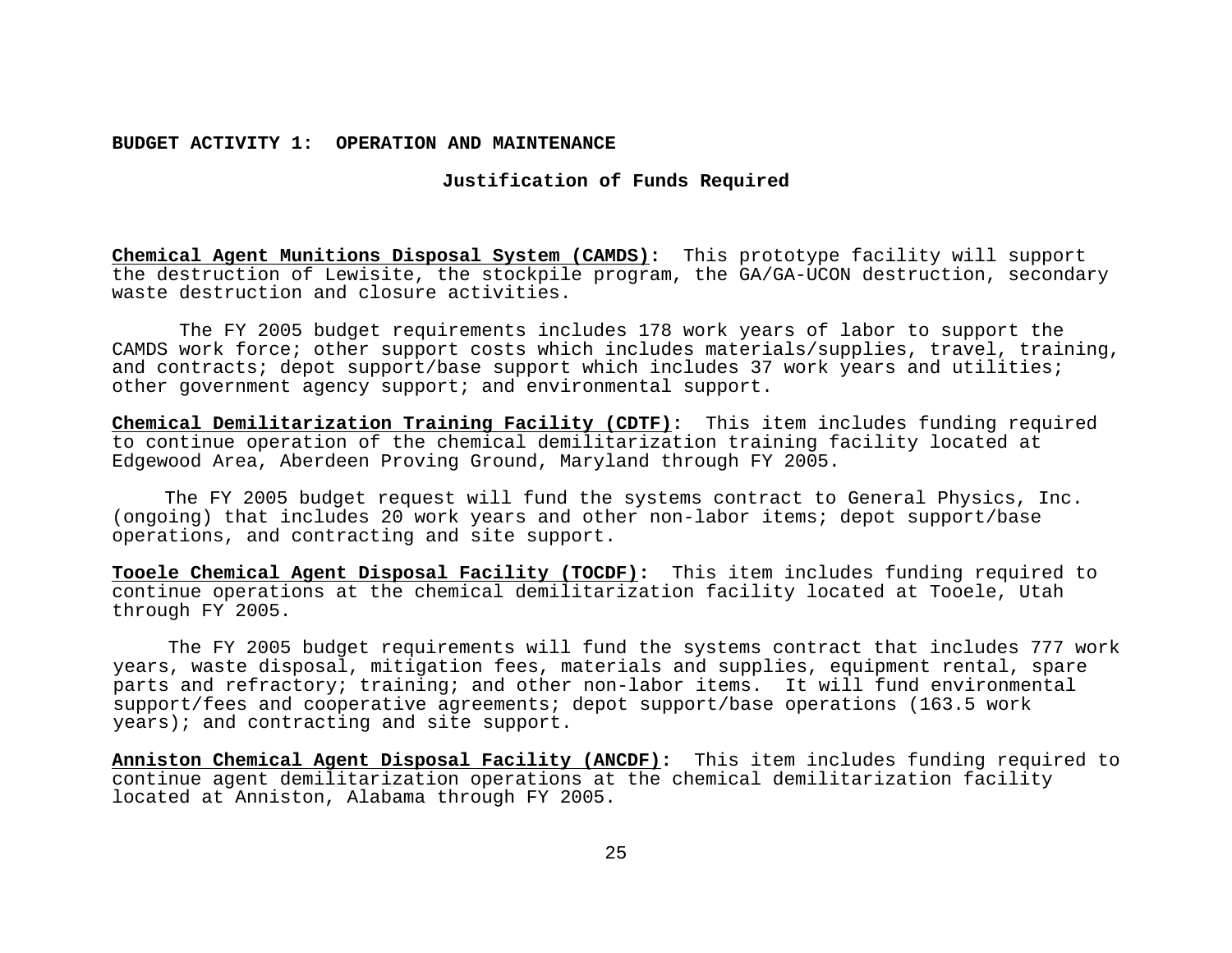# **Justification of Funds Required**

 The FY 2005 budget request will fund the systems contract that includes 665 work years, materials, waste disposal, training and other non-labor items. It will fund environmental support/fees and cooperative agreements; depot support/base operations (135 work years); safety; and contracting and site support.

**Umatilla Chemical Agent Disposal Facility (UMCDF) O&M Requirements:** This item includes funding required to continue operations at the chemical demilitarization facility located at Hermiston, Oregon through FY 2005.

 The FY 2005 budget request will fund the Systems Contractor which includes 648 work years, waste disposal, spare parts, trial burns, training and other non-labor items. It will fund safety and quality assurance efforts; environmental support and cooperative agreements; depot support/base operations, which include 126 work years; contracting and site support; and a cooperative agreement with the Confederated Tribes of the Umatilla Indian Reservation.

**Pine Bluff Chemical Agent Disposal Facility (PBCDF):** This item includes funding required to continue agent disposal activities at the chemical demilitarization facility located in Pine Bluff, Arkansas through FY 2005.

 The FY 2005 budget request will fund the systems contract which includes 648 work years, waste disposal, trial burns, supplies and materials, training and other non-labor items. It will fund environmental support/fees and cooperative agreements; depot support/base operations (137 work years); and safety, quality assurance efforts, contracting and site support.

**Alternative Technologies and Approaches Project Program Management:** The FY2005 budget for program management includes internal operating budget costs for labor, awards and overtime for 12 core work years and 20 matrix work years, travel, other costs such as contractual services, training, and supplies; and programmatic mission support cost for program oversight, public outreach support; program integration and cost support; and contract management and technical support.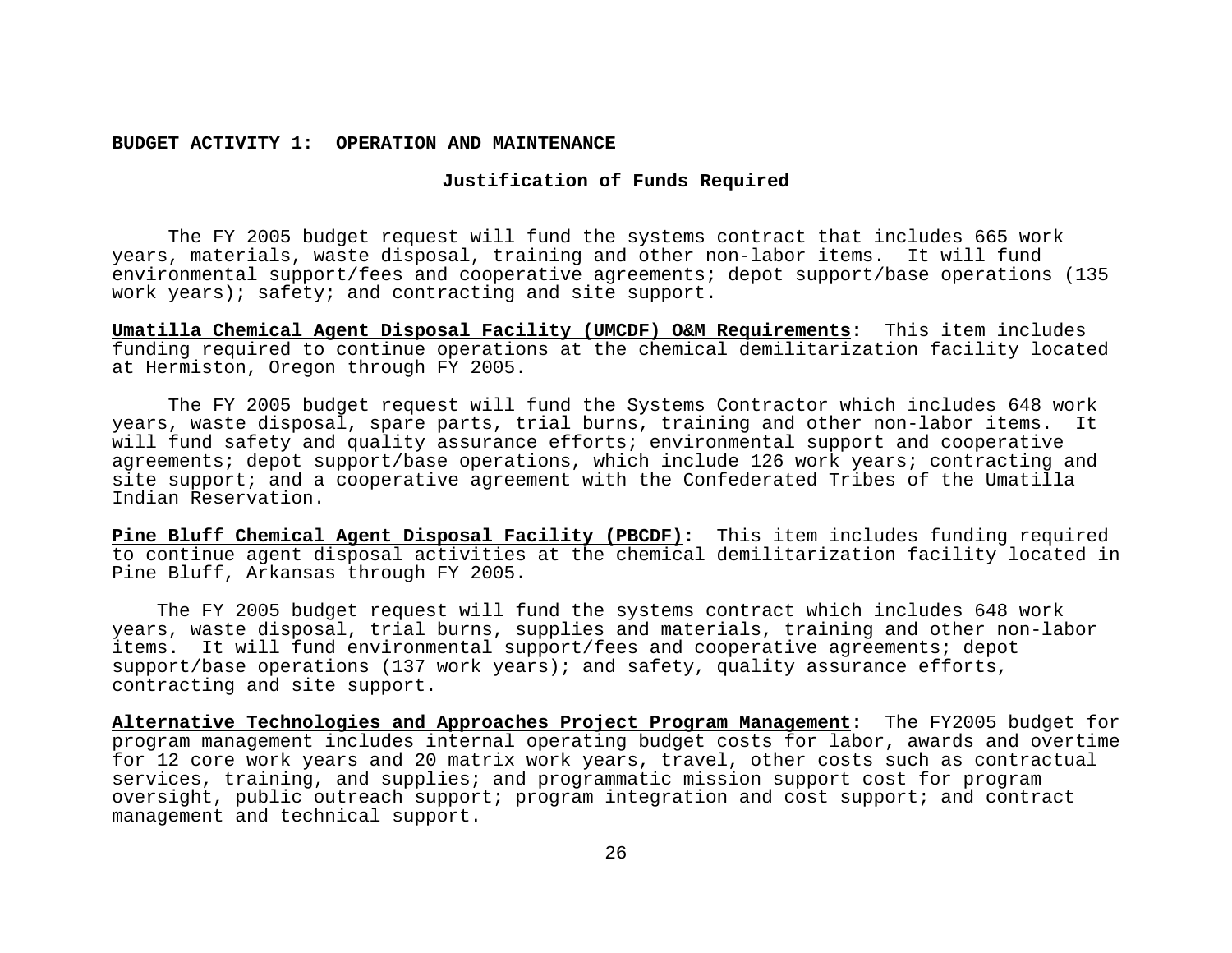# **Justification of Funds Required**

**Aberdeen Chemical Agent Neutralization Facility (ACANF)**: The FY 2005 budget request includes requirements for system contractor activities (450 work years) to complete ton container cleanout operations and to support closure; and non-system contractor activities such as field office/technical support/contracting support; hazardous waste disposal; scrap metal disposal; and other government agency support.

**Newport Chemical Agent Neutralization Facility (NCANF):** The FY 2005 budget request includes requirements for systems contractor (499 work years) to include systems engineering/project management; process design; laboratory site support; environmental compliance, safety, surety, and security; installation of process equipment and bulk material; materials, supplies, and equipment; and non-systems contractor activities such as field office/technical support/contracting support; depot support and other government agency support.

**Chemical Stockpile Emergency Preparedness Project (CSEPP) On-Post Program Management:** The FY 2005 budget request includes 13 work years of labor, awards and overtime and travel, training, and contractual services.

**Chemical Stockpile Emergency Preparedness Project (CSEPP) On-Post Mission**: The FY 2005 budget request provides continued support of emergency planner/response personnel for the eight chemical stockpile storage installations; funds for Army travel and transportation; on-post training and annual joint exercises; Army public education and awareness programs; and administration, base operations, technical planning support, and operations and maintenance costs for on-post alert and notification, data automation, communications, Emergency Operation Centers, Joint Information Centers, and emergency response. This budget request also provides for Army managed technical support for sustaining both onpost and off-post emergency response capabilities. This technical support includes modeling and meteorological support for alert and notification systems; software engineering, maintenance, and training for emergency management automation systems; management of a wide area communications network; engineering and testing support for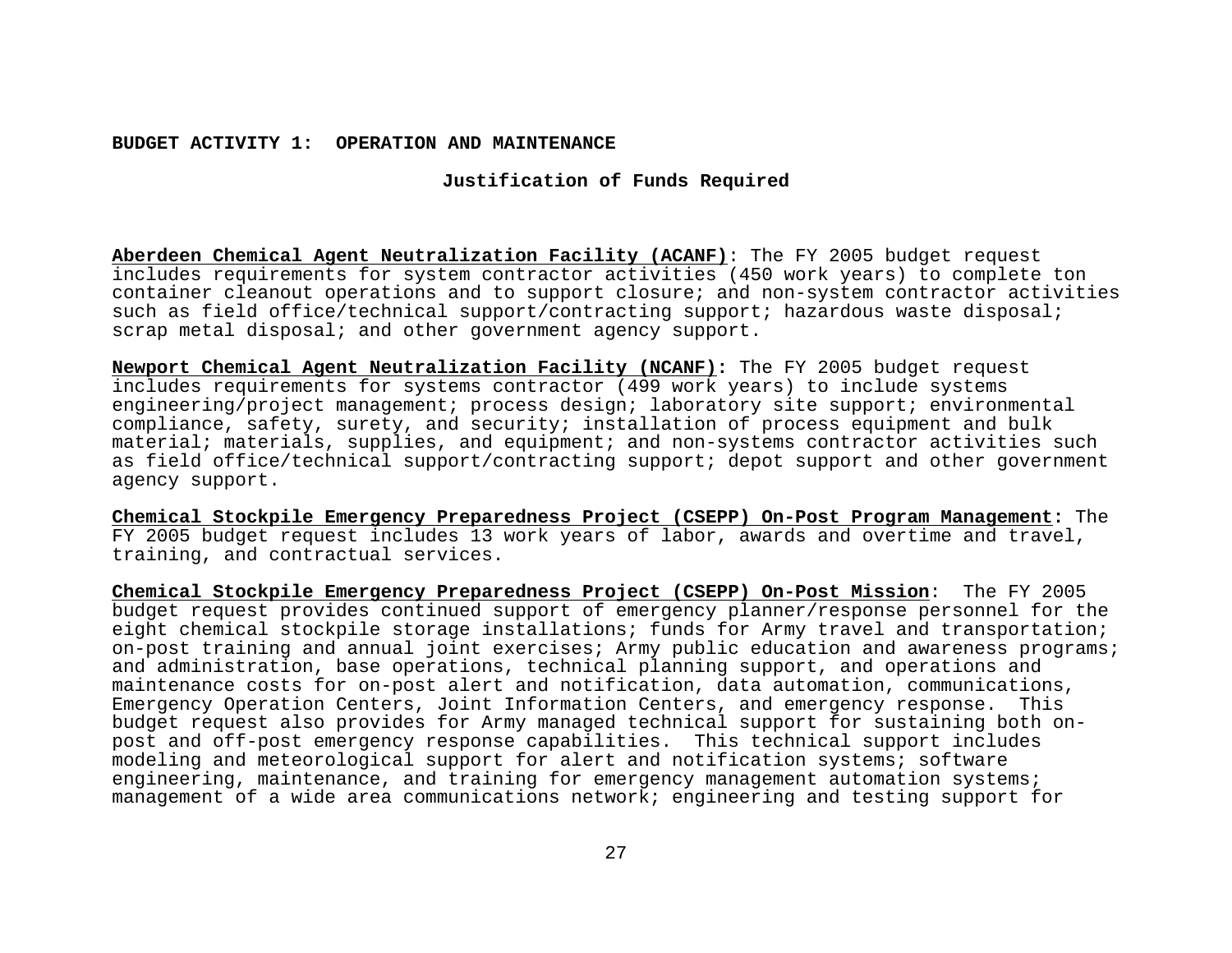**Justification of Funds Required** 

response and protective actions systems, and chemical agent specific medical support training.

**Chemical Stockpile Emergency Preparedness Project (CSEPP) Off-post Mission:** The FY 2005 budget request provides continued support of emergency planner/response personnel for FEMA, State, tribal, and local governments; funds for FEMA, State, tribal, and local administration including travel and transportation; off-post training and exercises and annual joint exercises; FEMA, State, tribal, and local public outreach/education programs including Joint Information Centers; operations and maintenance of off-post alert and notification systems, Emergency Operations Centers, communications systems, coordinated plans, and medical support, protective action capabilities including emergency response capabilities. This budget request also provides for FEMA managed technical support for off-post emergency response capabilities. This technical support includes engineering support for Alert and notification and communications systems, planning support, hospital team training, and support for State protective actions projects.

**Non-Stockpile Chemical Materiel Product (NSCMP):** The FY 2005 budget request provides for the following activities:

**Program Management:** The FY 2005 budget request includes 19 work years of labor, awards and overtime; base support; other support and contractual costs which include travel, transportation, materials and supplies, equipment rentals; and matrix support from U.S. Army Soldier Biological and Chemical Command for 23 work years of labor.

**Recovered Chemical Warfare Materiel:** The FY 2005 budget request consists of continuation of CAIS destruction operations at PBA; begin and complete assessment of chemical warfare materiel at PBA, MMAS and EDS destruction operations, MMAS and EDS crew training, and purchase of replacement equipment in support of MMAS and EDS.

**Miscellaneous Chemical Warfare Materiel:** The FY 2005 budget request consists of continuation of empty Ton Container decontamination operations at Pine Bluff Arsenal (PBA); and chemical samples operations.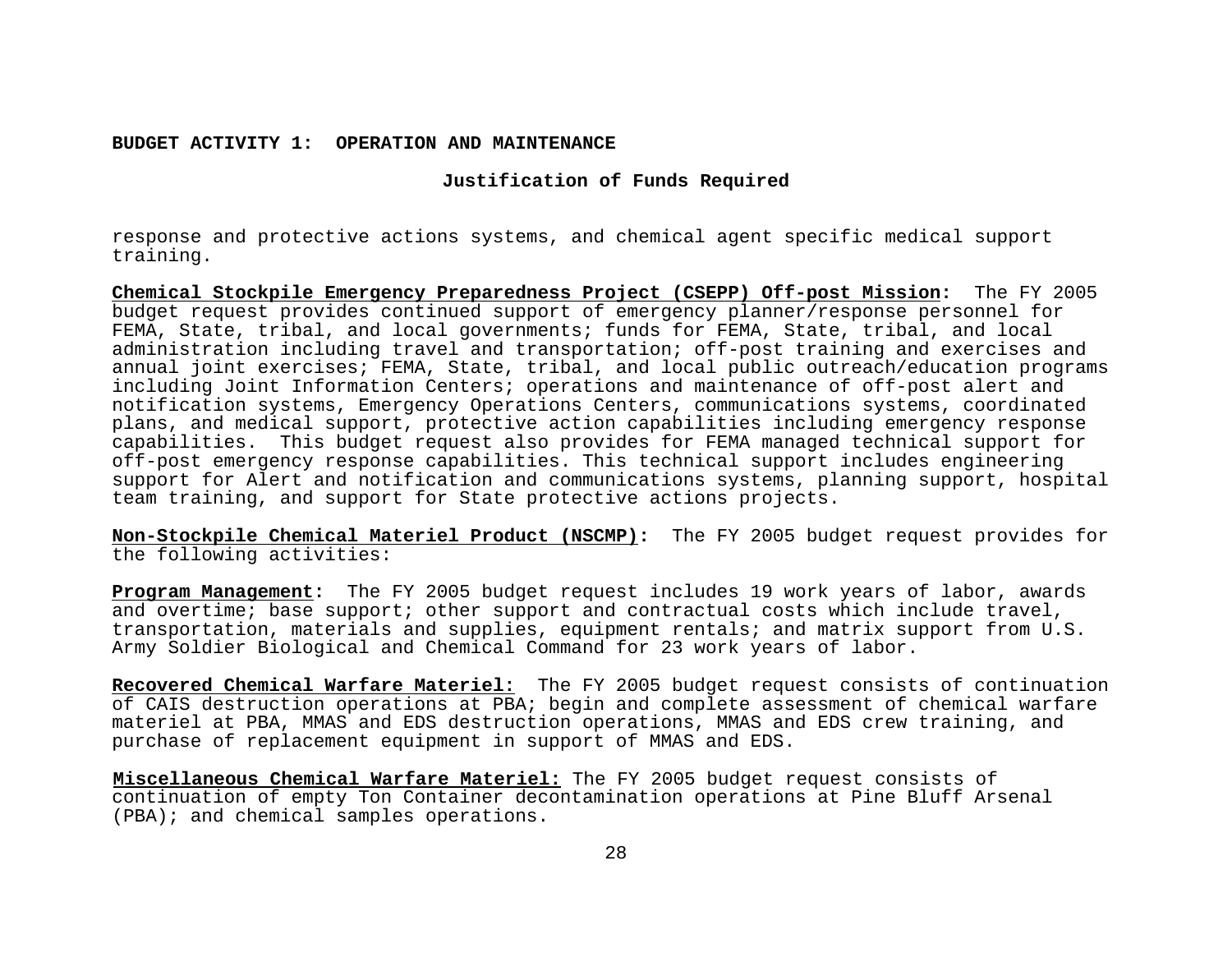# **Justification of Funds Required**

**Binary Chemical Warfare Materiel:** The FY 2005 budget request consists continuation of integration support, equipment installation, systemization, and training program development for PBA.

**Former Production Facility:** The FY 2005 budget request consists of the continuation of demolition efforts and waste management activities for former production facilities at NECD and PBA; and beginning of environmental permitting activities for former production facilities at Aberdeen Proving Ground.

**Programmatic Support Activities:** The FY 2005 budget request consists of project management activities such as: public outreach; program integration; engineering support; information management; configuration management; procurement and contract evaluation support); logistics, treaty, lessons learned and medical support; regulatory requirements to support PEIS and NEPA documentation, and state regulatory review agencies; programmatic training; and programmatic support equipment such as multiple round containers for recovered chemical munitions.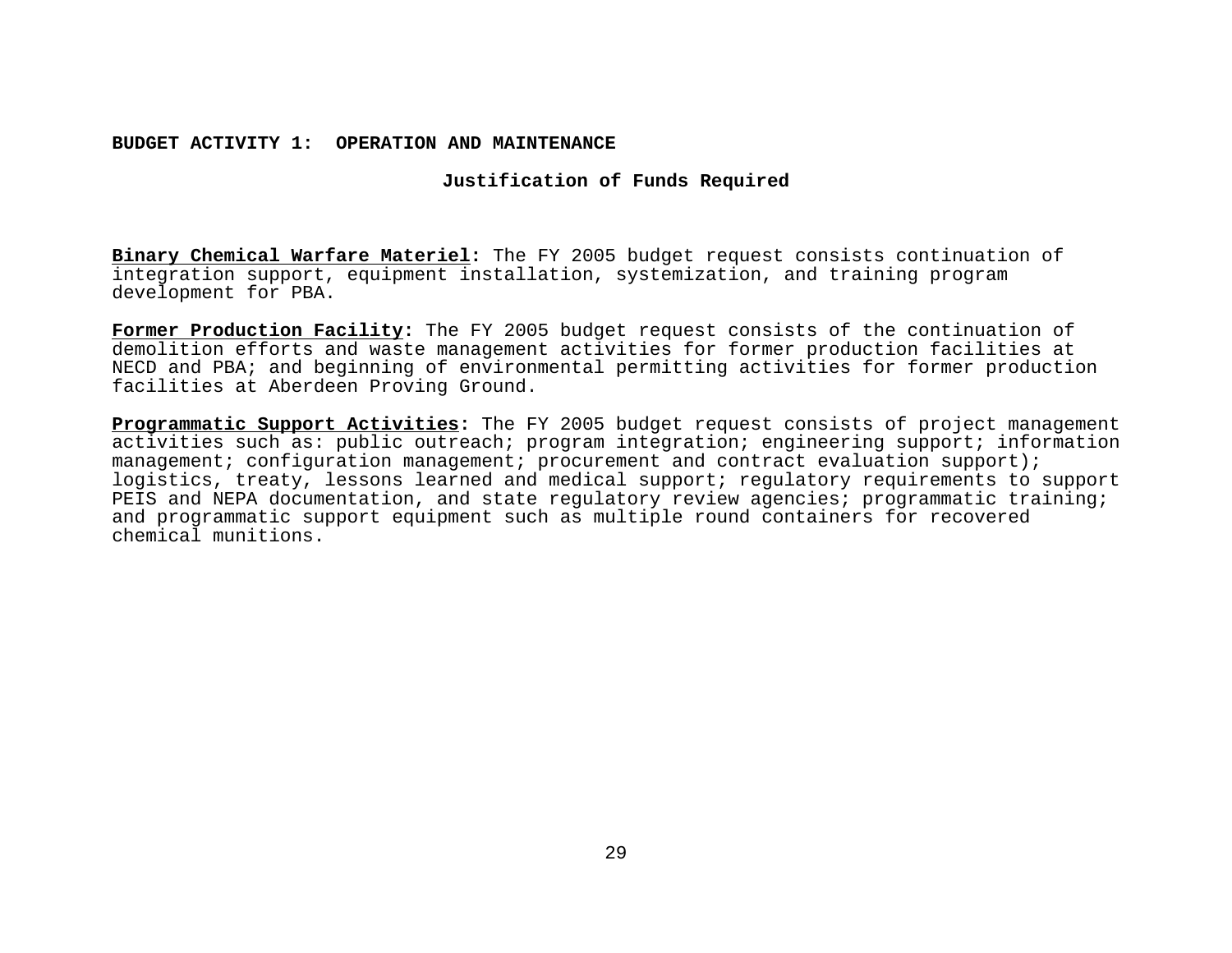**TITLE: DEMILITARIZATION TECHNOLOGY** 

**(In Thousands of Dollars)** 

**FY 2005 Estimate \$154,209 FY 2004 Budget \$251,881 FY 2003 Actual \$314,879** 

#### **Purpose and Scope**

 This budget activity provides resources for the design, acquisition and testing of prototype equipment for the recovery and treatment of the non-stockpile chemical materiel.

#### **Justification of Funds Required**

 Funds are required for the Non-Stockpile Chemical Materiel (NSCM) Program in FY 2005 to continue research and development efforts for innovative accessing and chemical treatment processes technologies, begin/complete equipment installation and begin systemization for the Pine Bluff Non-Stockpile Facility, complete post treatment capability development, begin/complete Multiple Launch Rocket System facility modification, and begin/complete equipment installation for Binary chemical warfare materiel at Pine Bluff Arsenal. Funds are required for environmental monitoring support to perform studies, provide technical assistance for compliance with Army regulations, and modernizing equipment for future needs. Funds are required for the Assembled Chemical Weapons Alternatives (ACWA) program to continue design efforts and begin equipment purchases for the Pueblo Chemical Agent-Destruction Pilot Plant (PCAPP), and to continue design efforts for the Blue Grass Chemical Agent-Destruction Pilot Plant (BGCAPP). Funds are also required for program management, public outreach, and environmental compliance and permitting.

 The Department is reviewing the 30 percent completed Pueblo facility design for approval, and is evaluating design adjustments due to initial design concerns. As such, Pueblo funds previously budgeted in FY 2005 were realigned to the Operation and Maintenance and Procurement sections of the Chem Demil program to support critical emergent requirements.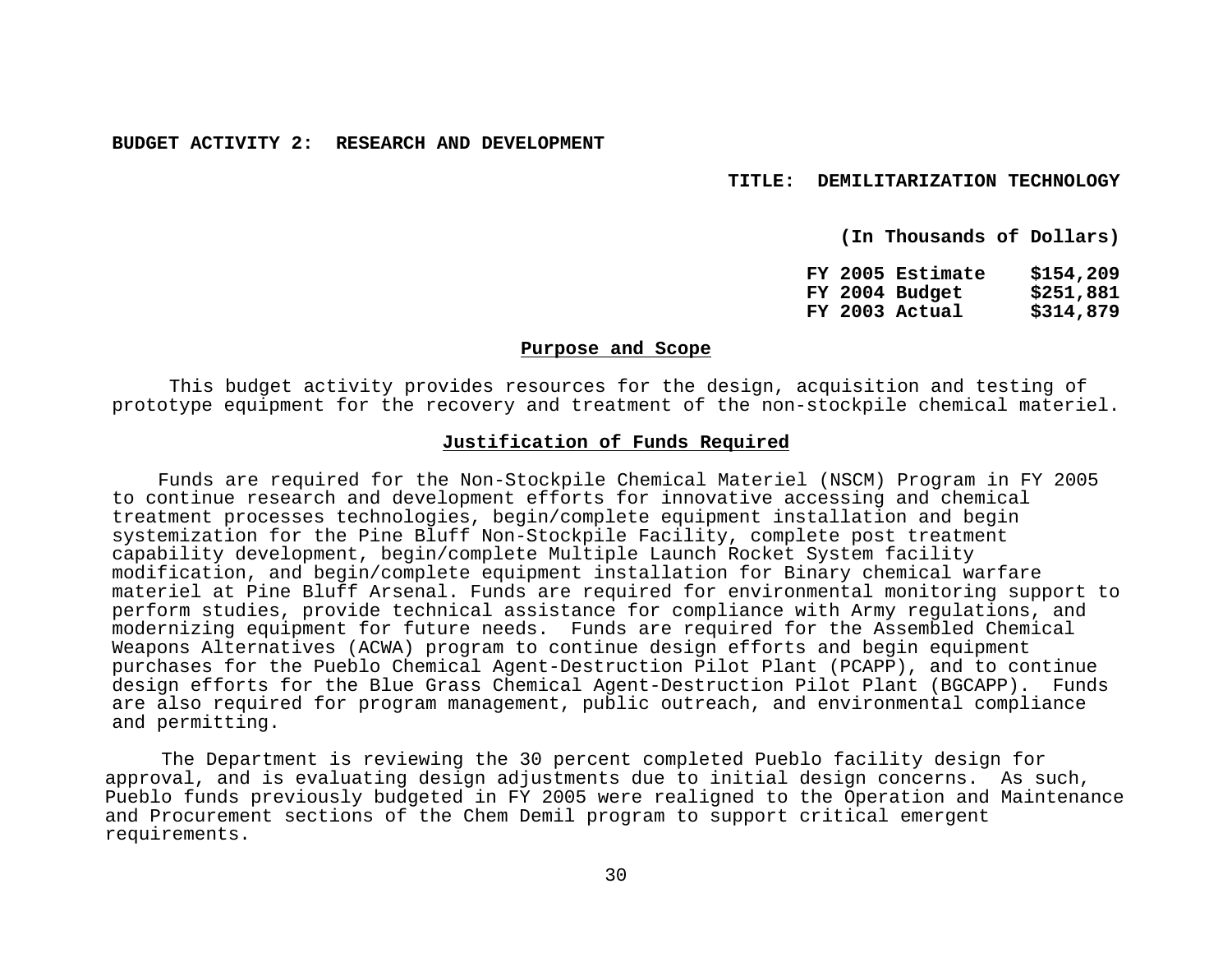#### **TITLE: DEMILITARIZATION TECHNOLOGY**

 **Funded Financial Summary (In Thousands of Dollars)**

**. R A**

|                                                    | FY 2003     | FY 2004     | FY 2005        |
|----------------------------------------------------|-------------|-------------|----------------|
| Title                                              | Budget      | Estimate    | Estimate       |
| Alternative Technologies and Approaches -          |             |             |                |
| Program Management                                 | 5,178       | $\Omega$    | $\Omega$       |
| Alternative Technologies and Approaches -Mission   |             |             |                |
| Aberdeen Proving Ground, MD                        | 47,794      | $\Omega$    | $\Omega$       |
| Newport Chemical Depot, IN                         | 107,900     | 38,343      | $\Omega$       |
| Subtotal Alternative Tech and Approaches           | 160,872     | 38,343      | 0              |
| Non-Stockpile Chemical Materiel Product-           |             |             |                |
| Recovered Chemical Warfare Materiel (CWM)          | 31,587      | 21,941      | 8,365          |
| Miscellaneous CWM                                  | $\mathbf 0$ | $\mathbf 0$ | $\overline{0}$ |
| Binary CWM                                         | 1,907       | 10,446      | 11,322         |
| Program-Wide R&D                                   | 16,672      | 11,222      | 9,537          |
| Subtotal Non-Stockpile Chemical Materiel Product - | 50,166      | 43,609      | 29,224         |
| Assembled Cml Weapons Alternatives Program -       |             |             |                |
| Program Management                                 | 16,475      | 14,347      | 14,200         |
| Pueblo, Co                                         | 67,822      | 122,792     | 4,941          |
| Blue Grass, KY                                     | 14,544      | 32,790      | 105,844        |
| Subtotal Assembled Cml Weapons Assessment          | 98,841      | 169,929     | 124,985        |
| Subtotal Cml Stockpile Emer Preparedness Project   | 5,000       | 0           | $\mathbf 0$    |
| Funded Total                                       | 314,879     | 251,881     | 154,209        |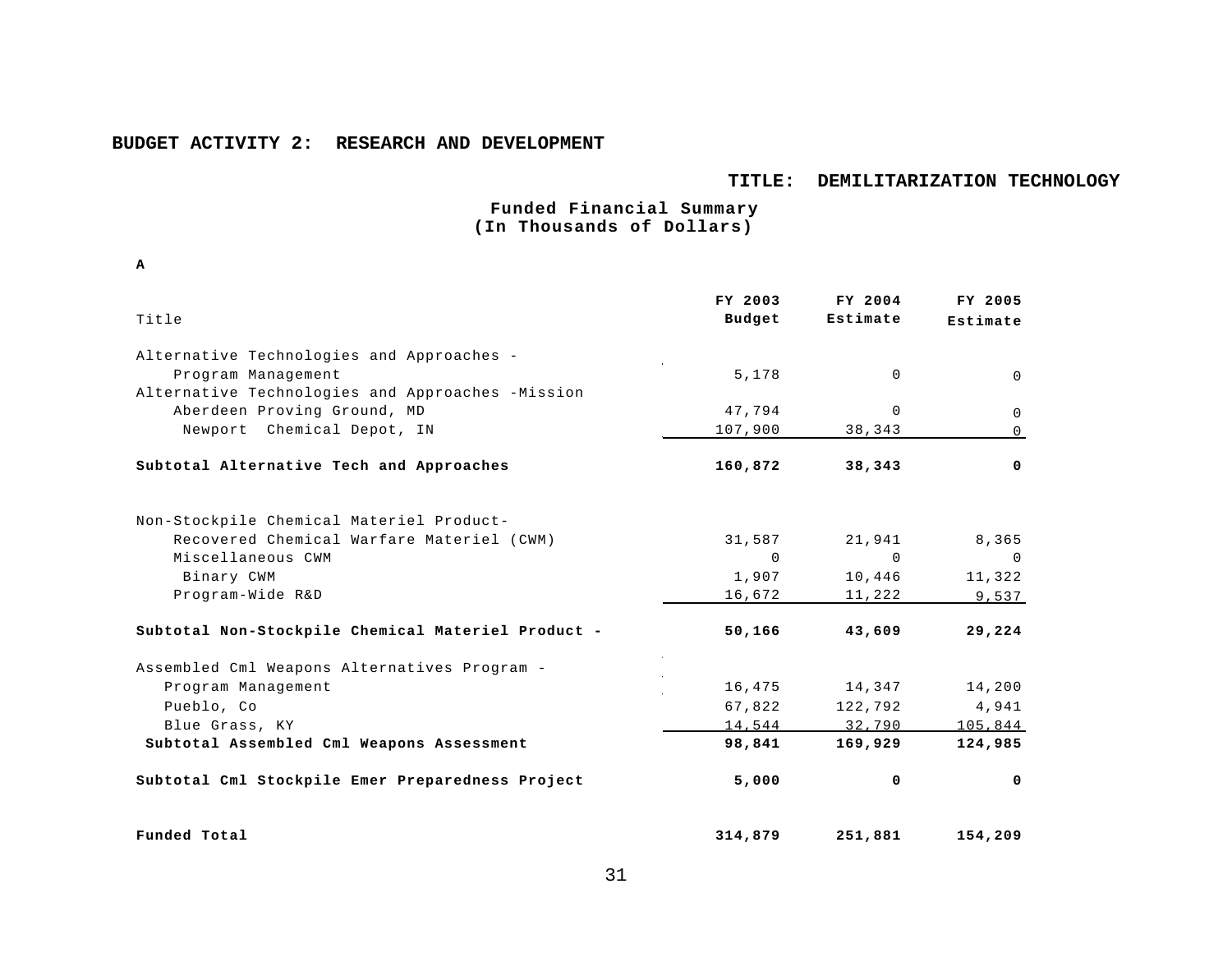#### **TITLE: DEMILITARIZATION TECHNOLOGY**

#### **B. DESCRIPTION OF ELEMENT:**

#### **Alternative Technologies and Approaches Project:**

 This budget activity provides resources for research and development of alternatives to incineration for the disposal of bulk chemical agents. The Project Manager for Alternative Technologies and Approaches implemented a program including laboratory and bench-scale testing, pilot plant design, and preparation of environmental documentation for two low-temperature, low-pressure technologies, and facility construction to pilot test these alternative technologies. Subsequent to the September 11, 2001, terrorist attacks, the Program Manager for Alternative Technologies and Approaches initiated a proposal to accelerate stockpile destruction at Aberdeen and Newport in order to reduce risk to the public by eliminating the stockpile approximately two years ahead of schedule. Acquisition Decision Memorandums approving accelerated neutralization were signed on February 1, 2002 for Aberdeen and on May 11, 2002 for Newport. A simplified agent neutralization process followed by shipment to a permitted Treatment Storage and Disposal Facility for post-treatment is being implemented.

## **Non-Stockpile Chemical Materiel Product:**

 Funds are included to complete design and continue fabrication of equipment to destroy RCWM located at Pine Bluff Arsenal and for development of improved technologies for disposing of neutralized waste. Research will continue on multi-agent chemical air monitoring and decontamination methods. Funds are also included to continue design efforts and begin post treatment capability development for the binary solution, complete developmental/operational testing of the Explosive Destruction System (EDS) Phase 2, Unit 1.

# **Assembled Chemical Weapons Alternatives Program:**

This budget activity includes all costs related to design; equipment, testing, and costs for operation and closure of two full-scale pilot facilities, the Pueblo Chemical Agent-Destruction Pilot Plant and the Blue Grass Chemical Agent-Destruction Pilot Plant. The budget activity also provides for the preparation of the necessary environmental documentation to support construction and operation of the two pilot facilities, as well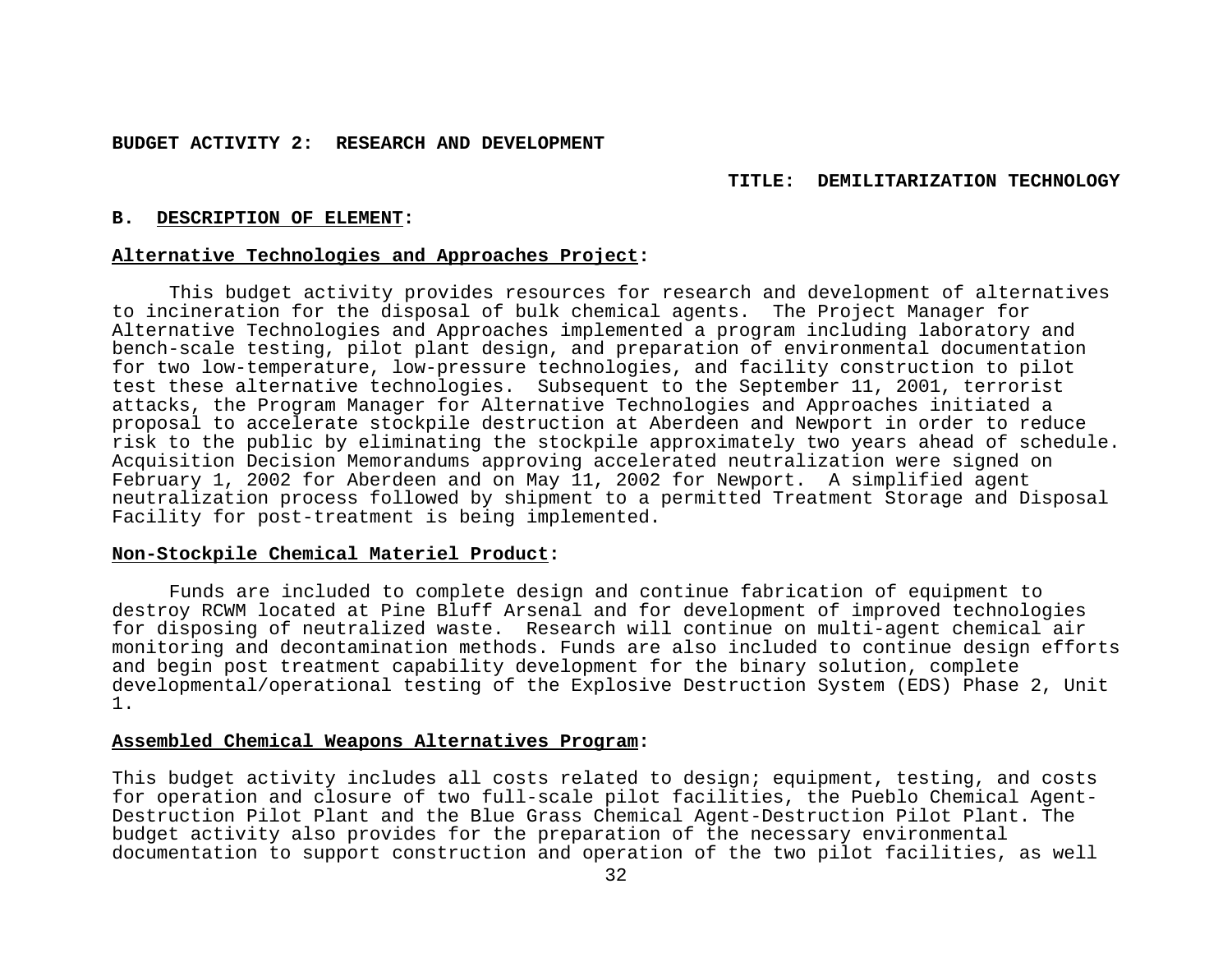## **TITLE: DEMILITARIZATION TECHNOLOGY**

as, public outreach and technical risk reduction initiatives. Costs for design and construction of facilities are included in the Chemical Demilitarization Construction, Defense account.

## **C. PROGRAM ACCOMPLISHMENTS AND PLANS:**

### **FY 2003 Program:**

# **Alternative Technologies and Approaches Project:**

Program Management: The budget for program management included: internal operating budget costs for labor, awards, and overtime for 6 core work years and 8 matrix work years, other costs, such as contractual services, training and supplies; and programmatic mission support costs for program oversight, public outreach support, program integration support, technology evaluation, and contract management and technical support.

Aberdeen Chemical Agent Neutralization Facility: FY 2003 funds were required for: systems contractor activities (445 work years) to include process design; continued environmental activities; installation of process equipment and bulk materials; neutralization facility systemization activities; system engineering/project management; and non-systems contractor activities such as program outreach support; and other government agency support.

Newport Disposal Facility: FY 2003 funds were required for: systems contractor activities (628 work years) to include process design, laboratory site support, environmental compliance, safety, surety and security, procurement of process equipment and bulk material, materials, supplies and equipment, installation of process equipment and bulk material, systemization activities, systems engineering/project management, operations support/training and facility maintenance, and Non-Systems Contractor activities such as field office/technical support/contracting support, depot support and other government agency support.

# **Non-Stockpile Chemical Materiel Product:**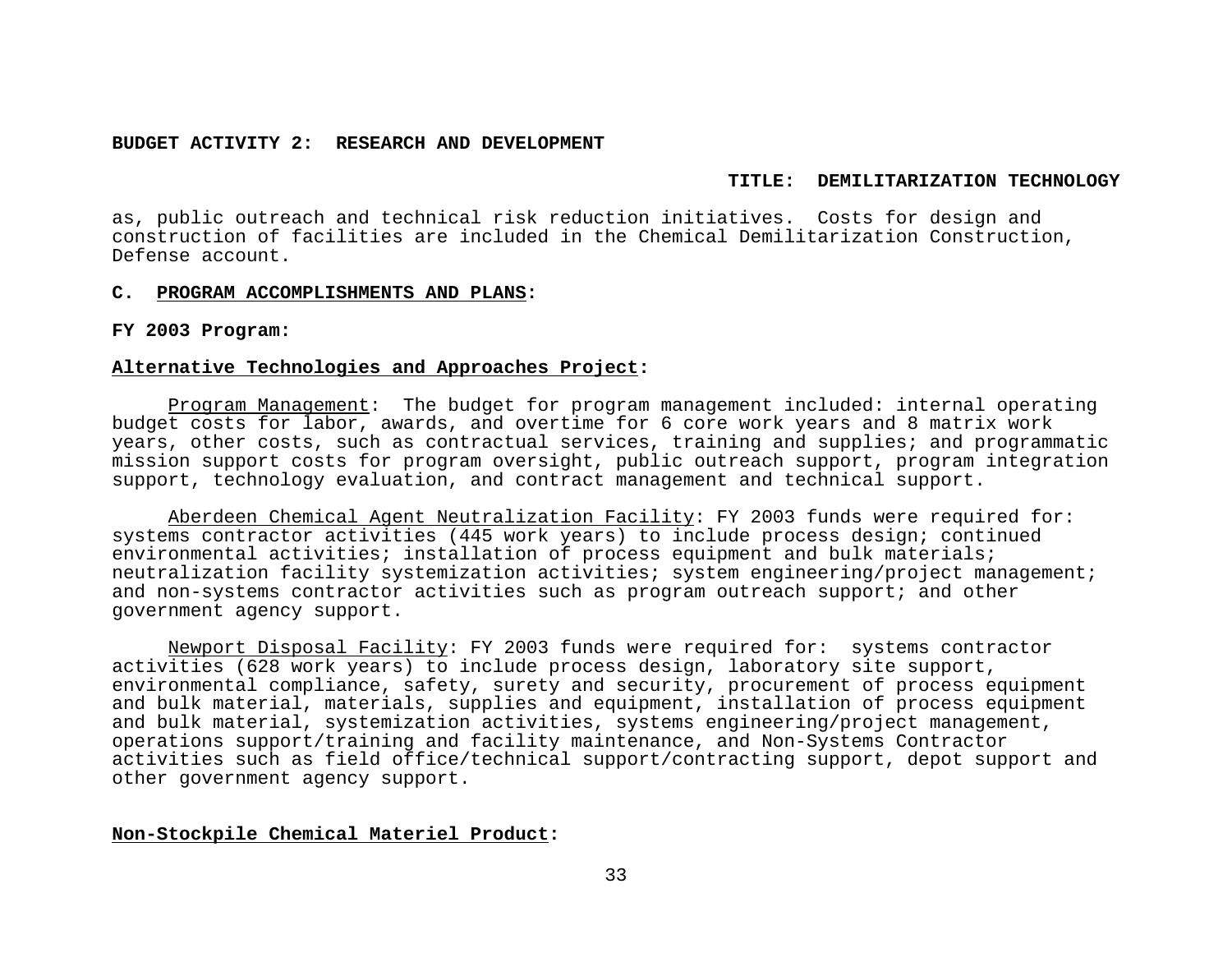#### **TITLE: DEMILITARIZATION TECHNOLOGY**

Recovered Chemical Warfare Materiel: Funds were required to continue developmental testing of the EDS Phase 2 Unit 1; continue design efforts and begin the equipment acquisition phase for the PBNSF; and begin testing of the Large Item Transportable Neutralization System (LITANS).

Binary: Funds were required to begin and complete site design for the binary mission at Pine Bluff Arsenal.

Program-Wide R&D: Funds were required for studies and program support. This included efforts to identify and develop alternative technologies for the treatment of NSCMP Chemical Warfare Materiel; continue efforts pertaining to decontamination research and Air Monitoring Studies, Tennessee Valley Authority technical support, systems engineering services, and system test and evaluation support.

# **Assembled Chemical Weapons Alternatives Program:**

Program Management: Funds were used for ACWA Program Office salaries and other expenses including 11 core work years and 9 matrix work years; ACWA support from other government agencies and support contracts.

Pueblo Chemical Agent-Destruction Pilot Plant (PCAPP Funds were used for system contractor activities to include initiation of process design; environmental activities; public outreach office support; depot support; finalization of technical support contracts; and support from other government agencies.

Blue Grass Chemical Agent-Destruction Pilot Plant (BGCAPP): Funds were used for initiation of the Technical Risk Reduction Program (TRRP), the Design Build Plan, and Initial Design; public outreach office support; depot support; and support from other contractual and other government agencies to initiate design planning activities.

## **Chemical Stockpile Emergency Preparedness Project:**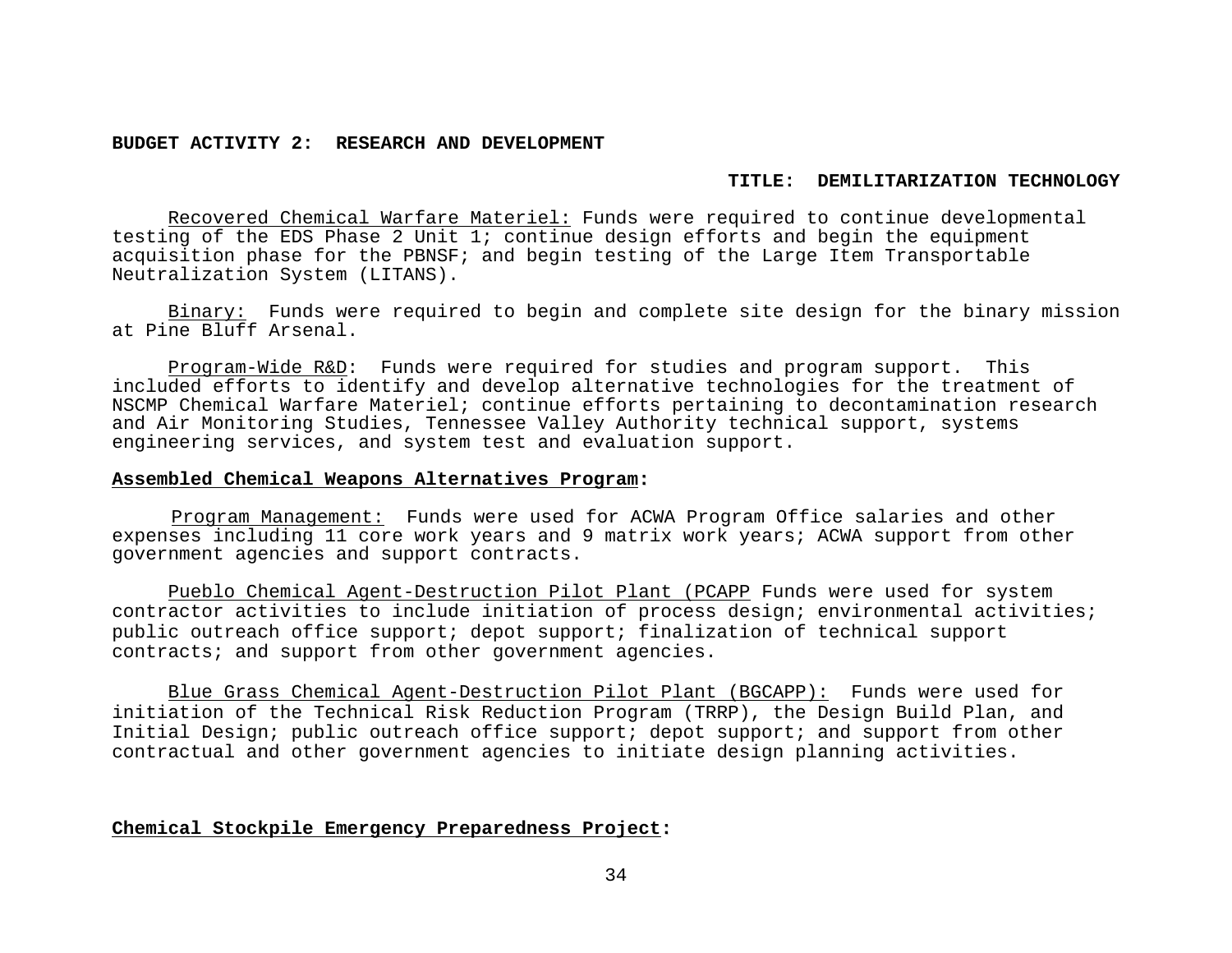#### **TITLE: DEMILITARIZATION TECHNOLOGY**

Defense Access Road Requirements: Funds were provided by Congress to continue work to improve emergency access and evaluation infrastructure at Pine Bluff Arsenal, AR and Tooele Army Depot, UT.

#### **FY 2004 Program:**

# **Alternative Technologies and Approaches Project:**

Newport Disposal Facility: FY 2004 funds are required for systems contractor activities (158 work years) to include systems engineering/project management; process design; systemization activities and logistics support; procurement of bulk materials and equipment; installation of the process equipment and bulk material; and non-systems contractor support such as field office, technical support/contractor support, depot support, and other government agency support.

#### **Non-Stockpile Chemical Materiel Product:**

Recovered Chemical Warfare Materiel: Funds are required to complete developmental/operational testing of the Explosive Destruction System (EDS) Phase 2, Unit 1 and complete design efforts, equipment fabrication, and complete permitting for Pine Bluff Non-Stockpile Facility (PBNSF).

Binary: Funds are required to begin/complete process equipment component procurement and begin secondary waste treatment partnering for the binary mission at Pine Bluff Arsenal (PBA).

Program-Wide R&D: Funds are required for research and development studies and program support. These includes efforts to identify and develop alternative technologies for the treatment of non-stockpile chemical warfare materiel; continue efforts pertaining to decontamination research and Air Monitoring Studies; Tennessee Valley Authority (TVA) technical support and services; and Army Materiel Systems Analysis Activity (AMSAA) test and evaluation support.

# **Assembled Chemical Weapons Alternatives Program:**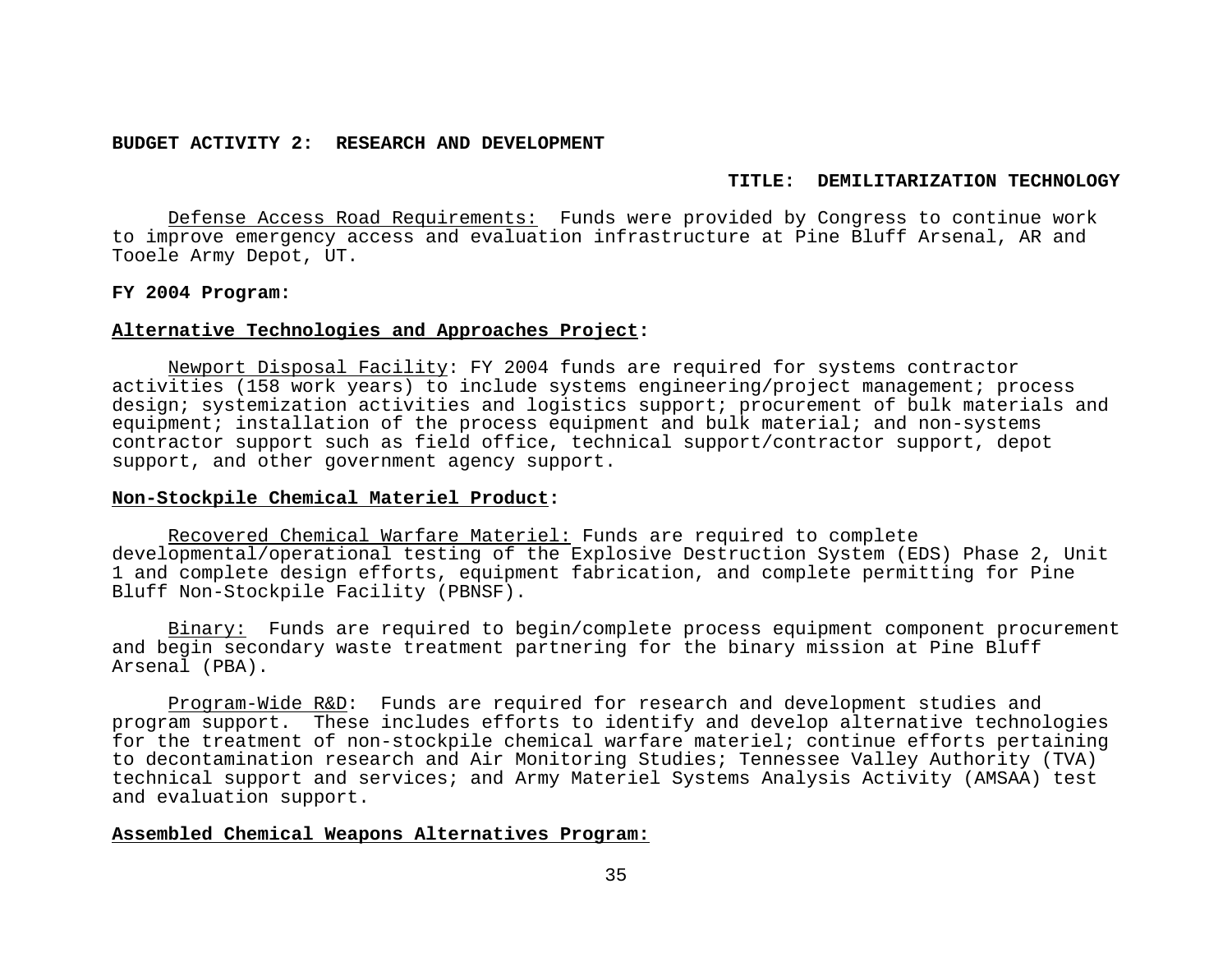#### **TITLE: DEMILITARIZATION TECHNOLOGY**

Program Management: Funds will be used for ACWA Program Office salaries for 12 core work years and 9 matrix personnel, supplies, materials and equipment, travel and training; program integration and support from other government agencies; contract management and technical support; and mission support contracts.

Pueblo Chemical Agent-Destruction Pilot Plant (PCAPP): Funds will be used for the system contractor to continue process design, begin long-lead equipment procurements, and training; depot support; continuation of environmental permitting activities; and program mission support.

Blue Grass Chemical Agent-Destruction Pilot Plant (BGCAPP): Funds will be used for preparation of preliminary process design package and initial design and preparation of Research, Development and Demonstration (RD&D) permit application; technical risk reduction and program testing and studies; and program management and other government agencies support.

### **FY 2005 Program:**

## **Non-Stockpile Chemical Materiel Product:**

Recovered Chemical Warfare Materiel: Funds are required for the Pine Bluff Explosive Destruction System (PBEDS) site preparation, setup and systemization.

Binary: Funds are required to complete secondary waste treatment partnering, begin/complete facility modifications and begin/complete equipment installation for the binary mission at Pine Bluff Arsenal (PBA).

Program-Wide R&D: Funds are required for research and development studies and program support. These includes efforts to identify and develop alternative technologies for the treatment of non-stockpile chemical warfare materiel; continue efforts pertaining to decontamination research and Air Monitoring Studies; Tennessee Valley Authority (TVA) technical support and services; and Army Materiel Systems Analysis Activity (AMSAA) system test and evaluation support.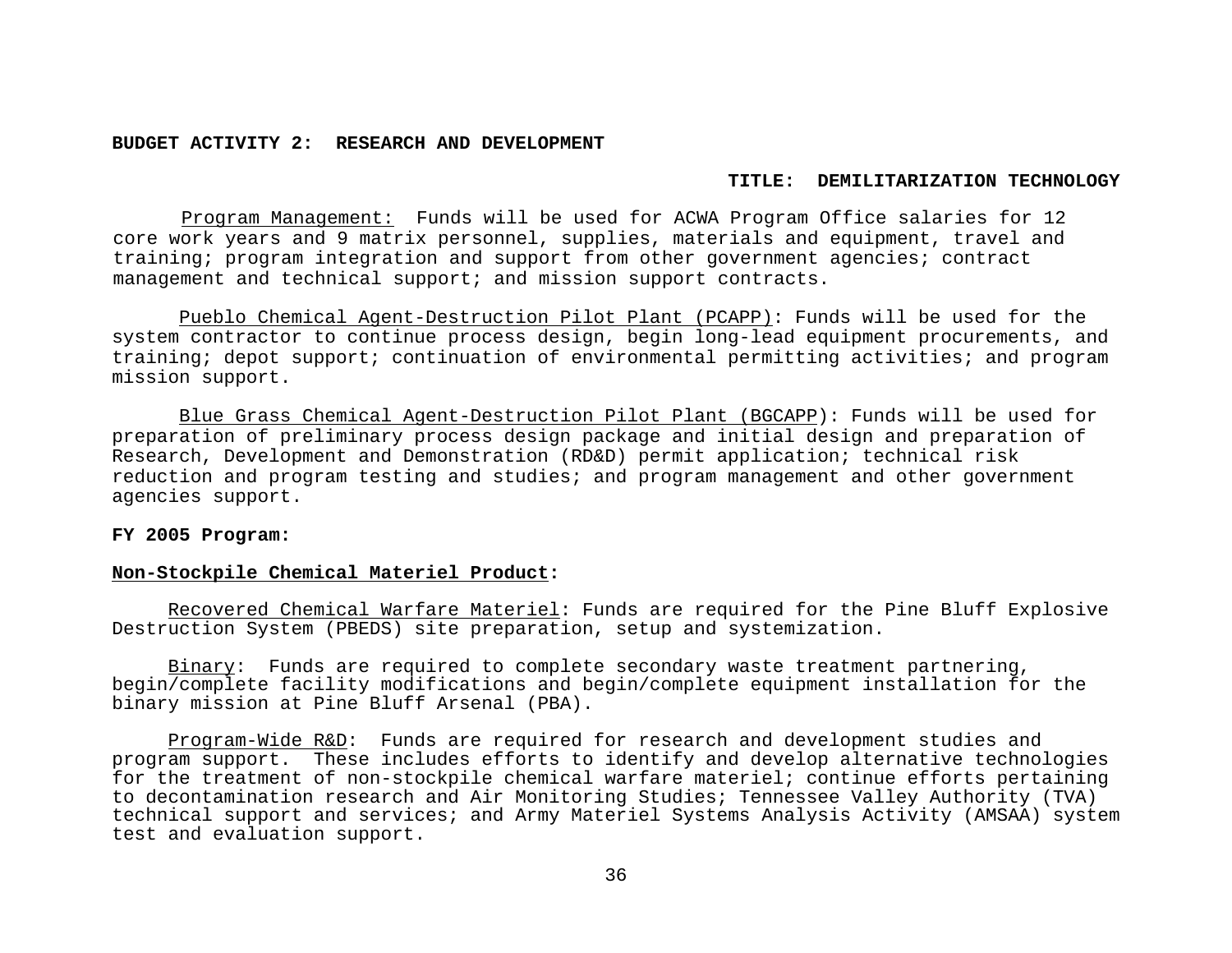#### **TITLE: DEMILITARIZATION TECHNOLOGY**

### **Assembled Chemical Weapons Alternatives Program**:

Program Management: Funds are required for ACWA Program Office salaries for 12 core work years and 9 matrix personnel, supplies, materials and equipment, travel and training; and other government agencies and mission support contracts.

Pueblo Chemical Agent-Destruction Pilot Plant (PCAPP) Funds are required for the continuation of project and management activities.

Blue Grass Chemical Agent-Destruction Pilot Plant (BGAPP): Funds are required for the preparation of Intermediate Design Packages and continuation of environmental permitting activities; construction and project management; fabrication and procurement of long-lead process equipment and systems; other government agencies support; and field office program management support.

#### **D. WORK PERFORMED BY:**

 The Project Manager for Alternative Technologies and Approaches is located at Aberdeen Proving Ground, Maryland, and is the government's technical organization involved with research and development of alternative technologies to incineration for the disposal of bulk chemical agents. Neutralization of mustard agent (HD) will be performed at Aberdeen Proving Ground, Maryland by Bechtel Aberdeen. Neutralization of nerve agent (VX) will be performed at Newport Chemical Depot, Indiana by Parsons Infrastructure and Technology. The Product Manager for Non-Stockpile Chemical Materiel is located at Aberdeen Proving Ground, Maryland, and is the government's technical organization involved with the destruction of the non-stockpile chemical materiel. Primary contractors or government agencies executing non-stockpile products are: Science Applications International Corporation, Abingdon, MD; Tennessee Valley Authority, Muscle Shoals, AL; Teledyne Brown Engineering, Huntsville, AL; UXB International, Ashburn, VA; Sandia National Laboratory, Albuquerque, NM; Idaho National Laboratory, Boise, ID; Shaw Environmental, Inc., Boston, MA; Mason & Hangar, Newport, IN; and others. The Program Manager for Assembled Chemical Weapons Alternatives is located at Aberdeen Proving Ground, Maryland, and is the government's technical organization involved with the implementation of alternatives to the baseline incineration process for the demilitarization of assembled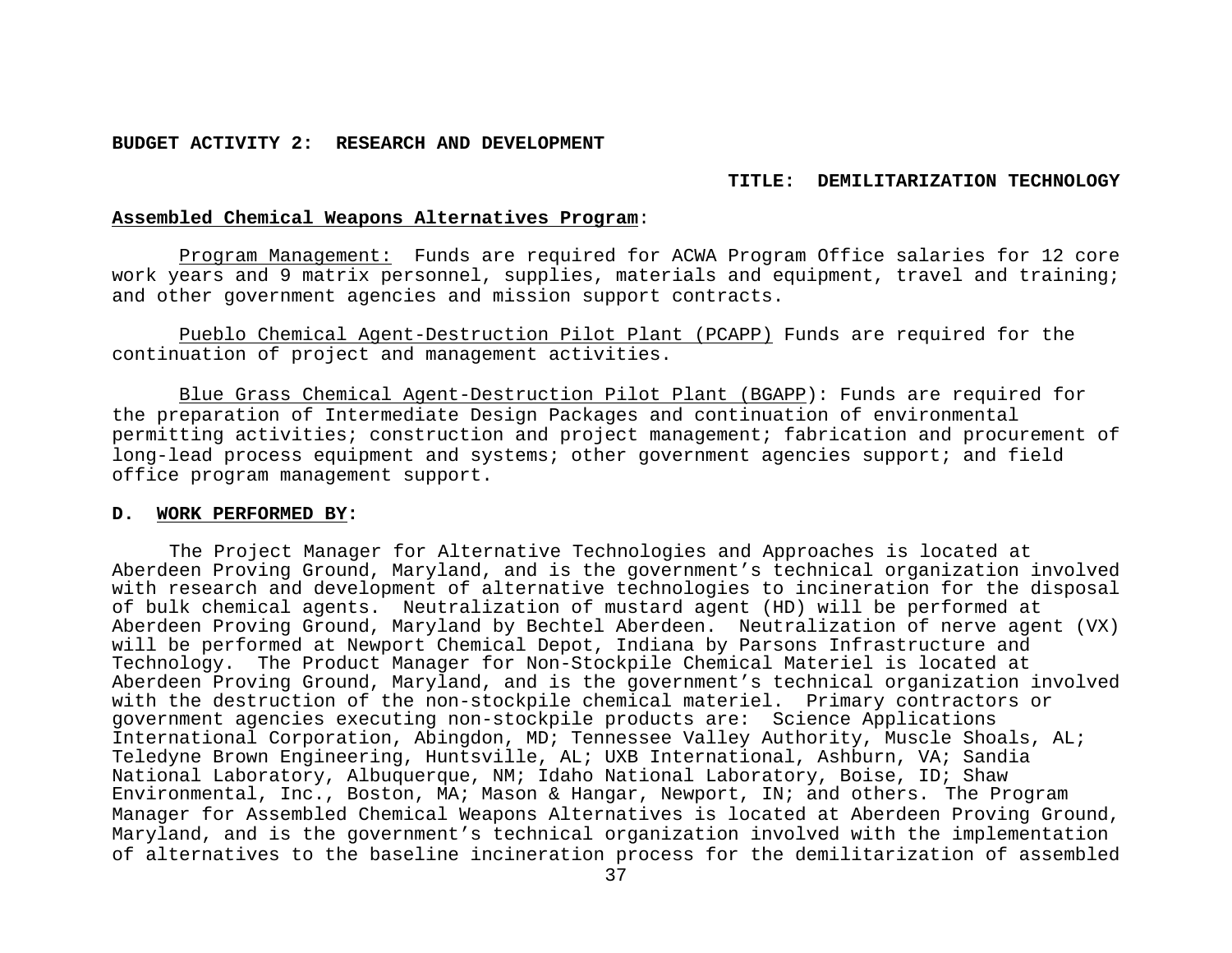## **TITLE: DEMILITARIZATION TECHNOLOGY**

chemical munitions. Neutralization followed by bio-treatment will be performed at Pueblo Chemical Depot, Colorado by the Bechtel Pueblo Team. Neutralization followed by supercritical water oxidation will be performed at Blue Grass Army Depot, Kentucky by the Bechtel Parsons Blue Grass Team.

## **E. RELATED ACTIVITIES:**

No unnecessary duplication of effort will occur within the Department of Defense (DoD) or the Army. Large-scale destruction of toxic chemical agents and munitions is solely the responsibility of DoD. The U.S. Army is the Executive Agent for the Chemical Demilitarization Program as designated by Office of the Secretary of Defense (OSD).

## **F. OTHER APPROPRIATION FUNDS:**

# **Alternative Technologies and Approaches Project:**

 Operations and Maintenance, in the Chemical Agents and Munitions Destruction, Army appropriation funds are required for agent disposal and closure operations. Referenced funds are Program Management in FY 2005, Aberdeen Site in FY 2005, and the Newport Site in FY 2005. There are no other funds related to the Alternative Technologies and Approaches research and development effort.

**Non-Stockpile Chemical Materiel Product:**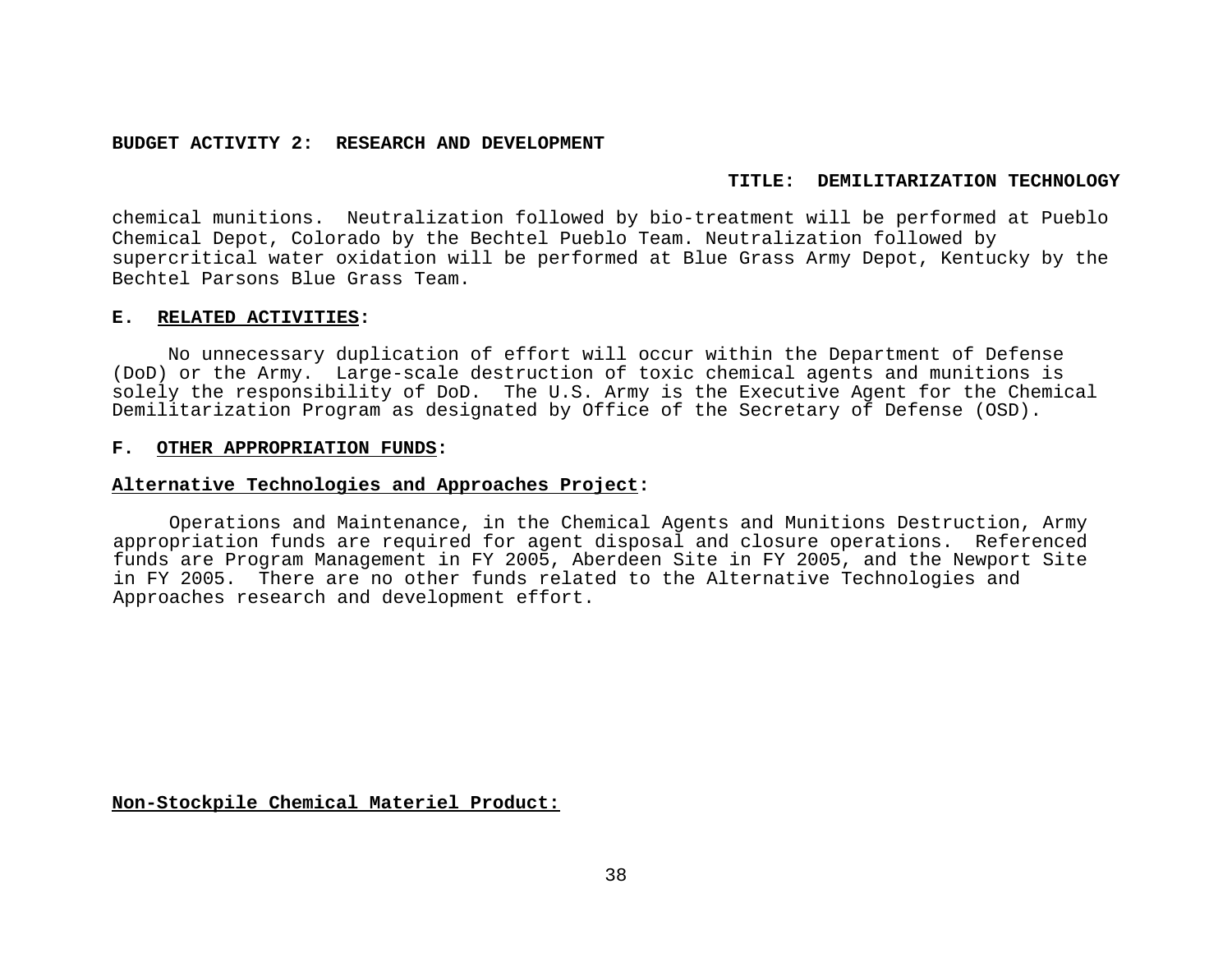#### **TITLE: DEMILITARIZATION TECHNOLOGY**

Procurement funds in the Chemical Agents and Munitions Destruction, Army appropriation funds are required in FY 2005 for Recovered Chemical Warfare Materiel replacement equipment. Operation and Maintenance FY 2005 funds in the Chemical Agents and Munitions Destruction, Army appropriation funds will be used to operate additional treatment systems once fielded. There are no other funds related to the Non-Stockpile Chemical Materiel Project (NSCMP) research and development effort.

## **Assembled Chemical Weapons Alternatives**:

Chemical Demilitarization Construction, Defense appropriation funds are required for facility and construction activities for the Pueblo Chemical Agent-Destruction Pilot Plant and the Blue Grass Chemical Agent-Destruction Pilot Plant. Justification is included in a separate book.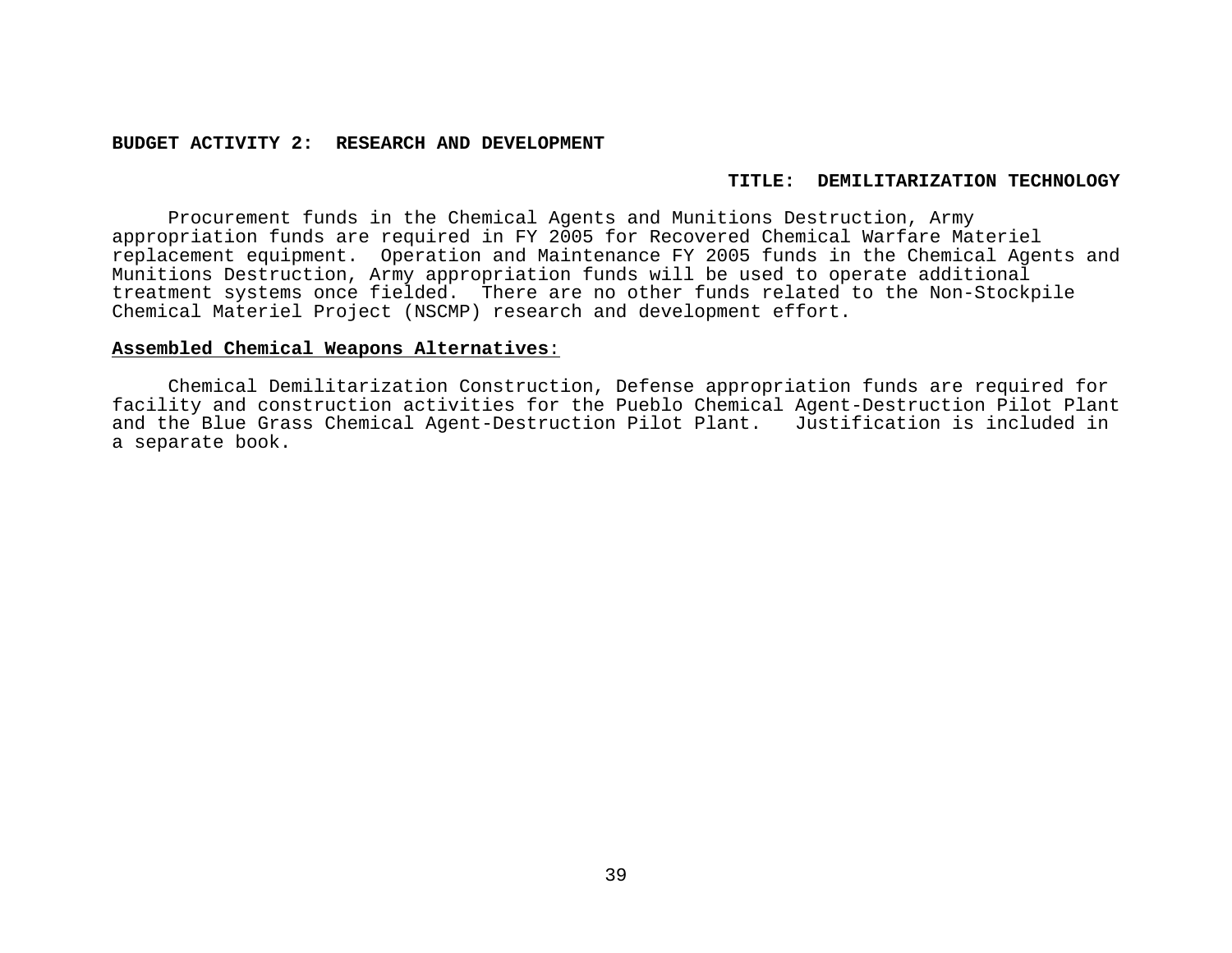(**In Thousands of Dollars)** 

| FY 2005 Estimate | \$78,980  |
|------------------|-----------|
| FY 2004 Budget   | \$79,212  |
| FY 2003 Actual   | \$127,013 |

## **Purpose and Scope**

 This budget activity provides for the procurement of all process and support equipment used in the incineration disposal facilities for destroying the unitary chemical stockpile and the Chemical Stockpile Emergency Preparedness Project equipment. It includes costs for design, acquisition, fabrication, and installation of equipment. Also included are costs for initial spare parts, freight, software, maintenance, and operations manuals relating to specific equipment and design changes during construction and installation.

## **Justification of Funds Required**

 The FY 2005 budget request provides for engineering and technical services; equipment modifications for Chemical Agent Munitions Disposal System; equipment procurement and installation in support of closure at Tooele Chemical Agent Disposal Facility; design engineering and procurement of equipment in support of agent operations at the Pine Bluff Chemical Agent Disposal Facility; design engineering and procurement of equipment in support of operations for the Anniston Chemical Agent Disposal Facility; design engineering and procurement of equipment for Umatilla Chemical Agent Disposal Facility; acquisition of Chemical Stockpile Emergency Preparedness Project equipment and protective actions projects; and acquisition of replacement parts for Non-Stockpile Chemical Materiel Project (NSCMP).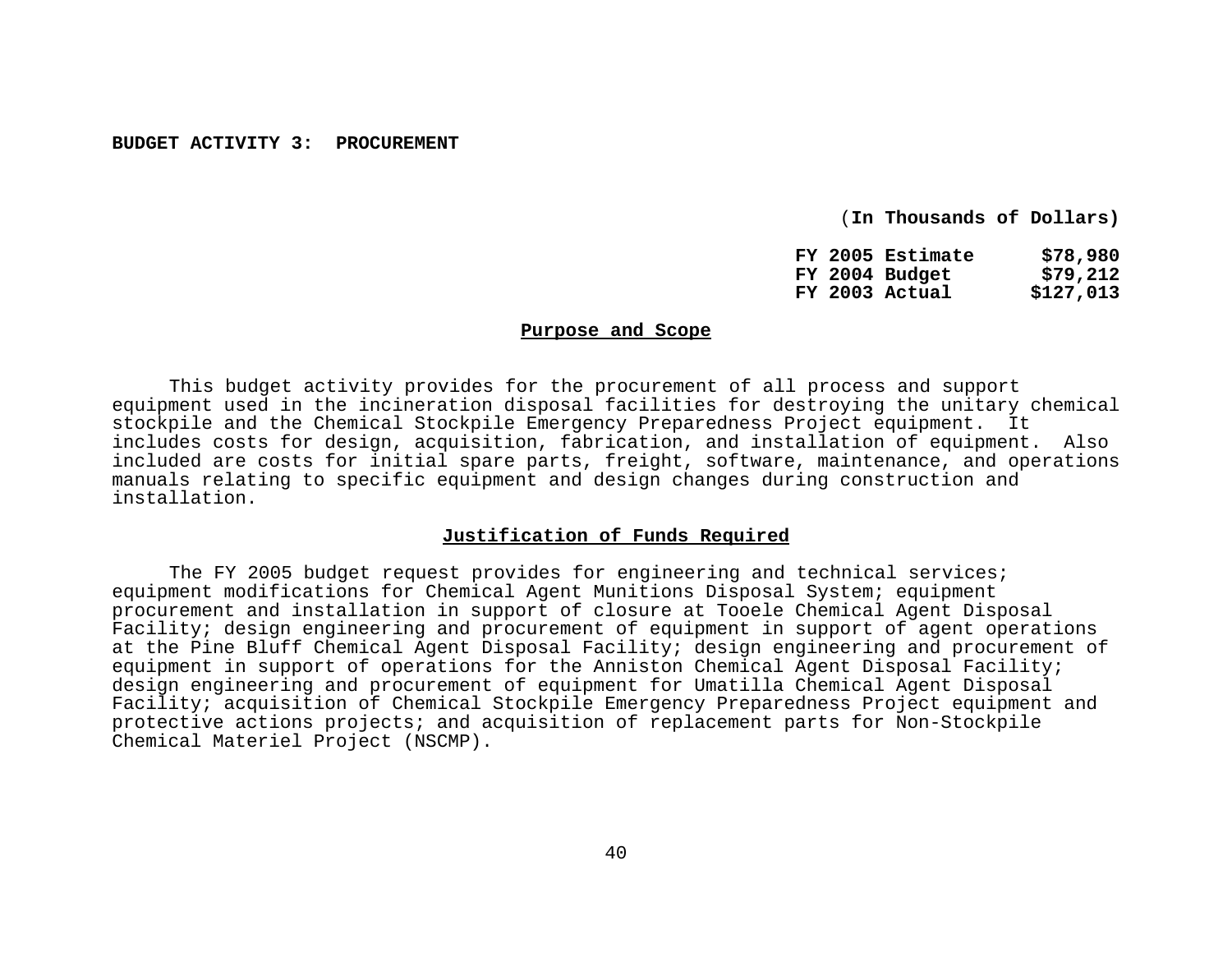#### **BUDGET ACTIVITY 3: PROCUREMENT**

# **Funded Financial Summary**

**(In Thousands of Dollars)**

|                                                       | FY 2003  | FY 2004  | FY 2005  |
|-------------------------------------------------------|----------|----------|----------|
|                                                       | Actual   | Budget   | Estimate |
| Engineering Services                                  | 4,259    | 2,251    | 1,110    |
| Johnston Atoll Chemical Agent Disposal System         | $\Omega$ | $\Omega$ | $\Omega$ |
| Chemical Agent Munitions Disposal System              | 520      | 3,092    | 2,957    |
| Tooele Chemical Agent Disposal Facility               | 9,897    | 15,301   | 16,514   |
| Anniston Chemical Agent Disposal Facility             | 9,216    | 11,284   | 8,215    |
| Umatilla Chemical Agent Disposal Facility             | 18,499   | 9,127    | 6,012    |
| Pine Bluff Chemical Agent Disposal Facility           | 11,904   | 5,086    | 6,012    |
| Pueblo Chemical Agent Disposal Facility               | 0        | $\Omega$ | 0        |
| Blue Grass Chemical Agent Disposal Facility           | 0        | 0        | $\Omega$ |
| Subtotal Chemical Stockpile Disposal                  | 54,295   | 46,141   | 40,820   |
| Cml Stockpile Emergency Preparedness Project On-Post  | 620      | 2,038    | 636      |
| Cml Stockpile Emergency Preparedness Project Off-Post | 72,098   | 30,513   | 36,500   |
| Subtotal Cml Stockpile Emer Preparedness Project      | 72,718   | 32,551   | 37,136   |
| Non-Stockpile Chemical Materiel Product-              |          |          |          |
| Recovered Chemical Warfare Materiel                   |          | 520      | 1,024    |
| Former Production Facilities                          | 0        |          |          |
| Subtotal Non-Stockpile Chemical Materiel Product      | 0        | 520      | 1,024    |
| Total Funded                                          | 127,013  | 79,212   | 78,980   |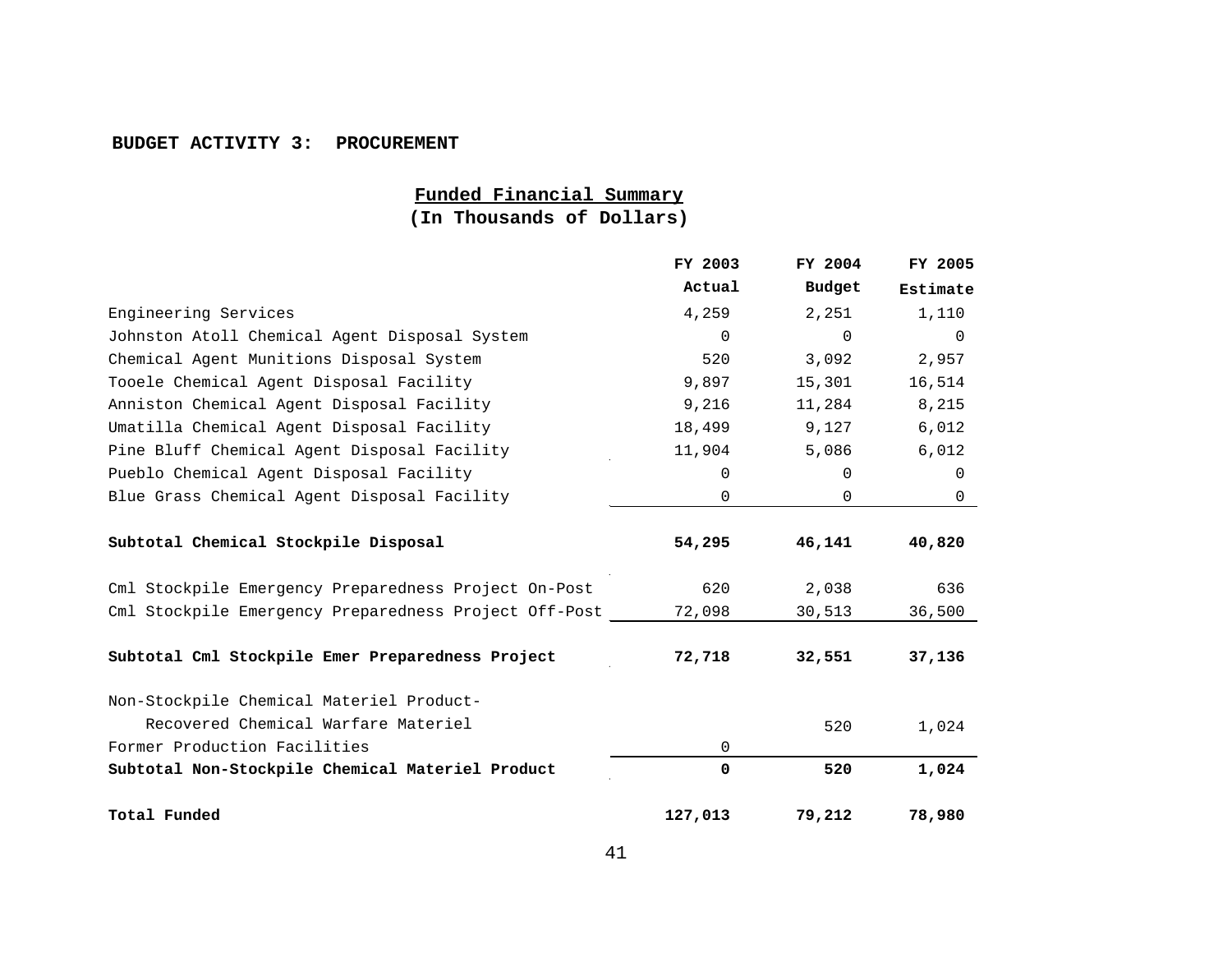**Engineering Services:** In FY 2005, funds are required for technical support for On-Site Containers and safety and operational improvements for all operational facilities. Refer to Exhibit P-5A (Procurement History and Planning) for further delineation/description of requirements.

**Chemical Agent Munitions Disposal System (CAMDS):** In FY 2005, funds are also required for equipment modifications to support baseline operations and testing. Refer to Exhibit P-5A (Procurement History and Planning) for further delineation/description of requirements.

**Tooele Chemical Agent Disposal Facility (TOCDF):** In FY 2005, funds are required for systems contractor to complete procurement and installation of the Mustard Treatment System and associated support equipment. Refer to Exhibit P-5A (Procurement History and Planning) for further delineation/description of requirements.

**Anniston Chemical Agent Disposal Facility (ANCDF):** In FY 2005, funds are required for engineering change proposals and equipment upgrades. Refer to Exhibit P-5A (Procurement History and Planning) for further delineation/description of requirements.

**Umatilla Chemical Agent Disposal Facility (UMCDF):** In FY 2005, funds are required for engineering change proposals and equipment upgrades. Refer to Exhibit P-5A (Procurement History and Planning) for further delineation/description of requirements.

**Pine Bluff Chemical Agent Disposal Facility (PBCDF):** In FY 2005, funds are required for engineering change proposals and equipment upgrades. Refer to Exhibit P-5A (Procurement History and Planning) for further delineation/description of requirements.

 **Chemical Stockpile Emergency Preparedness Project (CSEPP) On-Post:** In FY 2005, funds are required for scheduled replacement of Army data automation equipment and response equipment. Refer to Exhibit P-5A (Procurement History and Planning) for further delineation/description of requirements.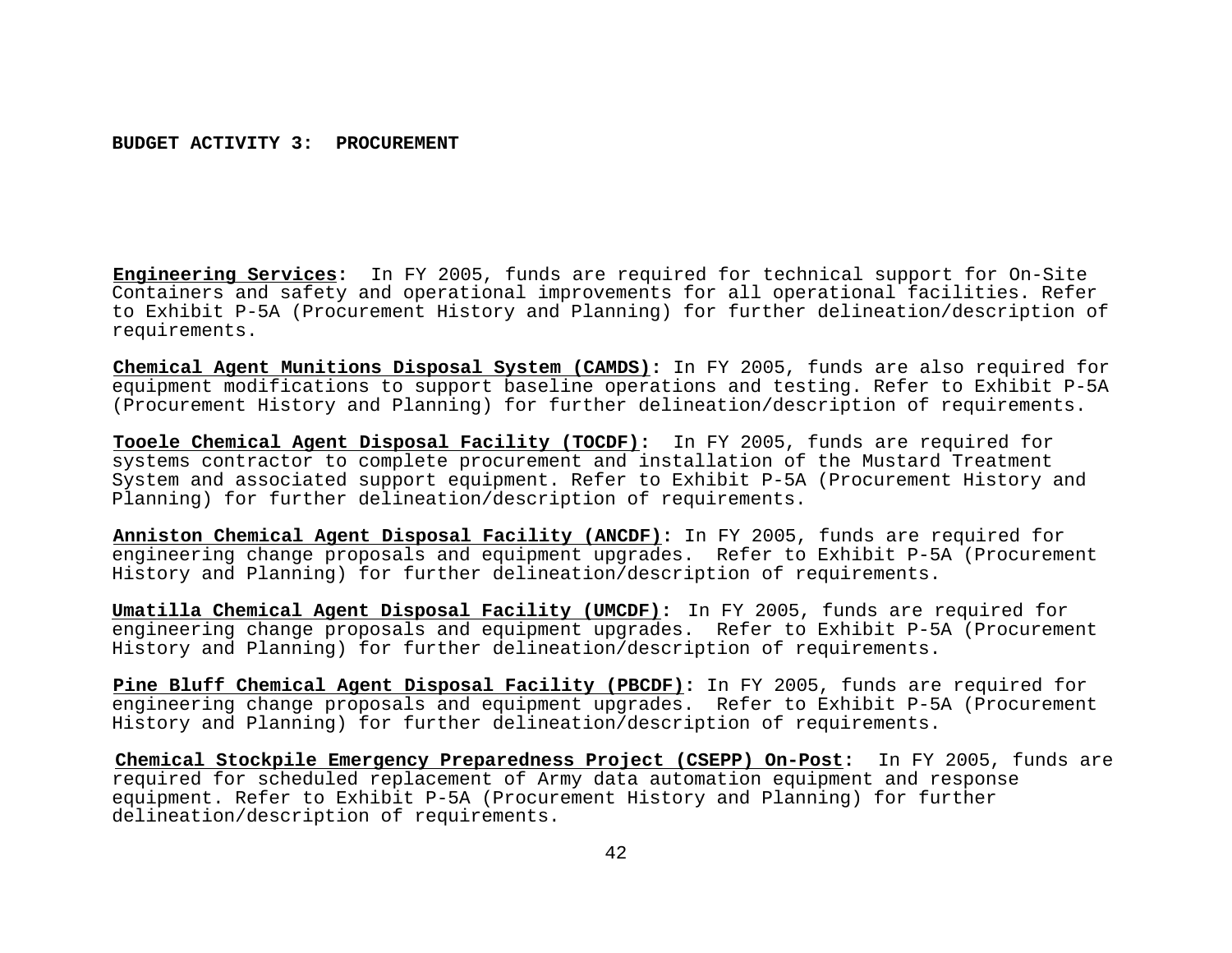**Chemical Stockpile Emergency Preparedness Project (CSEPP) Off-Post:** In FY 2005, funds provide for the replacement of obsolete/non-supportable emergency response equipment and for the completion and sustainment of protective actions projects. Equipment replacement includes equipment to support administrative activities, Emergency Operations Centers, medical support, public outreach/education, and training programs; alert and notification systems; data automation systems; and communications systems. Refer to Exhibit P-5A (Procurement History and Planning) for further delineation/description of requirements.

**Non-Stockpile Chemical Materiel Product (NSCMP) (Recovered Chemical Warfare Materiel):** In FY 2005, funds are required for the procurement of replacement equipment for the EDS and to begin equipment acquisition and installation for process improvements to the Munitions Assessment and Processing System (MAPS). Refer to Exhibit P-5A (Procurement History and Planning) for further delineation/description of requirements.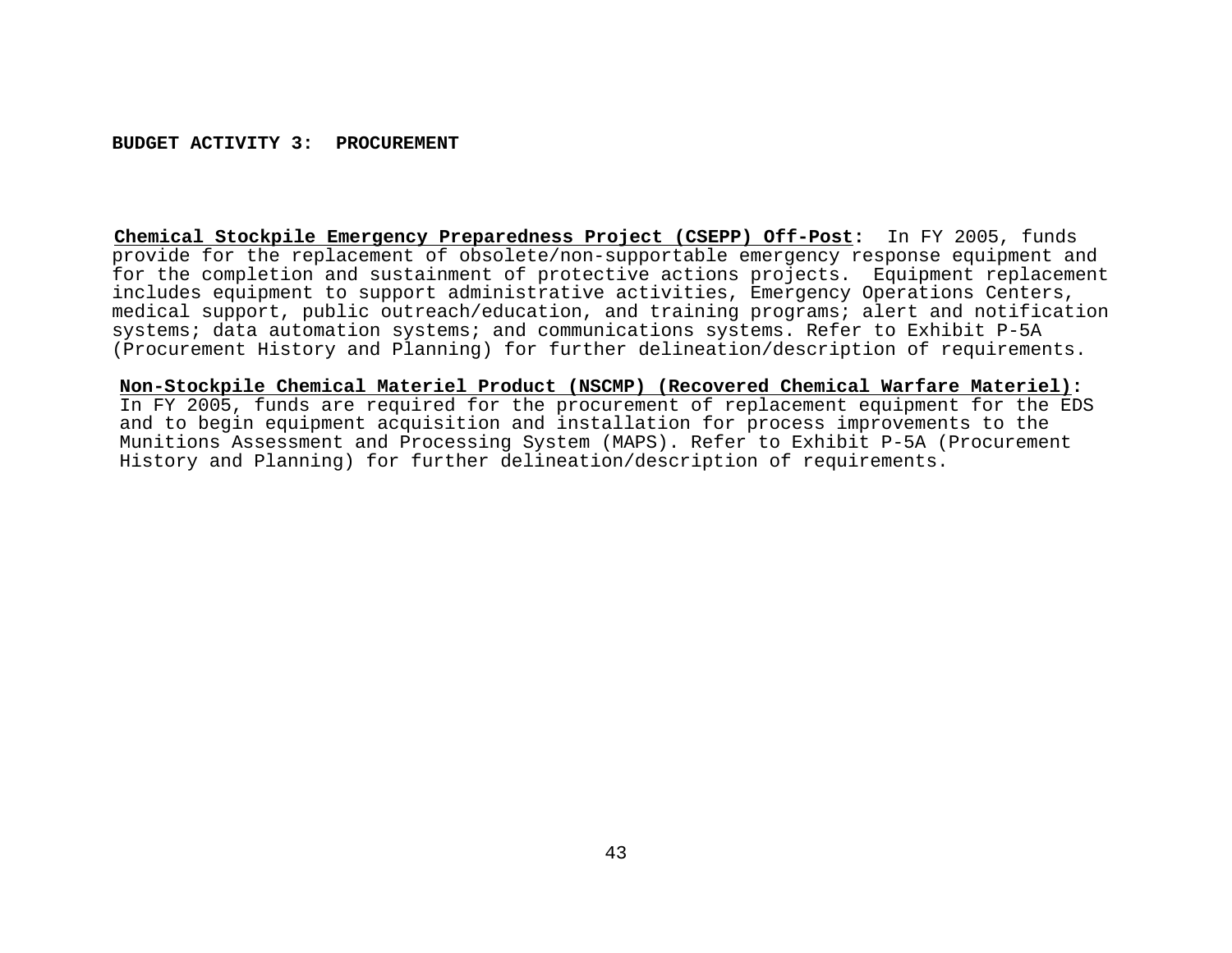| <b>REPORTS CONTROL SYMBOL</b><br>DD-COMP(AR) 1092 |             |      |             | <b>BUDGET ITEM JUSTIFICATION SHEET</b> |  | <b>DATE</b>                                 | February-04 |  |  |  |
|---------------------------------------------------|-------------|------|-------------|----------------------------------------|--|---------------------------------------------|-------------|--|--|--|
| APPROPRIATION / BUDGET ACTIVITY                   |             |      |             |                                        |  |                                             |             |  |  |  |
| Procurement/Budget Activity 3                     |             |      |             |                                        |  | Chemical Demilitarization Process Equipment |             |  |  |  |
|                                                   | <b>FY03</b> | FY04 | <b>FY05</b> |                                        |  |                                             |             |  |  |  |
| <b>IQUANTITY</b>                                  |             |      |             |                                        |  |                                             |             |  |  |  |
| COST (IN MILLIONS)                                | 127.0       | 79.2 | 79.0        |                                        |  |                                             |             |  |  |  |

# **DESCRIPTION**:

This budget activity provides for the design, fabrication, purchase and installation of all process and support equipment used in the incineration disposal facilities for destroying the unitary chemical agent stockpile. This budget activity also provides for the purchase of equipment and services to support the Chemical Stockpile Emergency Preparedness Project and the Non-Stockpile Chemical Materiel Product.

# **JUSTIFICATION:**

The FY 2005 budget procures the following requirements: plant and equipment modifications for Metal Parts Furnace Optimization, Continuous Emissions Monitoring System, Metals Removal Alternatives, Muti-Agent Monitoring; Risk Abatement identified by the Risk Analysis and Mitigation Program; Carbon Tray Assist Mechanism, Mobile Change out Facility, Control System Upgrades, Mustard Charterization , Mine Handling, Mustard Thaw, Agent Storage Capacity, and future engineering changes proposals for Tooele Chemical Disposal Facility, Anniston Chemical Disposal Facility, Umatilla Chemical Disposal Facility, and Pine Bluff Chemical Disposal Facility and closure equpment for Toole Chemical Disposal Facility.

FY 2005 procures replacements of obsolete/non-supportable emergency response equipment and for the completion and sustainment of protective actions projects for off-post facilities and replacement of data automation equipment for on-post operations for the Chemical Emergency Preparedness Program.

Also, FY 2005 procures equipment, equipment installation, and replacement equipment for the Non-Stockpile Chemical Materiel Product.

|                      |                | <b>P-1 SHOPPING LIST</b> |              | Page 1 of 1 Pages   |
|----------------------|----------------|--------------------------|--------------|---------------------|
| DD Form 2454, Jul 88 |                |                          | UNCLASSIFIED |                     |
|                      | <b>ITEM NO</b> | PAGE NO 44               |              | <b>EXHIBIT P-40</b> |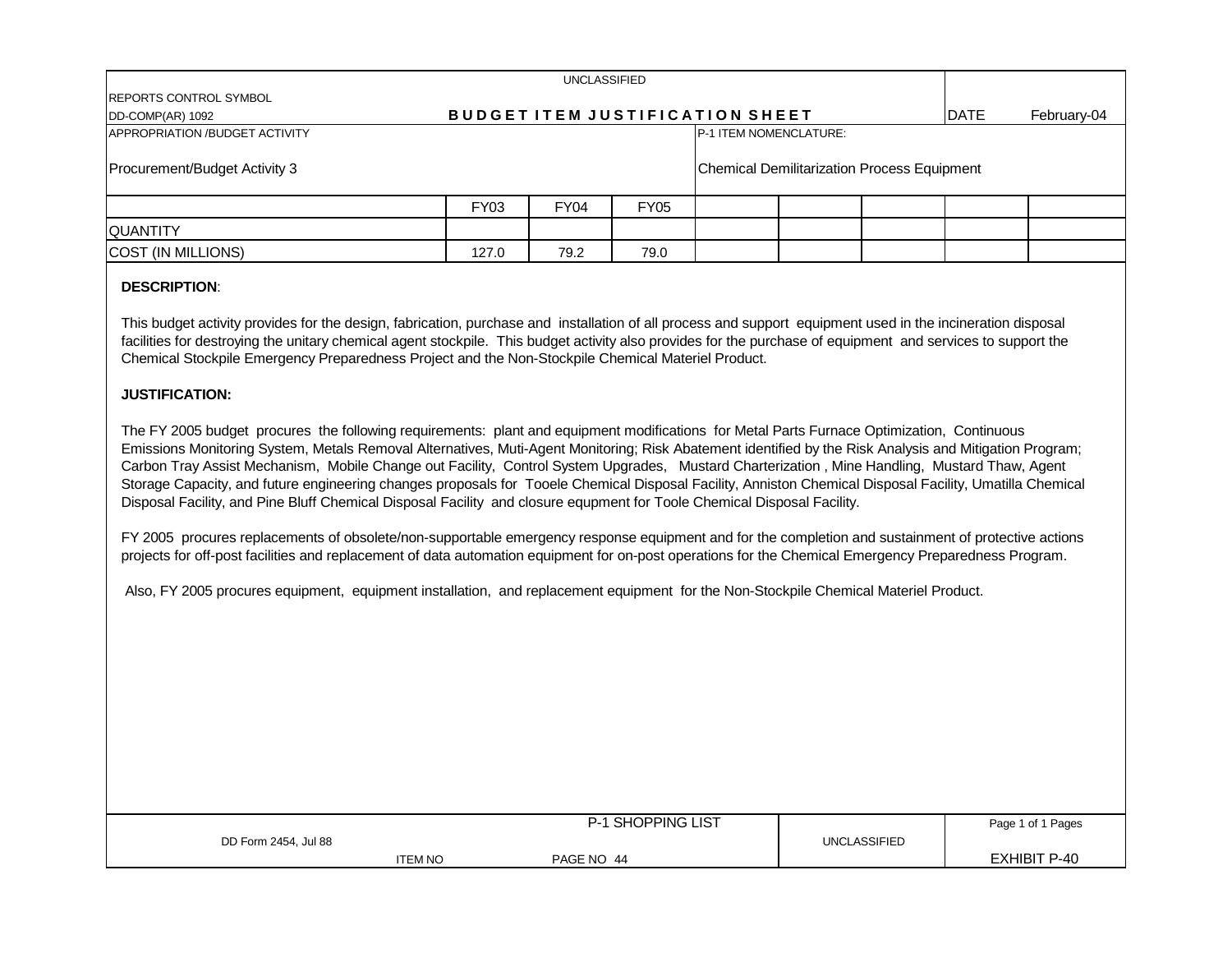|                                                                   |                                            | <b>UNCLASSIFIED</b> |                                                                                |             |                     |                  |                    |  |  |  |
|-------------------------------------------------------------------|--------------------------------------------|---------------------|--------------------------------------------------------------------------------|-------------|---------------------|------------------|--------------------|--|--|--|
| <b>REPORTS CONTROL SYMBOL</b>                                     |                                            |                     |                                                                                |             |                     |                  |                    |  |  |  |
| DD-COMP(AR) 1092                                                  | <b>WEAPON SYSTEM COST ANALYSIS EXHIBIT</b> |                     |                                                                                |             |                     | <b>DATE</b>      | February-04        |  |  |  |
| APPROPRIATION /BUDGET ACTIVITY                                    |                                            |                     | P-1 ITEM NOMENCLATURE                                                          |             |                     |                  |                    |  |  |  |
|                                                                   |                                            |                     |                                                                                |             |                     |                  |                    |  |  |  |
| Procurement/Budget Activity 3                                     | MANUFACTURER NAME                          |                     | <b>Chemical Demilitarization Equipment</b><br>WEAPON MODEL/SERIES/POPULAR NAME |             |                     |                  |                    |  |  |  |
|                                                                   | PLANT CITY/STATE LOCATION                  |                     |                                                                                |             |                     |                  |                    |  |  |  |
|                                                                   |                                            |                     |                                                                                |             |                     |                  |                    |  |  |  |
|                                                                   |                                            |                     | <b>Chemical Demilitarization Equipment</b>                                     |             |                     |                  |                    |  |  |  |
|                                                                   |                                            |                     | TOTAL COST IN THOUSANDS OF DOLLARS                                             |             |                     |                  |                    |  |  |  |
| Weapon System Cost Elements                                       | <b>IDENT</b>                               | FY03                | Quantity                                                                       | <b>FY04</b> | Quantity            | <b>FY05</b>      | Quantity           |  |  |  |
|                                                                   | CODE                                       | <b>UNIT COST</b>    | TOTAL COST                                                                     | UNIT COST   | TOTAL COST          | <b>UNIT COST</b> | TOTAL COST         |  |  |  |
| 1. Engineering Services                                           | N/A                                        |                     | 4,259                                                                          |             | 2,251               |                  | 1,110              |  |  |  |
| 2. Johnston Atoll Cml Agent Disposal System                       | N/A                                        |                     | $\Omega$                                                                       |             | 0                   |                  | $\Omega$           |  |  |  |
| 3. Chemical Agents and Munitions Disposal                         | N/A                                        |                     | 520                                                                            |             | 3,092               |                  | 2,957              |  |  |  |
| Facility                                                          | N/A                                        |                     |                                                                                |             |                     |                  |                    |  |  |  |
| 4. Tooele Chemical Agent Disposal Facility                        | N/A                                        |                     | 9,897                                                                          |             | 15,301              |                  | 16,514             |  |  |  |
| 5. Anniston Chemical Agent Disposal Facility                      | N/A                                        |                     | 9,216                                                                          |             | 11,284              |                  | 8,215              |  |  |  |
| 6. Umatilla Chemical Agent Disposal Facility                      | N/A                                        |                     | 18,499                                                                         |             | 9,127               |                  | 6,012              |  |  |  |
| 7. Pine Bluff Chemical Agent Disposal Facility                    | N/A                                        |                     | 11,904                                                                         |             | 5,086               |                  | 6,012              |  |  |  |
| 8. Pueblo Chemical Agent Disposal Facility                        | N/A                                        |                     | 0                                                                              |             | U                   |                  | 0                  |  |  |  |
| 9. Blue Grass Chemical Agent Disposal Facility                    | N/A                                        |                     | $\Omega$                                                                       |             |                     |                  | $\Omega$           |  |  |  |
| Sub/Total Chemical Stockpile Disposal                             |                                            |                     | 54,295                                                                         |             | 46,141              |                  | 40,820             |  |  |  |
| 10. Chemical Stockpile Emergency<br>Preparedness Project On-Post  | N/A                                        |                     | 620                                                                            |             | 2,038               |                  | 636                |  |  |  |
| 11. Chemical Stockpile Emergency<br>Preparedness Project Off-Post | N/A                                        |                     | 72,098                                                                         |             | 30,513              |                  | 36,500             |  |  |  |
| 12. Non-Stockpile Chemical Materiel Product                       | N/A                                        |                     | 0                                                                              |             | 520                 |                  | 1,024              |  |  |  |
| <b>TOTAL</b>                                                      |                                            |                     | 127,013                                                                        |             | 79,212              |                  | 78,980             |  |  |  |
|                                                                   |                                            |                     |                                                                                |             |                     | Page 1           | of 1 Pages         |  |  |  |
| <b>ITEM NO</b>                                                    | PAGE NO 45                                 |                     |                                                                                |             | <b>UNCLASSIFIED</b> |                  | <b>EXHIBIT P-5</b> |  |  |  |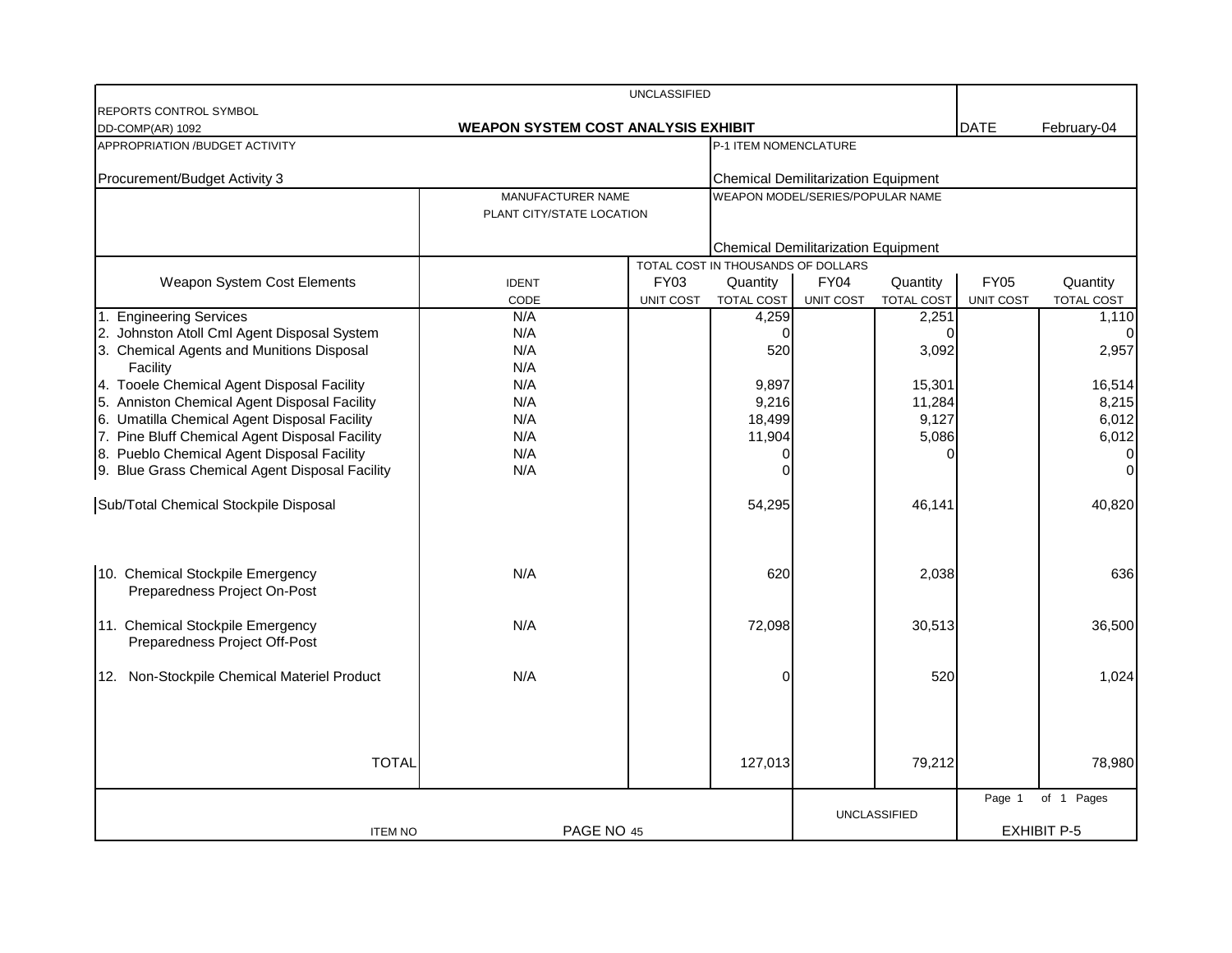| <b>UNCLASSIFIED</b>           |                                                                                                                                            |                   |                                                        |                   |                 |                                            |             |                        |             |                  |  |
|-------------------------------|--------------------------------------------------------------------------------------------------------------------------------------------|-------------------|--------------------------------------------------------|-------------------|-----------------|--------------------------------------------|-------------|------------------------|-------------|------------------|--|
| REPORTS CONTROL SYMBOL        |                                                                                                                                            |                   |                                                        |                   |                 |                                            |             |                        |             |                  |  |
| DD-COMP(AR) 1092              |                                                                                                                                            |                   | <b>BUDGET PROCUREMENT HISTORY AND PLANNING EXHIBIT</b> |                   |                 |                                            |             | <b>DATE</b>            |             | February-04      |  |
|                               | APPROPRIATION /BUDGET ACTIVITY<br>P-1 ITEM NOMENCLATURE                                                                                    |                   |                                                        |                   |                 |                                            |             |                        |             |                  |  |
| Procurement/Budget Activity 3 |                                                                                                                                            |                   |                                                        |                   |                 | <b>Chemical Demilitarization Equipment</b> |             |                        |             |                  |  |
|                               |                                                                                                                                            | <b>CONTRACT</b>   |                                                        |                   | <b>DATE OF</b>  |                                            |             | <b>SPECS</b>           | <b>SPEC</b> | IF YES,          |  |
| <b>COST ELEMENT/</b>          | <b>CONTRACTOR</b>                                                                                                                          | <b>METHOD</b>     | CONTRACTED                                             | <b>AWARD</b>      | <b>FIRST</b>    |                                            | <b>UNIT</b> | <b>AVAILABLE</b>       | <b>REV</b>  | <b>WHEN</b>      |  |
| <b>FISCAL YEAR</b>            | AND LOCATION                                                                                                                               | & TYPE            | BY                                                     | <b>DATE</b>       | <b>DELIVERY</b> | <b>QUANTITY</b>                            | COST        | <b>NOW</b>             | REQ'D       | <b>AVAILABLE</b> |  |
|                               | Tooele Chemical Agent Disposal Facility                                                                                                    |                   |                                                        |                   |                 |                                            |             |                        |             |                  |  |
|                               | Construction, Equipment and Operations Contract 1)                                                                                         |                   |                                                        |                   |                 |                                            |             |                        |             |                  |  |
|                               | EG&G Inc.                                                                                                                                  | C/CPAF            | <b>USAOSC</b>                                          |                   | N/A             | N/A                                        |             |                        |             |                  |  |
| FY 2003                       |                                                                                                                                            |                   |                                                        | Feb <sub>03</sub> |                 |                                            | 9,897       |                        |             |                  |  |
| FY 2004                       |                                                                                                                                            |                   |                                                        | Dec 03            |                 |                                            | 15,301      |                        |             |                  |  |
| FY 2005                       |                                                                                                                                            |                   |                                                        | Dec 04            |                 |                                            | 16,514      |                        |             |                  |  |
|                               |                                                                                                                                            |                   |                                                        |                   |                 |                                            |             |                        |             |                  |  |
|                               |                                                                                                                                            |                   |                                                        |                   |                 |                                            |             |                        |             |                  |  |
|                               |                                                                                                                                            |                   |                                                        |                   |                 |                                            |             |                        |             |                  |  |
|                               |                                                                                                                                            |                   |                                                        |                   |                 |                                            |             |                        |             |                  |  |
|                               |                                                                                                                                            |                   |                                                        |                   |                 |                                            |             |                        |             |                  |  |
|                               |                                                                                                                                            |                   |                                                        |                   |                 |                                            |             |                        |             |                  |  |
|                               |                                                                                                                                            |                   |                                                        |                   |                 |                                            |             |                        |             |                  |  |
| Total                         |                                                                                                                                            |                   |                                                        |                   |                 |                                            |             |                        |             |                  |  |
|                               |                                                                                                                                            |                   |                                                        |                   |                 |                                            |             |                        |             |                  |  |
|                               |                                                                                                                                            |                   |                                                        |                   |                 |                                            |             |                        |             |                  |  |
| FY 2003                       |                                                                                                                                            |                   |                                                        |                   |                 |                                            | 9,897       |                        |             |                  |  |
| FY 2004                       |                                                                                                                                            |                   |                                                        |                   |                 |                                            | 15,301      |                        |             |                  |  |
| FY 2005                       |                                                                                                                                            |                   |                                                        |                   |                 |                                            | 16,514      |                        |             |                  |  |
|                               |                                                                                                                                            |                   |                                                        |                   |                 |                                            |             |                        |             |                  |  |
|                               |                                                                                                                                            |                   |                                                        |                   |                 |                                            |             |                        |             |                  |  |
|                               |                                                                                                                                            |                   |                                                        |                   |                 |                                            |             |                        |             |                  |  |
|                               |                                                                                                                                            |                   |                                                        |                   |                 |                                            |             |                        |             |                  |  |
| <b>REMARKS</b>                |                                                                                                                                            |                   |                                                        |                   |                 |                                            |             |                        |             |                  |  |
|                               | 1) FY05 procures plant and equipment modifications to complete installation of the Mustard Treatment System and                            |                   |                                                        |                   |                 |                                            |             |                        |             |                  |  |
|                               | associated support equipment. FY05 also procures improvements to facility safety, improved agent monitoring capabilities,                  |                   |                                                        |                   |                 |                                            |             |                        |             |                  |  |
|                               | Secondary Waste Processing Equipment, optimized leaker/reject processing, health risk assessment and maximum achievable control technology |                   |                                                        |                   |                 |                                            |             |                        |             |                  |  |
|                               | implementation, safe methodology for processing pressurized ton containers, mustard thaw equipment, treatment of the metals during mustard |                   |                                                        |                   |                 |                                            |             |                        |             |                  |  |
|                               | processing and upgrades to the data acquisition control system.                                                                            |                   |                                                        |                   |                 |                                            |             |                        |             |                  |  |
|                               |                                                                                                                                            |                   |                                                        |                   |                 |                                            |             |                        |             |                  |  |
|                               |                                                                                                                                            |                   |                                                        |                   |                 |                                            |             |                        |             |                  |  |
|                               |                                                                                                                                            |                   |                                                        |                   |                 |                                            |             |                        |             |                  |  |
|                               |                                                                                                                                            | P-1 SHOPPING LIST |                                                        |                   |                 |                                            |             | Page<br>$\overline{1}$ | 5<br>of     | Pages            |  |
|                               |                                                                                                                                            |                   |                                                        |                   |                 | <b>UNCLASSIFIED</b>                        |             |                        |             |                  |  |
| <b>ITEM NO</b><br>PAGE NO 46  |                                                                                                                                            |                   |                                                        |                   |                 |                                            |             | <b>EXHIBIT P-5A</b>    |             |                  |  |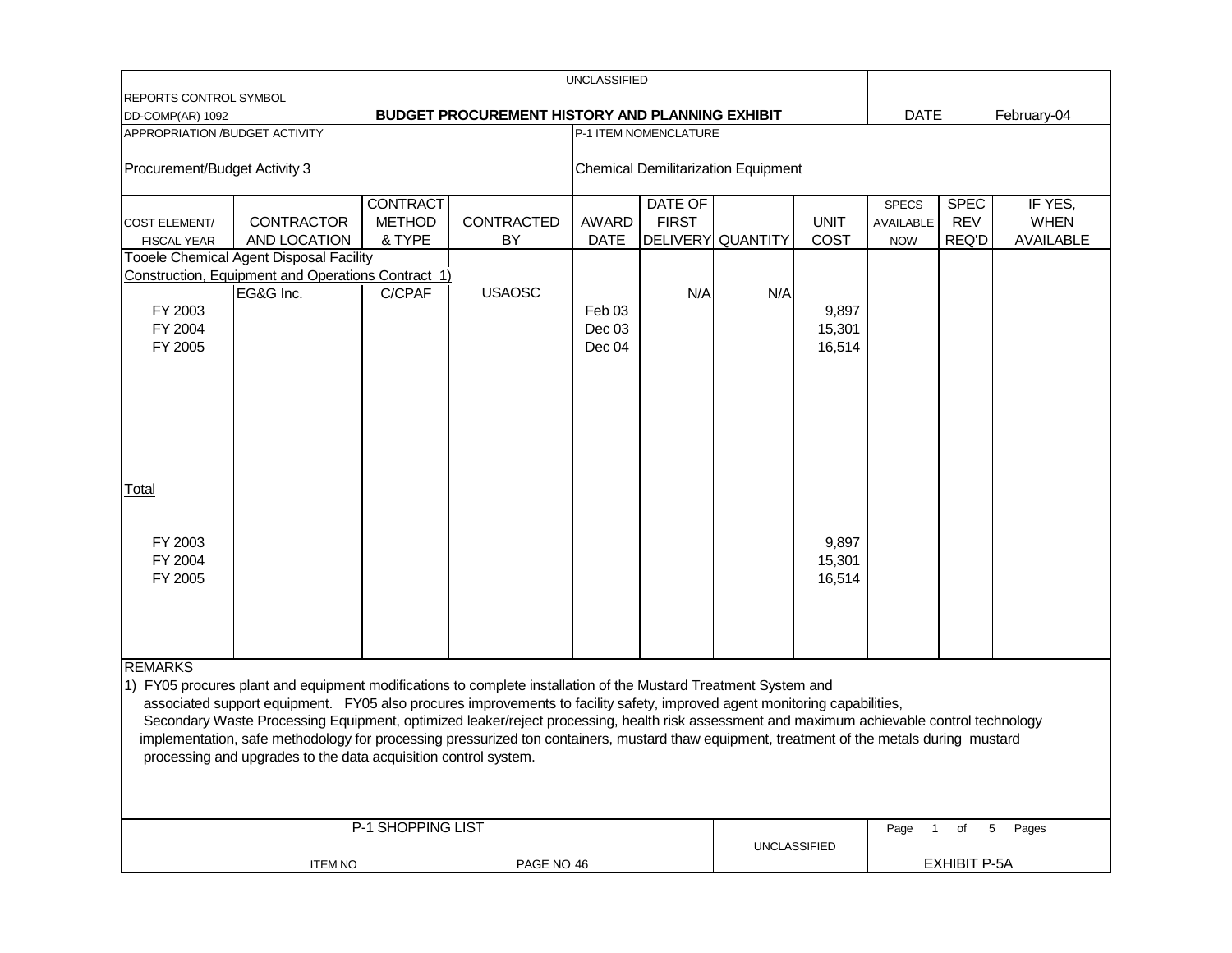| <b>UNCLASSIFIED</b>                                                                                                                                                                                                                                                                                                                                                                                                                                                                                                                                                                                                  |                                                                                                                                                                                                           |                                            |                                                    |                                              |                                |                                            |                          |                                                |                                    |                                            |
|----------------------------------------------------------------------------------------------------------------------------------------------------------------------------------------------------------------------------------------------------------------------------------------------------------------------------------------------------------------------------------------------------------------------------------------------------------------------------------------------------------------------------------------------------------------------------------------------------------------------|-----------------------------------------------------------------------------------------------------------------------------------------------------------------------------------------------------------|--------------------------------------------|----------------------------------------------------|----------------------------------------------|--------------------------------|--------------------------------------------|--------------------------|------------------------------------------------|------------------------------------|--------------------------------------------|
| <b>REPORTS CONTROL SYMBOL</b><br>BUDGET PROCUREMENT HISTORY AND PLANNING EXHIBIT<br>DD-COMP(AR) 1092                                                                                                                                                                                                                                                                                                                                                                                                                                                                                                                 |                                                                                                                                                                                                           |                                            |                                                    |                                              |                                |                                            |                          | <b>DATE</b>                                    |                                    | February-04                                |
| APPROPRIATION / BUDGET ACTIVITY<br>P-1 ITEM NOMENCLATURE                                                                                                                                                                                                                                                                                                                                                                                                                                                                                                                                                             |                                                                                                                                                                                                           |                                            |                                                    |                                              |                                |                                            |                          |                                                |                                    |                                            |
| Procurement/Budget Activity 3                                                                                                                                                                                                                                                                                                                                                                                                                                                                                                                                                                                        |                                                                                                                                                                                                           |                                            |                                                    |                                              |                                | <b>Chemical Demilitarization Equipment</b> |                          |                                                |                                    |                                            |
| COST ELEMENT/<br><b>FISCAL YEAR</b>                                                                                                                                                                                                                                                                                                                                                                                                                                                                                                                                                                                  | <b>CONTRACTOR</b><br>AND LOCATION                                                                                                                                                                         | <b>CONTRACT</b><br><b>METHOD</b><br>& TYPE | CONTRACTED<br>BY                                   | <b>AWARD</b><br><b>DATE</b>                  | <b>DATE OF</b><br><b>FIRST</b> | DELIVERY QUANTITY                          | <b>UNIT</b><br>COST      | <b>SPECS</b><br><b>AVAILABLE</b><br><b>NOW</b> | <b>SPEC</b><br><b>REV</b><br>REQ'D | IF YES.<br><b>WHEN</b><br><b>AVAILABLE</b> |
| FY 2003<br>FY 2004<br>FY 2005                                                                                                                                                                                                                                                                                                                                                                                                                                                                                                                                                                                        | Anniston Chemical Agent Disposal Facility<br>Construction, Equipment and Operations Contract 2)<br><b>Morrison Knudsen</b><br>Corp & Raytheon<br>Engrs.<br>(formerly<br>Westinghouse<br>Electric Company) | C/FFP                                      | U.S. Army<br><b>Operations Spt</b><br>Cmd (USAOSC) | Feb <sub>03</sub><br>Jun 04<br><b>Jun 05</b> | N/A                            | N/A                                        | 9,216<br>11,284<br>8,215 |                                                |                                    |                                            |
| Total<br>FY 2003<br>FY 2004<br>FY 2005                                                                                                                                                                                                                                                                                                                                                                                                                                                                                                                                                                               |                                                                                                                                                                                                           |                                            |                                                    |                                              |                                |                                            | 9,216<br>11,284<br>8,215 |                                                |                                    |                                            |
| <b>REMARKS</b><br>1) FY05 procures plant and equipment modifications to complete installation of the Mustard Treatment System and<br>associated support equipment. FY05 also procures improvements to facility safety, improved agent monitoring capabilities,<br>risk abatement requirements, optimized leaker/reject processing, health risk assessment and maximum achievable control technology<br>implementation, safe methodology for processing pressurized ton containers, mustard thaw equipment, treatment of the metals during mustard<br>processing and upgrades to the data acquisition control system. |                                                                                                                                                                                                           |                                            |                                                    |                                              |                                |                                            |                          |                                                |                                    |                                            |
|                                                                                                                                                                                                                                                                                                                                                                                                                                                                                                                                                                                                                      | <b>ITEM NO</b>                                                                                                                                                                                            |                                            |                                                    |                                              |                                |                                            |                          | Page                                           | of                                 | Pages                                      |
| P-1 SHOPPING LIST<br>$\overline{2}$<br>5<br><b>UNCLASSIFIED</b><br><b>EXHIBIT P-5A</b><br>PAGE NO 47                                                                                                                                                                                                                                                                                                                                                                                                                                                                                                                 |                                                                                                                                                                                                           |                                            |                                                    |                                              |                                |                                            |                          |                                                |                                    |                                            |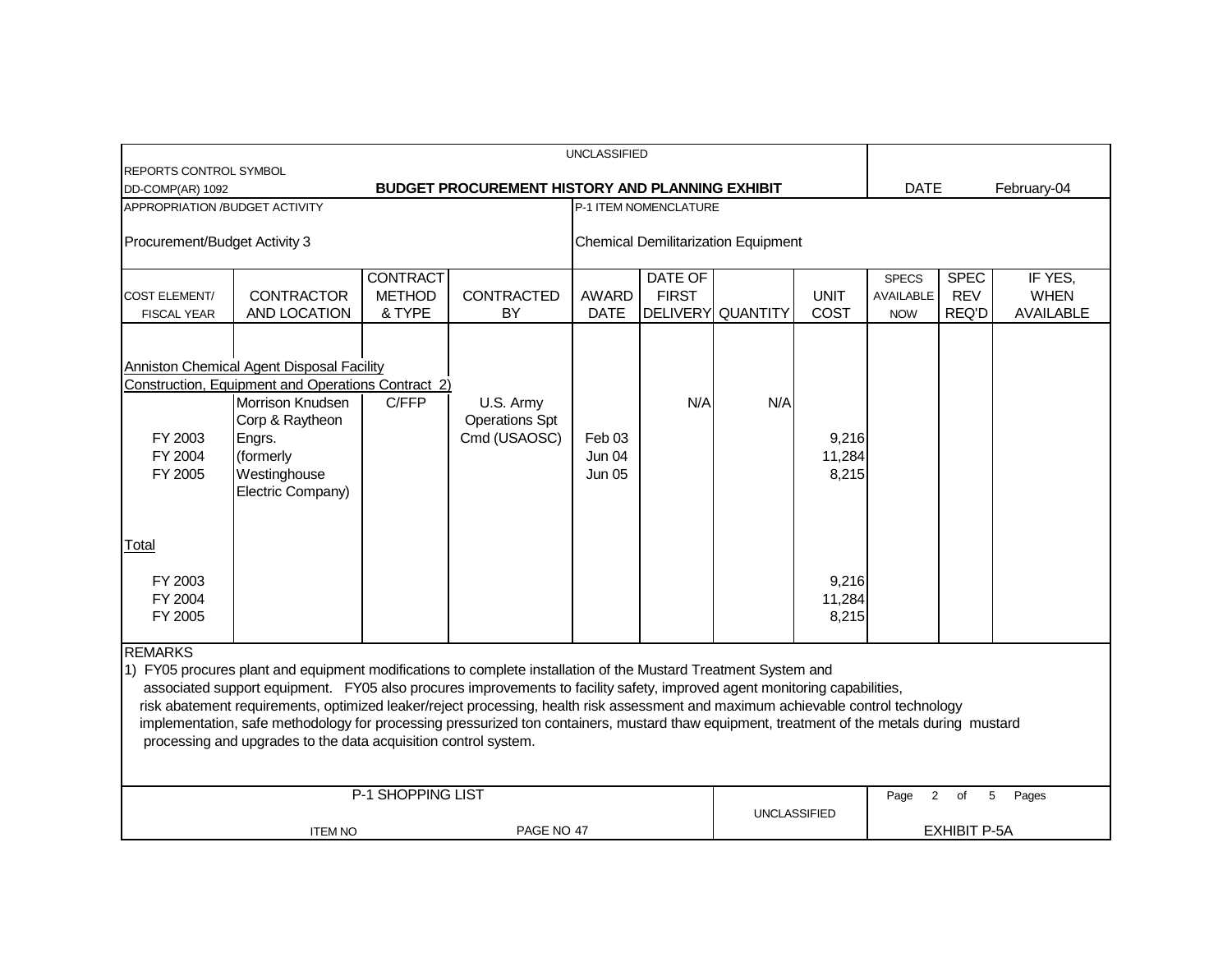| UNCLASSIFIED                                                                                         |                                                                                                                                                                                                                                                                                                                                                                                                                                                                                                                                                                                                  |                                     |                  |                                   |                         |                                            |                          |                                         |                             |                              |
|------------------------------------------------------------------------------------------------------|--------------------------------------------------------------------------------------------------------------------------------------------------------------------------------------------------------------------------------------------------------------------------------------------------------------------------------------------------------------------------------------------------------------------------------------------------------------------------------------------------------------------------------------------------------------------------------------------------|-------------------------------------|------------------|-----------------------------------|-------------------------|--------------------------------------------|--------------------------|-----------------------------------------|-----------------------------|------------------------------|
| REPORTS CONTROL SYMBOL<br><b>BUDGET PROCUREMENT HISTORY AND PLANNING EXHIBIT</b><br>DD-COMP(AR) 1092 |                                                                                                                                                                                                                                                                                                                                                                                                                                                                                                                                                                                                  |                                     |                  |                                   |                         |                                            |                          | DATE                                    |                             | February-04                  |
| APPROPRIATION /BUDGET ACTIVITY                                                                       | <b>P-1 ITEM NOMENCLATURE</b>                                                                                                                                                                                                                                                                                                                                                                                                                                                                                                                                                                     |                                     |                  |                                   |                         |                                            |                          |                                         |                             |                              |
| Procurement/Budget Activity 3                                                                        |                                                                                                                                                                                                                                                                                                                                                                                                                                                                                                                                                                                                  |                                     |                  |                                   |                         | <b>Chemical Demilitarization Equipment</b> |                          |                                         |                             |                              |
| <b>COST ELEMENT/</b><br><b>FISCAL YEAR</b>                                                           | CONTRACTOR<br>AND LOCATION                                                                                                                                                                                                                                                                                                                                                                                                                                                                                                                                                                       | <b>CONTRACT</b><br>METHOD<br>& TYPE | CONTRACTED<br>ΒY | AW ARD<br>DATE                    | DATE OF<br><b>FIRST</b> | DELIVERY QUANTITY                          | UNIT<br>COST             | <b>SPECS</b><br>AVAILABLE<br><b>NOW</b> | <b>SPEC</b><br>REV<br>REQ'D | IF YES,<br>WHEN<br>AVAILABLE |
|                                                                                                      | <b>Umatilla Chemical Agent Disposal Facility</b>                                                                                                                                                                                                                                                                                                                                                                                                                                                                                                                                                 |                                     |                  |                                   |                         |                                            |                          |                                         |                             |                              |
| FY 2003<br>FY 2004<br>FY 2005                                                                        | Construction, Equipment and Operations Contract 1)<br>Raytheon Engrs.<br>and Constructors                                                                                                                                                                                                                                                                                                                                                                                                                                                                                                        | C/FFP                               | <b>USAOSC</b>    | Feb 03<br><b>Jun 04</b><br>Jun 05 | N/A                     | N/A                                        | 18,499<br>9,127<br>6,012 |                                         |                             |                              |
| Total<br>FY 2003<br>FY 2004<br>FY 2005                                                               |                                                                                                                                                                                                                                                                                                                                                                                                                                                                                                                                                                                                  |                                     |                  |                                   |                         |                                            | 18,499<br>9,127<br>6,012 |                                         |                             |                              |
| <b>REMARKS</b>                                                                                       | 1) FY05 procures future design and engineering change proposals required for plant and equipment modificiation/upgrades.<br>FY 05 also procures equipment and installtion for multi-agent continuous air monitoring system; risk abatement requirements;<br>mustard characterizatioin and heel determination; control system upgrades; monitoring system modifications due to change in<br>agent standards; mine-handling conveyor modifications; increase agent storage capacity; and mustard thaw system.<br><b>P-1 SHOPPING LIST</b><br>Page<br>$\mathbf{3}$<br>5 <sub>5</sub><br>Pages<br>of |                                     |                  |                                   |                         |                                            |                          |                                         |                             |                              |
| <b>ITEM NO</b><br>PAGE NO 48                                                                         |                                                                                                                                                                                                                                                                                                                                                                                                                                                                                                                                                                                                  |                                     |                  |                                   |                         |                                            | <b>UNCLASSIFIED</b>      |                                         | <b>EXHIBIT P-5A</b>         |                              |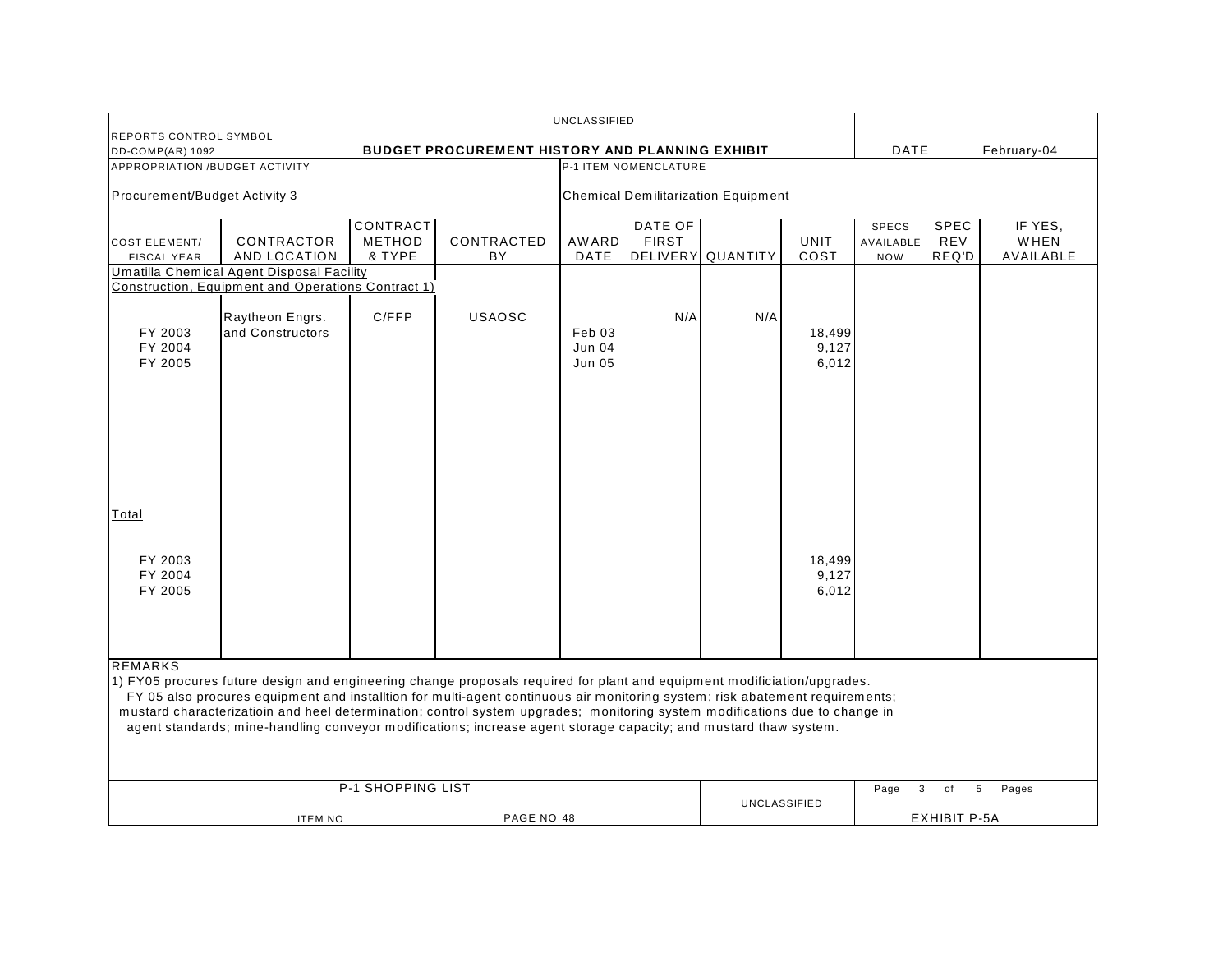| UNCLASSIFIED                                                                     |                                                                                                                                                        |                   |                   |                   |                              |                                            |             |                        |                       |             |
|----------------------------------------------------------------------------------|--------------------------------------------------------------------------------------------------------------------------------------------------------|-------------------|-------------------|-------------------|------------------------------|--------------------------------------------|-------------|------------------------|-----------------------|-------------|
| REPORTS CONTROL SYMBOL<br><b>BUDGET PROCUREMENT HISTORY AND PLANNING EXHIBIT</b> |                                                                                                                                                        |                   |                   |                   |                              |                                            |             |                        |                       |             |
| DD-COMP(AR) 1092<br><b>APPROPRIATION /BUDGET ACTIVITY</b>                        |                                                                                                                                                        |                   |                   |                   | <b>P-1 ITEM NOMENCLATURE</b> |                                            |             | DATE                   |                       | February-04 |
|                                                                                  |                                                                                                                                                        |                   |                   |                   |                              |                                            |             |                        |                       |             |
| Procurement/Budget Activity 3                                                    |                                                                                                                                                        |                   |                   |                   |                              | <b>Chemical Demilitarization Equipment</b> |             |                        |                       |             |
|                                                                                  |                                                                                                                                                        | <b>CONTRACT</b>   |                   |                   | DATE OF                      |                                            |             | <b>SPECS</b>           | <b>SPEC</b>           | IF YES.     |
| <b>COST ELEMENT/</b>                                                             | CONTRACTOR                                                                                                                                             | <b>METHOD</b>     | <b>CONTRACTED</b> | <b>AWARD</b>      | <b>FIRST</b>                 |                                            | <b>UNIT</b> | AVAILABLE              | <b>REV</b>            | WHEN        |
| <b>FISCAL YEAR</b>                                                               | AND LOCATION                                                                                                                                           | & TYPE            | BY                | <b>DATE</b>       |                              | DELIVERY QUANTITY                          | COST        | <b>NOW</b>             | REQ'D                 | AVAILABLE   |
|                                                                                  | <b>Pine Bluff Chemical Agent Disposal Facility</b>                                                                                                     |                   |                   |                   |                              |                                            |             |                        |                       |             |
| Process Design 1)                                                                | Parsons                                                                                                                                                | A/E/CPFF          |                   |                   |                              | N/A                                        |             |                        |                       |             |
|                                                                                  | Infrastructure and                                                                                                                                     |                   | USAESC,H          |                   | N/A                          |                                            |             |                        |                       |             |
| FY 2003                                                                          | Technology Group                                                                                                                                       |                   |                   | Feb 03            |                              |                                            | 1,140       |                        |                       |             |
| FY 2004                                                                          |                                                                                                                                                        |                   |                   | Dec 03            |                              |                                            | 809         |                        |                       |             |
| FY 2005                                                                          |                                                                                                                                                        |                   |                   | Dec 04            |                              |                                            | U           |                        |                       |             |
|                                                                                  |                                                                                                                                                        |                   |                   |                   |                              |                                            |             |                        |                       |             |
|                                                                                  |                                                                                                                                                        |                   |                   |                   |                              |                                            |             |                        |                       |             |
|                                                                                  | <b>Construction, Equipment and Operations Contract 2)</b>                                                                                              |                   |                   |                   |                              |                                            |             |                        |                       |             |
|                                                                                  | Raytheon Engrs.                                                                                                                                        | C/CPFF/FFP        | USAESC,H          |                   | N/A                          | N/A                                        |             |                        |                       |             |
|                                                                                  | and Constructors                                                                                                                                       |                   | <b>USAOSC</b>     |                   |                              |                                            |             |                        |                       |             |
| FY 2003                                                                          |                                                                                                                                                        |                   |                   | Feb <sub>03</sub> |                              |                                            | 10.764      |                        |                       |             |
| FY 2004<br>FY 2005                                                               |                                                                                                                                                        |                   |                   | Dec 03<br>Dec 04  |                              |                                            | 4,277       |                        |                       |             |
|                                                                                  |                                                                                                                                                        |                   |                   |                   |                              |                                            | 6,012       |                        |                       |             |
|                                                                                  |                                                                                                                                                        |                   |                   |                   |                              |                                            |             |                        |                       |             |
| Total                                                                            |                                                                                                                                                        |                   |                   |                   |                              |                                            |             |                        |                       |             |
|                                                                                  |                                                                                                                                                        |                   |                   |                   |                              |                                            |             |                        |                       |             |
|                                                                                  |                                                                                                                                                        |                   |                   |                   |                              |                                            |             |                        |                       |             |
| FY 2003                                                                          |                                                                                                                                                        |                   |                   |                   |                              |                                            | 11,904      |                        |                       |             |
| FY 2004                                                                          |                                                                                                                                                        |                   |                   |                   |                              |                                            | 5,086       |                        |                       |             |
| FY 2005                                                                          |                                                                                                                                                        |                   |                   |                   |                              |                                            | 6,012       |                        |                       |             |
|                                                                                  |                                                                                                                                                        |                   |                   |                   |                              |                                            |             |                        |                       |             |
|                                                                                  |                                                                                                                                                        |                   |                   |                   |                              |                                            |             |                        |                       |             |
|                                                                                  |                                                                                                                                                        |                   |                   |                   |                              |                                            |             |                        |                       |             |
| <b>REMARKS</b>                                                                   |                                                                                                                                                        |                   |                   |                   |                              |                                            |             |                        |                       |             |
|                                                                                  |                                                                                                                                                        |                   |                   |                   |                              |                                            |             |                        |                       |             |
|                                                                                  | 1) FY05 procures future design and engineering change proposals required for plant and equipment modificiation/upgrades.                               |                   |                   |                   |                              |                                            |             |                        |                       |             |
|                                                                                  | FY 05 also procures equipment and installtion for multi-agent continuous air monitoring system; risk abatement requirements; control system upgrades;  |                   |                   |                   |                              |                                            |             |                        |                       |             |
|                                                                                  | carbon filter change out station; monitoring system modifications due to change in agent stardards; mine-handling conveyor modifications; and increase |                   |                   |                   |                              |                                            |             |                        |                       |             |
| agent storage capability.                                                        |                                                                                                                                                        |                   |                   |                   |                              |                                            |             |                        |                       |             |
|                                                                                  |                                                                                                                                                        | P-1 SHOPPING LIST |                   |                   |                              |                                            |             |                        |                       |             |
|                                                                                  |                                                                                                                                                        |                   |                   |                   |                              |                                            |             | Page<br>$\overline{4}$ | $5\overline{5}$<br>of | Pages       |
|                                                                                  |                                                                                                                                                        |                   |                   |                   |                              | UNCLASSIFIED                               |             |                        | <b>EXHIBIT P-5A</b>   |             |
| PAGE NO 49<br><b>ITEM NO</b>                                                     |                                                                                                                                                        |                   |                   |                   |                              |                                            |             |                        |                       |             |